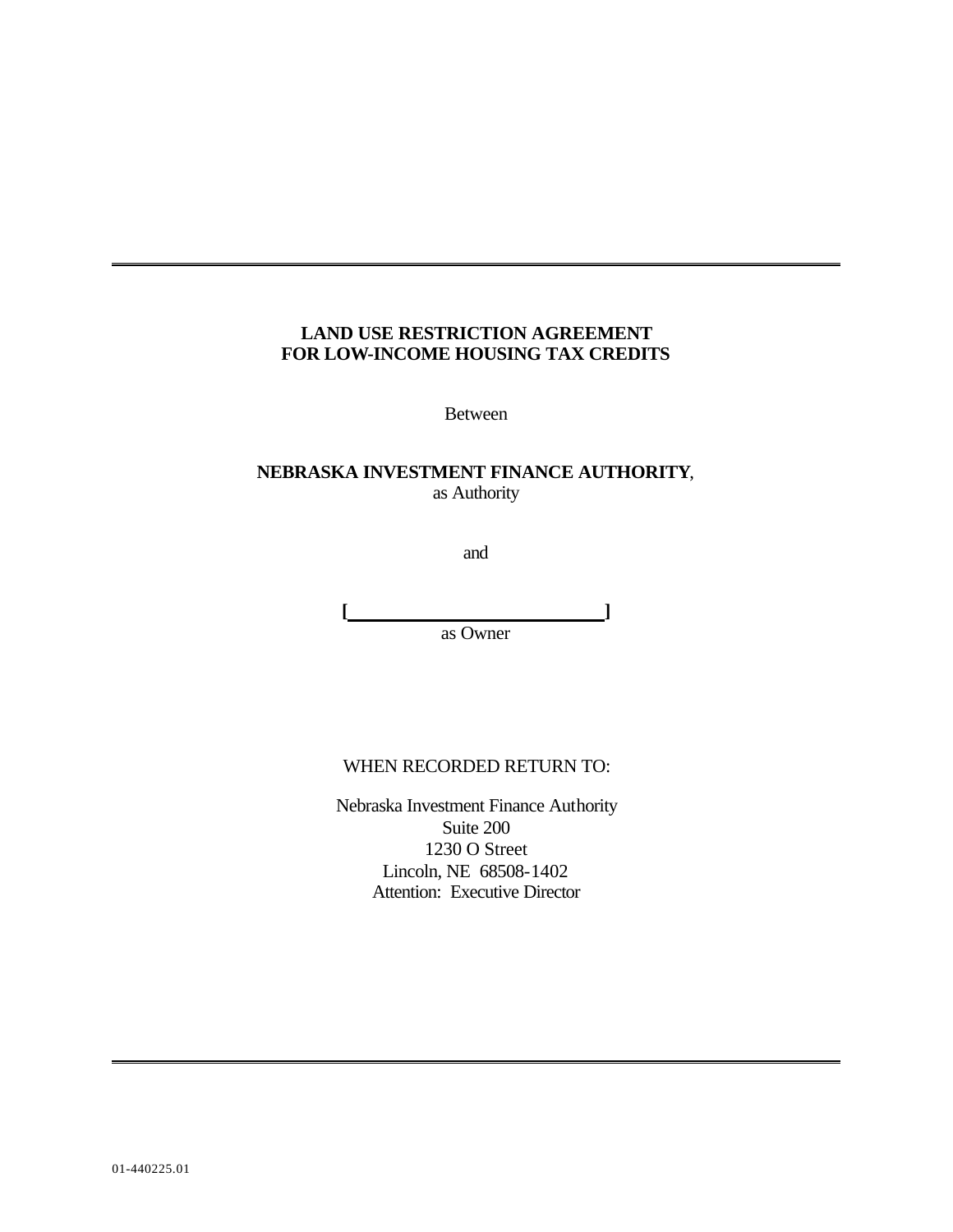## **LAND USE RESTRICTION AGREEMENT FOR LOW-INCOME HOUSING TAX CREDITS**

**THIS LAND USE RESTRICTION AGREEMENT** (this "Agreement") is entered into as of the date set forth on the Summary Page hereof among the **NEBRASKA INVESTMENT FINANCE AUTHORITY** (the "Authority"), a body politic and corporate, not a state agency, but an independent instrumentality exercising essential public functions under the constitution and laws of the State of Nebraska, the **OWNER IDENTIFIED ON THE SUMMARY PAGE HEREOF** (the "Owner") and the Lender or Lenders identified on the Summary Page hereof (the "Lender").

## WITNESSETH:

WHEREAS, the Authority has been designated by the governor of the State of Nebraska as the housing tax credit entity for the State of Nebraska for the allocation of low-income housing tax credit dollars; and

WHEREAS, the Owner is or shall be the owner of the rental housing development located and as described on the Summary Page hereof and in Exhibit A hereto (the "Project"); and

WHEREAS, the Owner has applied to the Authority for an allocation of low-income housing tax credit dollars to the Project in an amount not to exceed the amount set forth on the Summary Page hereof; and

WHEREAS, the Owner and the Project must continuously comply with Section 42 and other applicable sections of the Internal Revenue Code of 1986, as amended (the "Code"), and the Treasury Regulations promulgated thereunder (the "Regulations"); and

WHEREAS, compliance by the Owner and the Project with Section 42 of the Code is in large part within the control of the Owner; and

WHEREAS, the Authority is unwilling to allocate low-income housing tax credit dollars to the Project unless the Owner shall, by entering into this Agreement, consent to be regulated by the Authority in order that the Authority may enforce the occupancy restrictions and other covenants, terms and conditions of this Agreement in accordance with the Code and the Regulations; and

WHEREAS, the Owner has represented to the Authority in the Owner's Low Income Housing Tax Credit Application (the "Application") that the Owner shall lease at least the Applicable Set-Aside Percentage of the units in the Project to individuals or families whose income is the Applicable Income Percentage or less of area median gross income (including adjustments for family size) as determined in accordance with the Code ("Qualified Tenants"); and

WHEREAS, the Owner intends, declares and covenants that the regulatory and restrictive covenants set forth herein governing the use, occupancy and transfer of the Project shall be and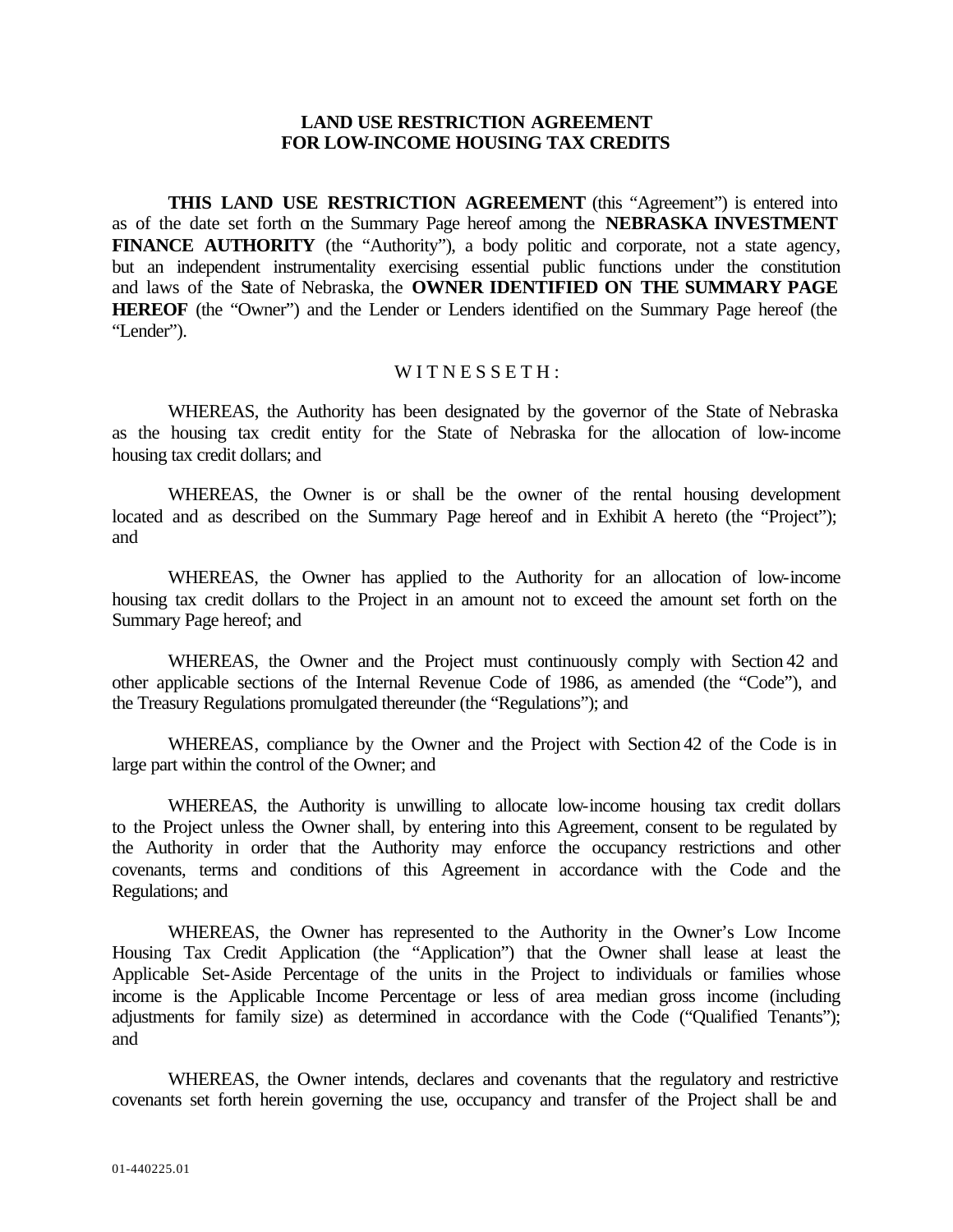are covenants running with the land for the term stated herein and binding upon all subsequent owners of the Project for such term and are not merely personal covenants of the Owner.

NOW, THEREFORE, in consideration of the mutual promises and covenants hereinafter set forth, and of other valuable consideration, the Owner and the Authority agree as follows:

**Section 1. Definitions**. Unless otherwise expressly provided herein or unless the context clearly requires otherwise, the terms defined above shall have the meanings set forth above the following terms shall have the respective meanings set forth below for the purposes hereof, and all words and phrases defined in Section 42 of the Code shall have the same meanings in this Agreement:

"*Applicable Income Percentage*" means the percentage stated in the Summary Page hereof as the percentage of area median gross income which may not be exceeded by individuals or families qualifying as Qualified Tenants.

"*Applicable Set-Aside Percentage*" means the percentage stated in the Summary Page hereof as the percentage of units in the Project to be leased to Qualified Tenants.

"*Dwelling Units*" means the units of multifamily residential rental housing comprising the Project.

"*Functionally Related and Subordinate*" means and includes facilities for use by tenants; for example, laundry facilities, parking areas and recreational facilities, provided that the same are of a character and size commensurate with the character and size of the Project.

"*Occupancy Date*" means the first day on which the Project is placed in service, as set forth on the Summary Page hereof.

"*Project*" means the Project Site and all buildings, structures, fixtures, equipment and other improvements now or hereafter constructed or located upon the Project Site.

"*Project Site*" means the real property described in Exhibit A attached hereto.

"*Qualified Project Period*" means a period beginning on the Occupancy Date and ending on the date which is the Required Number of Years after the Occupancy Date.

"*Qualified Tenants*" means and includes individuals and families whose income is equal or less than the Applicable Income Percentage of area median gross income (including adjustments for family size) as elected and determined in accordance with the Code and Regulations. Except as otherwise provided herein, the occupants of a unit shall not be considered to be of low income if any occupant is a student (as defined in Section  $151(c)(4)$  of the Code). Notwithstanding the foregoing, a unit is not disqualified as a Qualified Unit merely because it is occupied (i) by a student receiving AFDC assistance under Title IV of the Social Security Act, (ii) by a student in a government-supported job training program, (iii) entirely by full-time students who are single parents and their children, provided such occupants are not dependents of another person or (iv) by full-time students who are married and file a joint return. The determination of whether an individual or family is a Qualified Tenant shall be made at least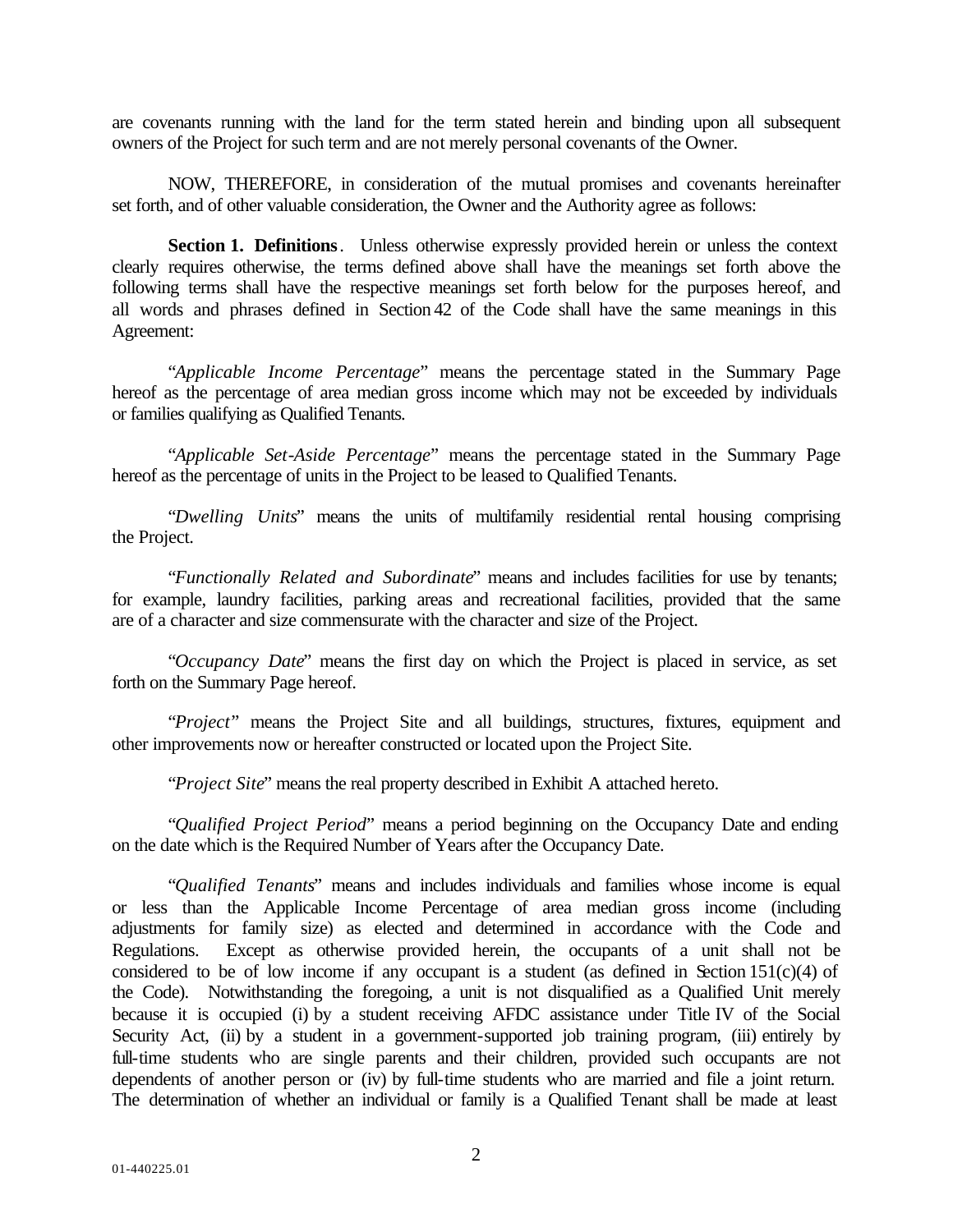annually on the basis of the current income of such occupants. Any unit occupied by an individual or family who is a Qualified Tenant at the commencement of occupancy shall continue to be treated as if occupied by a Qualified Tenant, provided that, should such Qualified Tenant's income subsequently exceed 140% of the applicable income limit, such tenant shall no longer be a Qualified Tenant if, after such determination of income, but prior to the next determination, any residential unit of comparable or smaller size is rented to a tenant who is not a Qualified Tenant.

"*Qualified Unit*" means a residential unit in the Project designated for occupancy by Qualified Tenants.

"*Related Persons*" means two or more persons related within the meaning of Section 147(a)(2) of the Code, including, but not limited to, familial and trust relationships, actual or attributed partnership interests, related corporations and certain corporate shareholders.

"*Rent Restricted Unit*" means a Dwelling Unit if the gross rent with respect to the Dwelling Unit does not exceed 30% of the imputed income limitation applicable to such Dwelling Unit (based on the number of bedrooms therein in accordance with Section  $42(g)(2)(C)$ of the Code).

"*Required Number of Years*" means the number of years after the Occupancy Date on which the Qualified Project Period expires and as set forth on the Summary Page.

**Section 2. Representation, Covenants and Warranties of the Owner**. The Owner makes the following representations and warranties to induce the Authority to enter into this Agreement and further represents, warrants and covenants that:

The Owner (i) is a legal organization as described on the Summary Page hereof organized under the laws of the state identified on the Summary Page thereof and is qualified to transact business under the laws of the State of Nebraska, (ii) has the power and authority to own its properties and assets and to carry on its business as now being conducted (and as contemplated by this Agreement) and (iii) has the full legal right, power and authority to execute and deliver this Agreement and to perform all the undertakings of the Owner hereunder.

(b) The execution and performance of this Agreement by the Owner (i) will not violate or, as applicable, have not violated any provision of law, rule or regulation or any order of any court or other agency or governmental body, (ii) will not violate or, as applicable, have not violated any provision of any indenture, agreement, mortgage, mortgage note or other instrument to which the Owner is a party or by which it or its property is bound and (iii) will not result in the creation or imposition of any prohibited lien, charge or encumbrance of any nature.

(c) The Owner will, at the time of execution and delivery of this Agreement, have good and marketable title to the premises constituting the Project free and clear of any prior lien or encumbrance.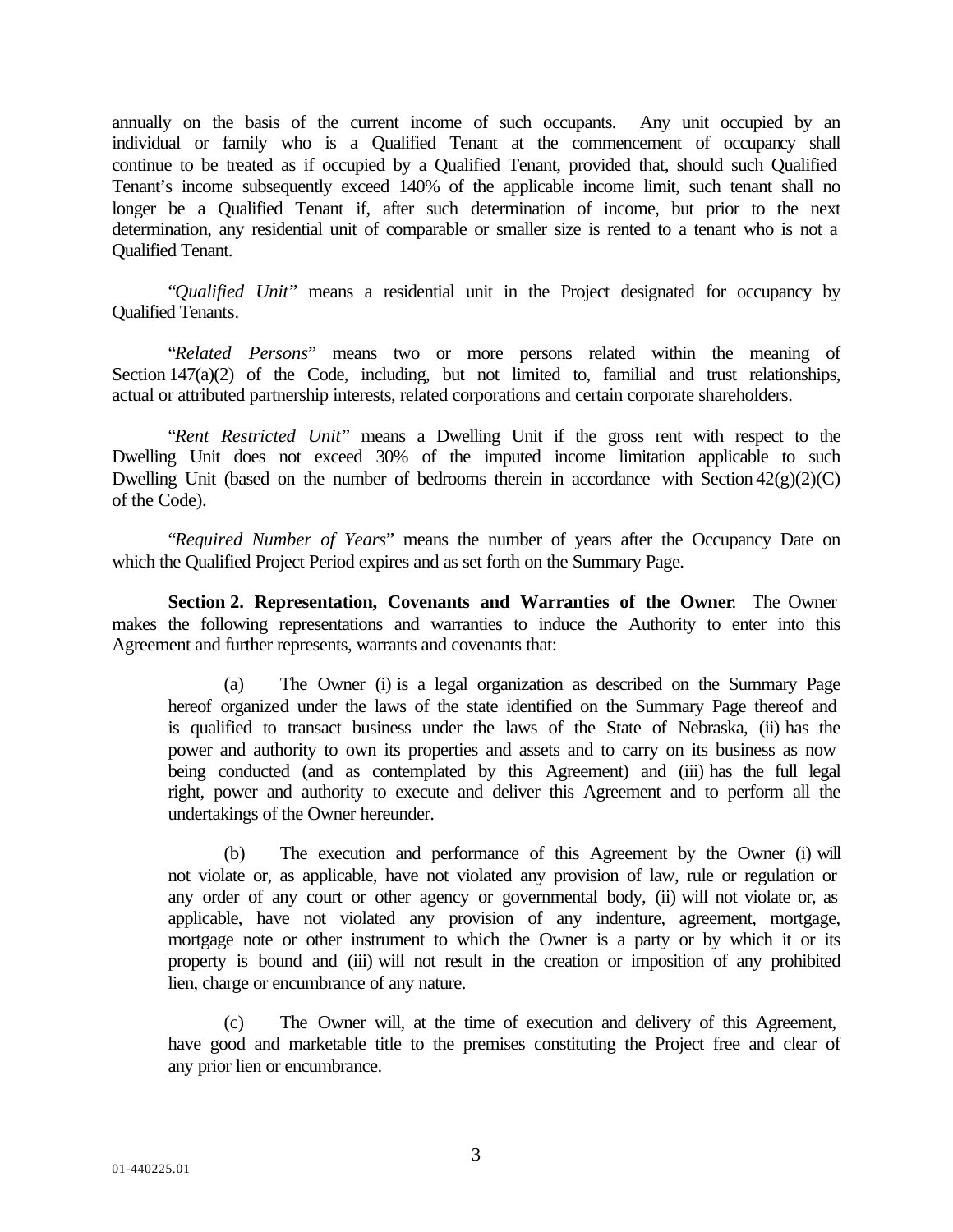(d) There is no action, suit or proceeding at law or in equity or by or before any governmental instrumentality or other agency now pending or, to the knowledge of the Owner, threatened against or affecting it, or any of its properties or rights, which, if adversely determined, would materially impair its right to carry on business substantially as now conducted (and as contemplated by this Agreement) or would materially adversely affect its financial condition.

**Section 3. Residential Rental Project**. The Owner hereby agrees that the Project is to be developed, owned, managed and operated for the Qualified Project Period as "residential rental property," as such phrase is used in Section 42(d) of the Code, on a continuous basis during the Qualified Project Period. To that end, the Owner hereby represents, covenants, warrants and agrees as follows:

(a) the estimated cost (or final cost, if applicable) of the acquisition, construction and rehabilitation of the Project will be equal to or in excess of the amount set forth on the Summary Page;

(b) that the Project constitutes or will constitute "residential rental property," as defined in Section 42 of the Code and the Regulations, the rental units of which will be rented or available for rental on a continuous basis to members of the general public;

(c) if the Owner becomes aware of any situation, event or condition which would result in noncompliance of a Dwelling Unit, the Project or the Owner with Section 42 of the Code or the Regulations, the Owner shall promptly give written notice thereof to the Authority;

(d) that all of the Dwelling Units will be similarly constructed and that each Dwelling Unit in the Project shall contain separate and complete facilities for living, sleeping, eating, cooking and sanitation for a single person or a family (unless the Project qualifies as a single-room occupancy project or as transitional housing for the homeless pursuant to Section 42(i)(3) of the Code);

(e) that each building in the Project will remain suitable for occupancy taking into account all federal, state and local health, safety and building codes (or other habitability standards);

(f) that none of the Dwelling Units in the Project shall at any time be utilized on a transient basis (unless the Project qualifies as a single-room occupancy project or transitional housing for the homeless pursuant to Section  $42(i)(3)$  of the Code); that none of the Dwelling Units in the project shall be leased or rented for a period of less than six months (unless the Project qualifies as a single-room occupancy project or transitional housing for the homeless pursuant to Section 42(i)(3) of the Code); and that neither the Project nor any portion thereof shall be used as a hotel, motel, dormitory, fraternity house, sorority house, rooming house, hospital, sanitarium, nursing home, rest home, trailer park, trailer court, mobile home park or recreational vehicle park or by a cooperative housing corporation (as defined in Section 216(b)(1) of the Code);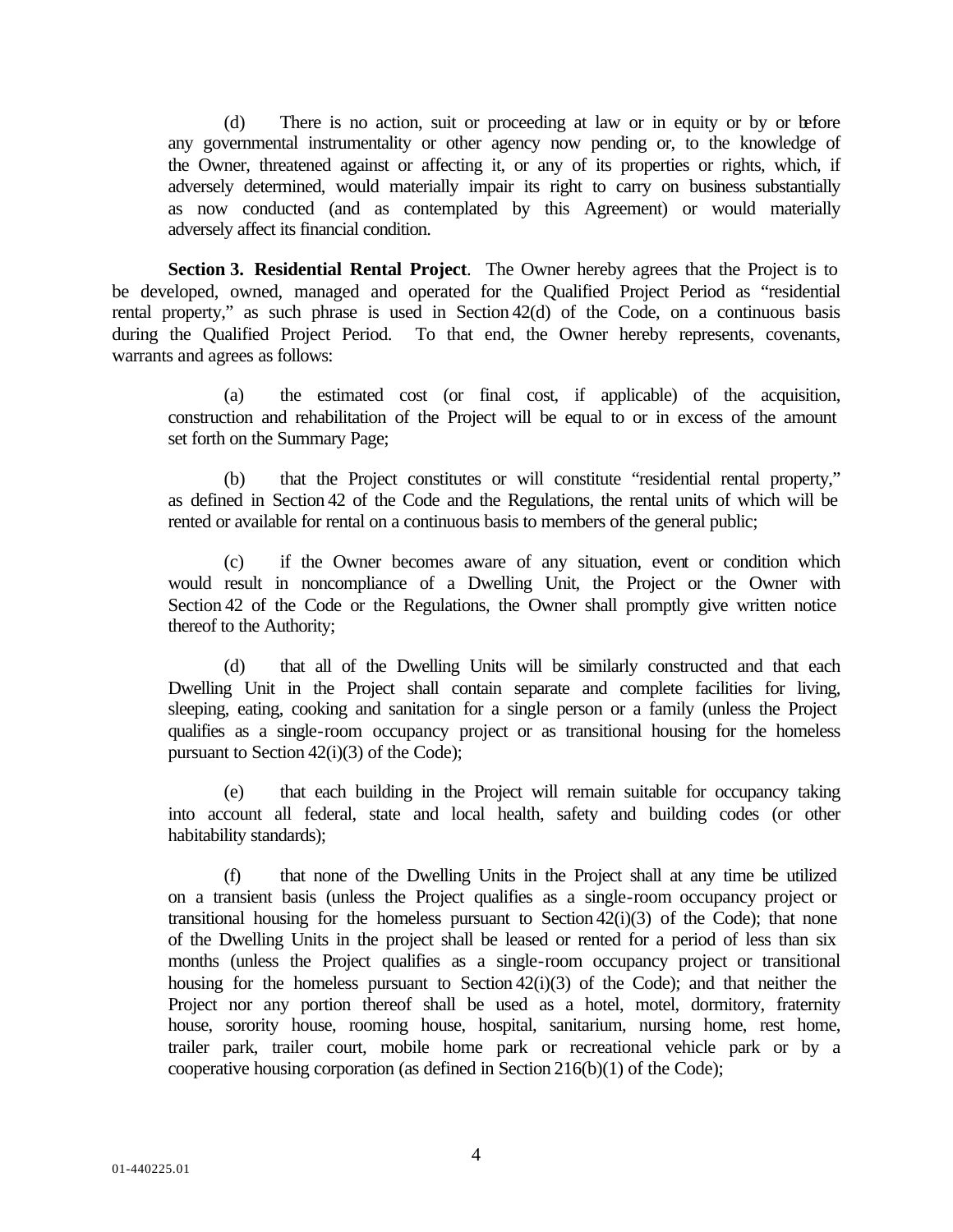(g) that once available for occupancy each Dwelling Unit in the Project must be rented or available for rental on a continuous basis to members of the general public on a nontransient basis (except for transitional housing for the homeless or single-room occupancy units provided under Section  $42(i)(3)(B)(iii)$  and (iv) of the Code) for the Qualified Project Period;

(h) that the Dwelling Units in the Project shall be leased and rented to members of the general public in compliance with the Code and this Agreement, except for any units rented under the housing program pursuant to Section 8 of the United States Housing Act of 1937, as amended, which will be leased to eligible tenants in accordance with the constraints and regulations of such housing program;

(i) that the Project shall consist of one or more proximate buildings or structures located on a single tract of land which have similarly constructed units financed pursuant to a common plan (unless the Project qualifies as a scattered site project under Section  $42(g)(7)$  of the Code), together with functionally related and subordinate facilities which shall be owned by the Owner or a Related Person;

(j) that the Owner shall not discriminate on the basis of race, creed, color, sex, sexual preference, age, handicap, marital status, national origin, familial status, source of income or disability in the lease, use or occupancy of the Project or in employment of persons for the operation and management of the Project;

(k) that the Owner will accept as tenants, on the same basis as all other prospective tenants, persons who are holders of vouchers or certificates for federal housing assistance payments for existing housing pursuant to Section 8 of the United States Housing Act of 1937 or a successor federal program, and, in connection therewith, the Owner will not apply tenant selection criteria to such voucher or certificate holders which are more burdensome than the criteria applied to any other prospective tenants;

(l) that the Owner will not discriminate against prospective tenants on the basis of their receipt of, or eligibility for, housing assistance under any federal, state or local program or on the basis that they have a minor child or children living with them;

(m) that the Owner will not knowingly take or permit to be taken any action which would have the effect, directly or indirectly, of subjecting the Owner of the Project to noncompliance with Section 42 of the Code and the Regulations;

(n) that the Owner (1) will not dispose to any person any portion of the Project to which this Agreement applies unless all of the Project is disposed of to such person and (2) may sell, transfer or exchange the entire Project at any time, but the Owner shall notify in writing and obtain the agreement of any buyer or successor or other person acquiring the Project or any interest therein that such acquisition is subject to the requirements of this Agreement. The Owner shall promptly notify the Authority of such transfer. This provision shall not act to waive any other restriction on such sale, transfer or exchange; and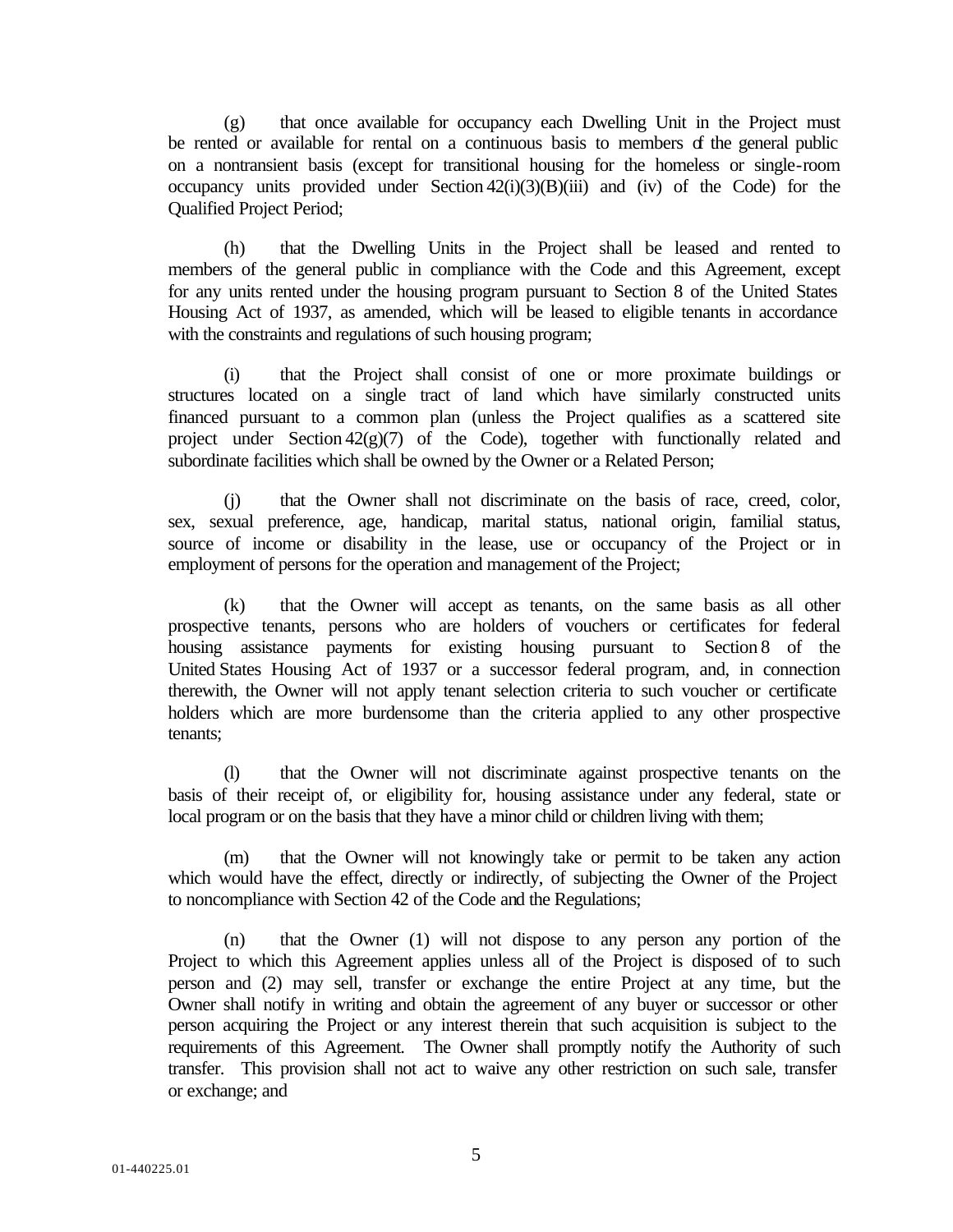(o) that the Owner (or its property manager with respect to the Project) shall attend in each year of the Qualified Project Period at least one of the property management/compliance monitoring sessions sponsored by the Authority.

**Section 4. Occupancy Restrictions**. For the purpose of satisfying the requirements of Section 42 of the Code, at least for the Qualified Project Period, the Owner hereby represents, covenants and agrees as follows:

(a) throughout the Qualified Project Period (excluding Dwelling Units not previously occupied), at least the Applicable Set-Aside Percentage of the completed Dwelling Units in the Project shall be both a Rent Restricted Unit and occupied solely by Qualified Tenants, prior to the satisfaction of which no additional units shall be rented or leased to any other tenants after initial rental occupancy of Dwelling Units by Qualified Tenants, as required by Section 42 of the Code. For purposes of satisfying the requirement that not less than the Applicable Set-Aside Percentage of the Dwelling Units be occupied by Qualified Tenants, no Qualified Tenant shall be denied continued occupancy because, after admission, the Qualified Tenant's family income exceeds the applicable qualifying income level set forth in the definition of "Qualified Tenant" herein. The Owner shall at all times during the Qualified Project Period maintain the percentage requirements of this Agreement by providing the next available units of comparable or smaller size to Qualified Tenants as needed to achieve compliance with the foregoing requirements. If necessary, the Owner shall refrain from renting Dwelling Units in the Project to persons other than Qualified Tenants in order to avoid violating the requirement that at all times during the Qualified Project Period at least the Applicable Set-Aside Percentage of the completed Dwelling Units in the Project shall be both a Rent Restricted Unit and occupied by Qualified Tenants;

(b) to obtain and maintain on file from each Qualified Tenant residing in the Project (which shall be obtained and updated each year during occupancy by such tenant), a copy of such tenant's executed Certification of Tenant Eligibility and Income Verification (attached hereto as Exhibit B or in such other form and manner as may be required by the applicable rules, regulations or policies now or hereafter promulgated by the Authority, the Department of the Treasury or the Internal Revenue Service (the "IRS")), as well as supporting documentation, which is subject to independent investigation and verification by the Authority and which shall be submitted to the Authority as set forth in (c) below;

(c) the Owner will immediately notify the Authority if at any time the Dwelling Units in the Project are not occupied or available for occupancy as provided above, and the Owner will prepare and submit to the Authority, not later than January 15 of each year following the first year of the credit period, a Certificate of Continuing Program Compliance (the form of which is attached hereto as Exhibit C) and an Annual Tax Credit Summary Report (the form of which is attached hereto as Exhibit D), both executed by the Owner stating the number of Dwelling Units of the Project which, as of the first date of each calendar year, were occupied by Qualified Tenants (or were deemed to be occupied by Qualified Tenants as provided in subparagraph (a) above for all or part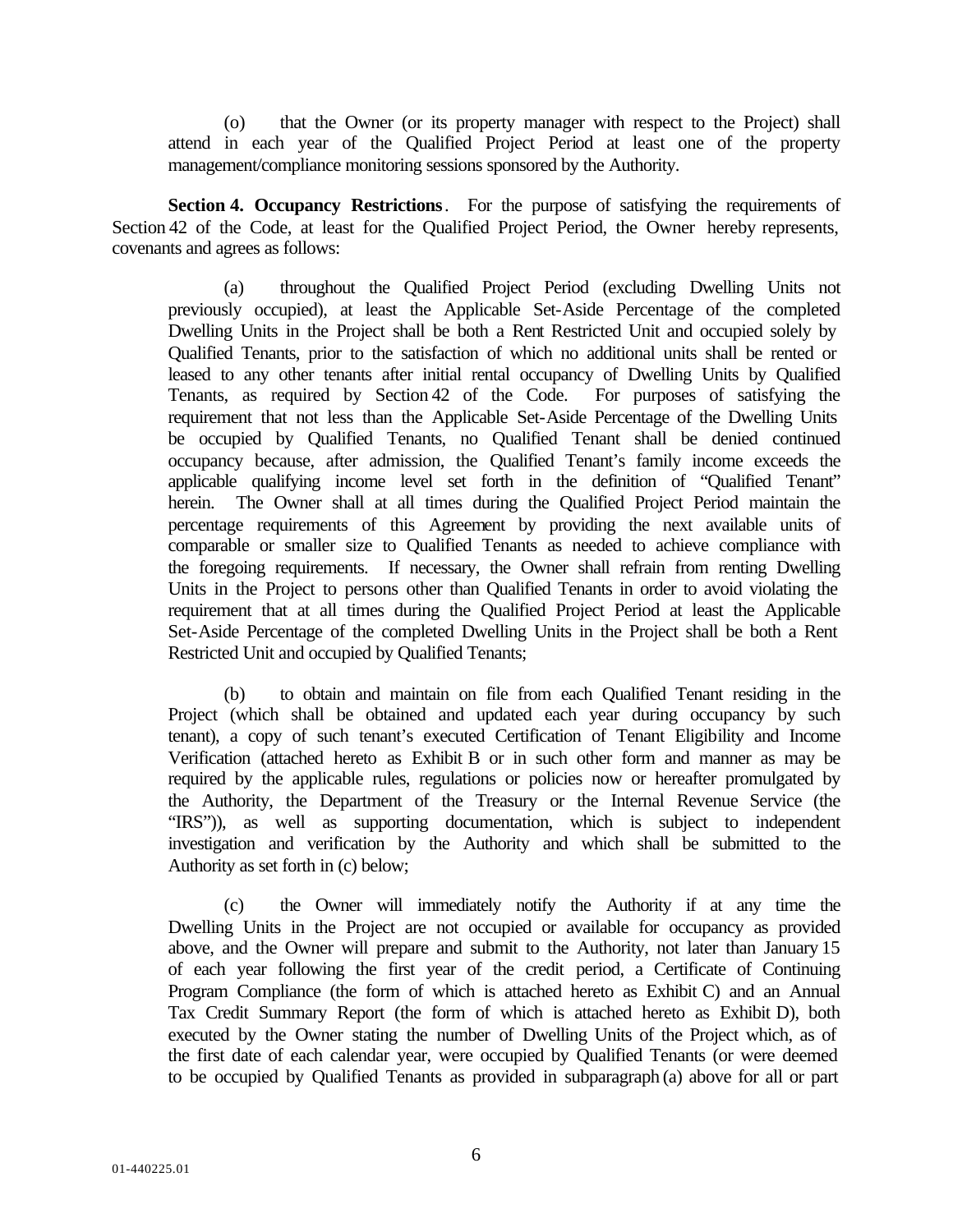of such period), together with copies of annual Certifications of Tenant Eligibility and Income Verification (and supporting documentation) collected by the Owner;

(d) the Owner shall collect and keep records for each qualified low-income building in the Project that show for each year during the Qualified Project Period the following information for each building in the Project and retain such records for at least six years after the due date (with extensions) for filing the federal tax return for that year (provided, however, that the records for the first year of the Qualified Project Period must be retained for at least six years beyond the due date (with extensions) for filing the federal income tax return for the last year of the compliance period of the building):

(i) the total number of residential rental units in the building (including the number of bedrooms and the size in square feet of each residential rental unit);

(ii) the percentage of residential rental units in the building that are Qualified Units;

(iii) the rent charged on each residential rental unit in the building, including any utility allowances;

(iv) the number of occupants in each Qualified Unit and changes in the number of occupants in each Qualified Unit;

(v) the Qualified Unit vacancies in the building and information that indicates when and to whom the next available units were rented;

(vi) the annual income certification of each Qualified Tenant per Qualified Unit;

(vii) documentation to support each Qualified Tenant's annual income certification (for example, a copy of the Qualified Tenant's federal income tax return, Forms W-2 or verifications of income from third parties such as employers or state agencies paying unemployment compensation). Tenant income is to be calculated in a manner consistent with the determination of annual income under Section 8 of the United States Housing Act of 1937 ("Section 8") and not in accordance with the determination of gross income for federal income tax liability. In the case of a tenant receiving housing assistance payments under Section 8, the documentation requirement of this subsection  $4(d)(\vec{v})$  is satisfied if the public housing authority provides a statement to the Owner declaring that the tenant's income does not exceed the applicable income limit under Code Section  $42(g)$ ;

(viii) the eligible basis and the Qualified Basis of the building at the end of the first year of the Qualified Project Period; and

(ix) the character and use of the nonresidential portion of the building included in the eligible basis of the building under Section 42(d) of the Code (e.g.,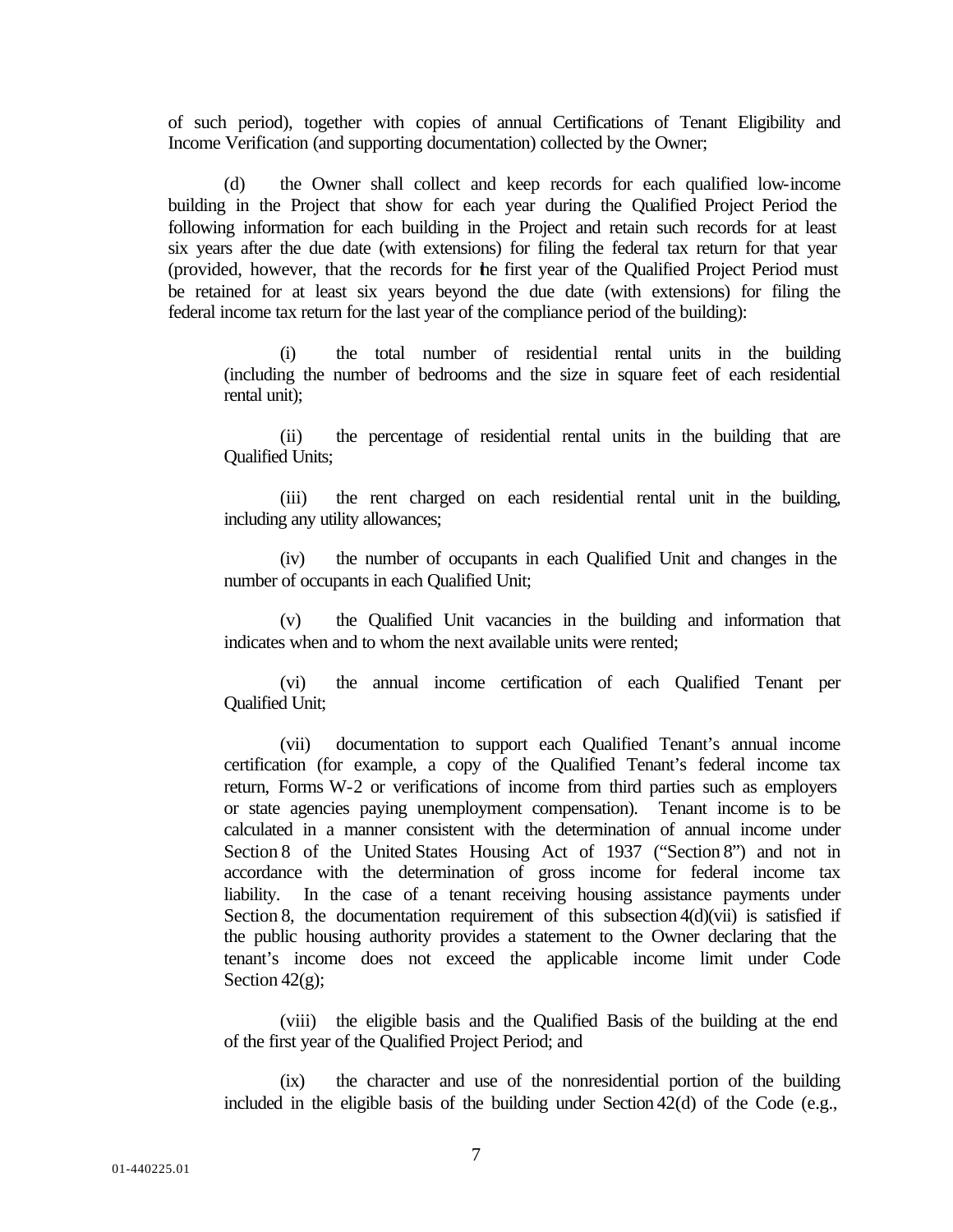tenant facilities that are available on a comparable basis to all tenants and for which no separate fee is charged for use of the facilities or facilities reasonably required by the project);

(e) that the Authority shall have the right to perform an on-site inspection of the Project throughout the Qualified Project Period, in addition to the requirement that the Owner submit to the Authority each year information on tenant income, supporting documentation and rent for each low-income unit as designated above;

(f) the form of lease to be used by the Owner in renting any units in the Project to Qualified Tenants shall provide for termination of the lease and consent by such person to immediate eviction proceedings in accordance with state law for failure to qualify as a Qualified Tenant, as applicable, as a result of any material misrepresentation made by such person with respect to his or her income, the failure to provide supporting income verification or failure by such person to annually update the Certification of Tenant Eligibility and Income Verification;

(g) to permit any duly authorized representative of the Authority, the Department of the Treasury or the IRS to inspect the books and records of the Owner pertaining to the incomes of the Qualified Tenants residing in the Project; and

(h) throughout the Qualified Project Period, to target rents, to comply with targeted rent levels and to comply all other conditions of targeting as set forth on the Summary Page hereof.

## **Section 5. Term of Restrictions**.

(a) The term of the Occupancy Restriction set forth in Section 4 of this Agreement shall (i) commence on the Occupancy Date and (ii) end on the date which is the Required Number of Years after the Occupancy Date.

(b) Notwithstanding subsection (a) above, the Owner shall comply with the requirements of Section 42(h) of the Code relating to a 15-year extended use period (30 years total); provided, however, that, with respect to any building that is part of the Project, this Agreement shall terminate:

(1) on the date such building is acquired by foreclosure or instrument in lieu of foreclosure (including a deed of trust); or

(2) if the Owner has properly requested in accordance with Code Section 42(h)(6) that the Authority assist in procuring a qualified contract for the acquisition of the low-income portion of such building and the Authority is unable to present a qualified contract one year after the date the written request was submitted to the Authority. Project Owner agrees that Section  $42(h)(6)(E)(i)(II)$ of the Code shall not apply to, and shall not cause the termination of, the extended use period applicable to any building of the Project.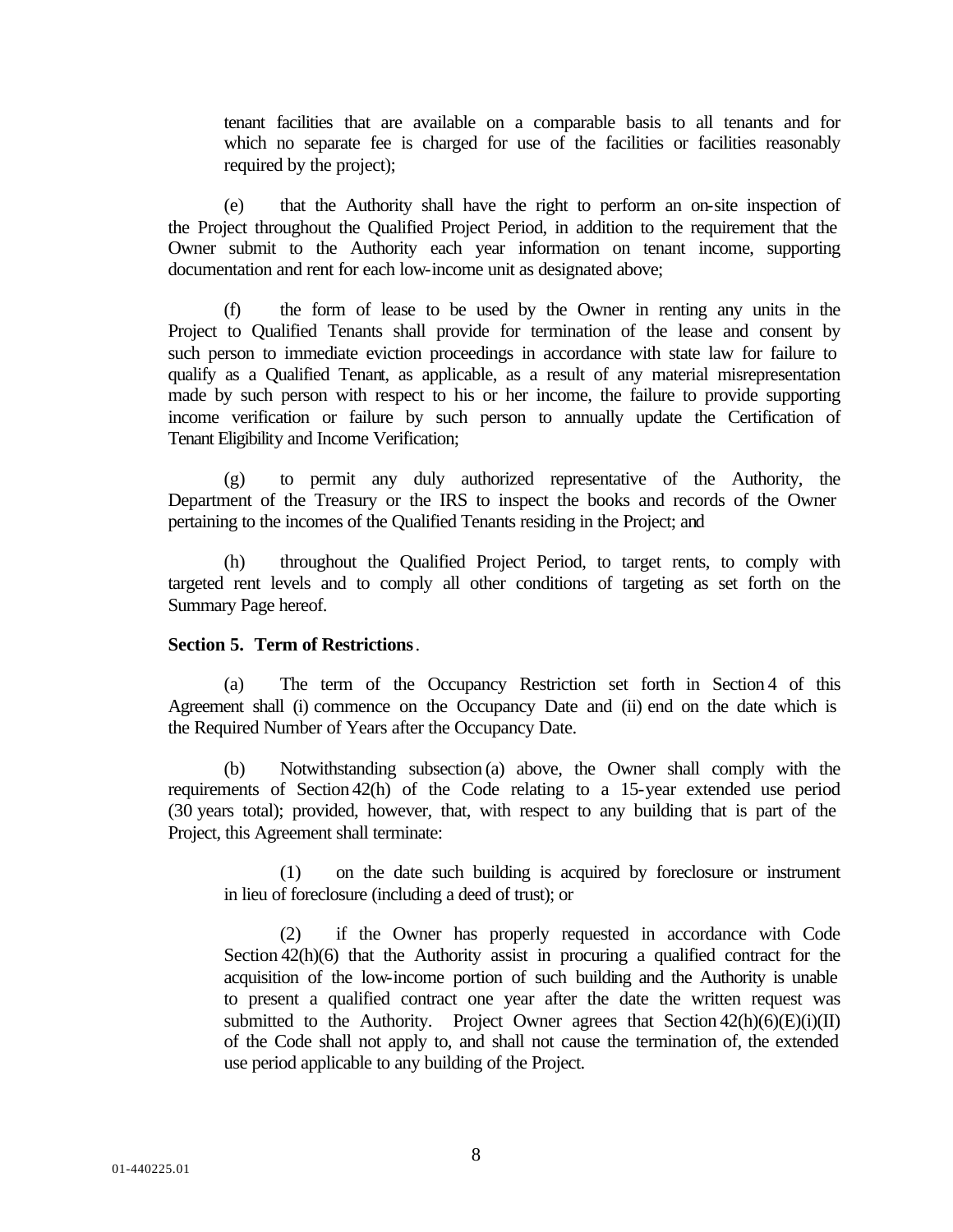In the event foreclosure proceedings are initiated, the Authority shall receive notice of such foreclosure no less than 15 days prior to such foreclosure.

(c) Notwithstanding subsection (b) above, the Code Section 42 rent requirements shall continue for a period of three years following the termination of this Agreement. During such three-year period, the Owner shall not evict or terminate the tenancy of an existing tenant of any low-income unit other than for good cause and shall not increase the gross rent above the maximum allowed under Section 42 of the Code with respect to such low-income unit.

(d) If the Project experiences financial trouble it can request a waiver of the applicable rent restriction stated on the summary page (ii) of this document. The right to grant a rent restriction waiver is vested in the Executive Director of the Authority. A waiver will be based on the written evidence supplied by the owner which is evaluated and certified by an independent third-party CPA. The Authority may waive or adjust the specified rent restriction for a period not to exceed 36 months. After 30 months, a review of the current evidence will be conducted to determine if the waiver should be extended.

Conditions justifying a waiver of the rent restriction include, but are not limited to:

(1) Extraordinary changes in operating expenses;

(2) Capital requirements necessary to maintain a safe, sanitary unit, suitable for occupancy; and

(3) Lender originated changes to financial conditions and debt arrangement that substantially impacts debt service coverage ratios.

Any dispute of the waiver decision by the Executive Director of the Authority can be appealed and settled by arbitration. The arbitration board shall consist of the following mutually acceptable representatives:

(1) A representative selected by the Executive Director of the Authority;

(2) A representative selected by the Owner of the Project; and

(3) A representative from the American Arbitration Association (moderator or voting member).

Under no circumstances shall the waiver process provide an opportunity for a project to deviate from the rent restriction because of improved market conditions or for any reason other than an increase in the certain county area median income, without the prior approval of the Executive Director of the Authority.

**Section 6. Internal Revenue Service Notification**. In the event the Authority discovers any noncompliance of any provisions hereof, the Authority will immediately give written notice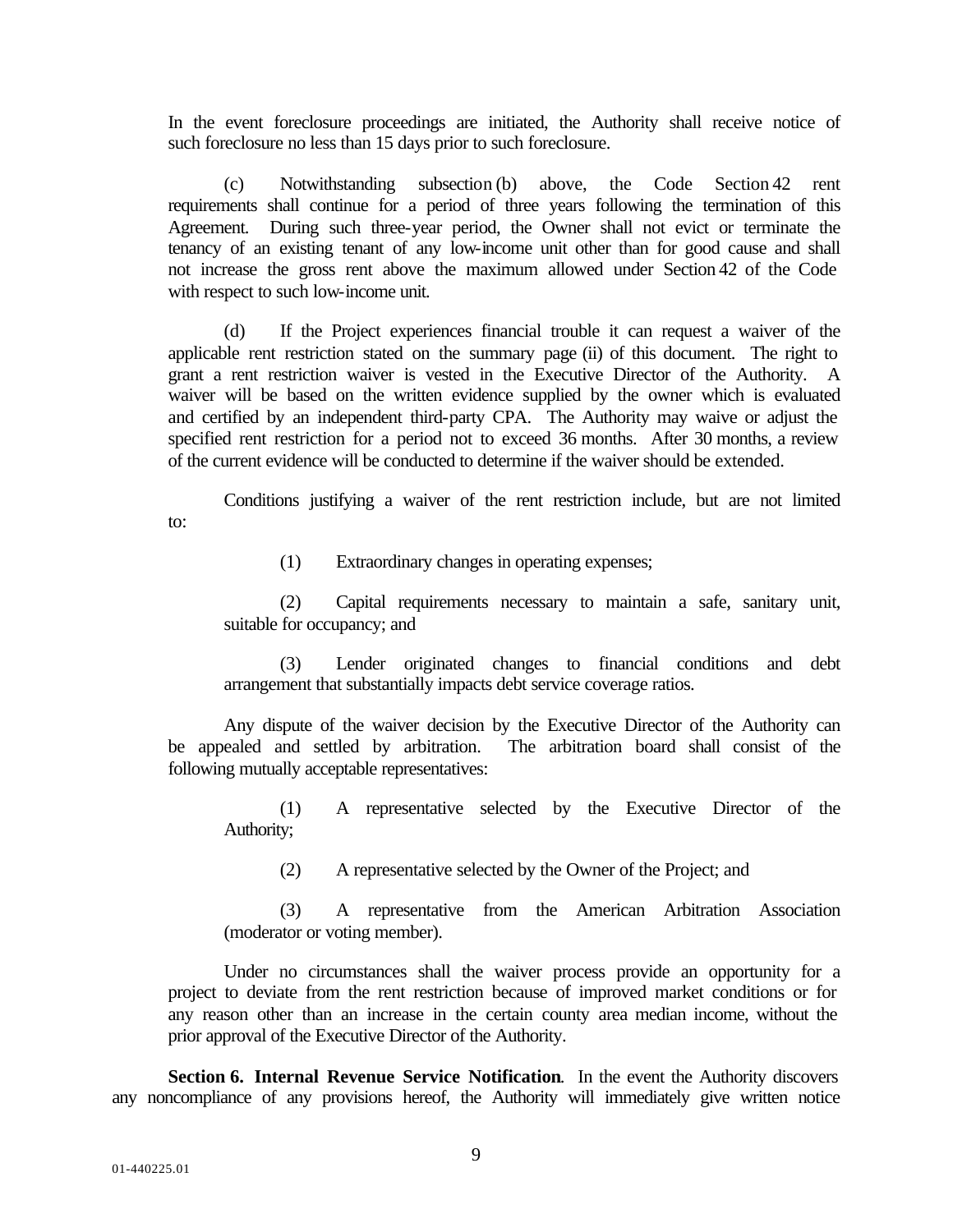to the Owner. The Owner shall have 60 days from the date of such notice (the "Correction Period") to correct such noncompliance. Following the Correction Period, the Authority will file with the IRS a copy of IRS Form 8823, explaining the nature of the noncompliance and whether or not such noncompliance has been corrected. Noncompliance includes, but is not limited to (1) failure to receive or failure to permit the Authority to inspect tenant income certifications, supporting documentation and rent records, (2) upon inspection, noncompliance with provisions of Section 42 of the Code, and (3) any change in the applicable fraction or eligible basis that would result in a decrease in the Qualified Basis. The Authority is authorized and entitled to do all acts necessary to comply with the monitoring and notification responsibilities set forth in Section  $42(m)(1)(B)(iii)$  of the Code and any Regulations or other interpretations thereof by the IRS or the courts.

**Section 7. Covenants Run With the Land**. The Owner hereby declares its express intent that the covenants, restrictions, charges and easements set forth herein shall be deemed covenants running with the land and shall pass to and be binding upon the Owner's successors in title including any purchaser, grantee, owner or lessee of any portion of the Project and any other person or entity having any right, title or interest therein and upon the respective heirs, executors, administrators, devisees, successors and assigns of any purchaser, grantee, owner or lessee of any portion of the Project and any other person or entity having any right, title or interest therein. Each and every contract, deed or other instrument hereafter executed covering or conveying the Project or any portion thereof or interest therein shall contain an express provision making such conveyance subject to the covenants, restrictions, charges and easements contained herein; provided, however, that any such contract, deed or other instrument shall conclusively be held to have been executed, delivered and accepted subject to such covenants, regardless of whether or not such covenants are set forth or incorporated by reference in such contract, deed or other instrument. At the time of executing this Agreement, the Owner shall pay to the Authority all direct costs incurred or to be incurred by the Authority in causing this Agreement to be duly recorded (or the terms hereof to be incorporated into a deed to be duly recorded) in the office of public records in the County where the Project is located as an encumbrance upon the Project Site and the Authority agrees to deliver to the Owner a copy of the fully recorded document.

**Section 8. Uniformity; Common Plan**. The provisions hereof shall apply uniformly to the entire Project to establish and carry out a common plan for the use, development and improvement of the Project Site.

**Section 9. Remedies; Enforceability**. In the event of a violation or attempted violation of any of the provisions hereof, any one or more of the following may institute and prosecute any proceeding at law or in equity to abate, prevent or enjoin any such violation or attempted violation, or to recover monetary damages caused by such violation or attempted violation, the Authority or any governmental entity succeeding to the Authority's functions or any individual who meets the income limitation applicable under Section 42 of the Code (whether prospective, present or former occupant). The provisions hereof are imposed upon and made applicable to the Project and shall run with the land and shall be enforceable against the Owner and each purchaser, grantee, owner or lessee of the Project or any portion thereof or interest therein, at any time and from time to time, and the respective heirs, legal representatives, successors and assigns of the Owner and each such purchaser, grantee, owner or lessee. No delay in enforcing the provisions hereof as to any breach or violation shall impair, damage or waive the right of any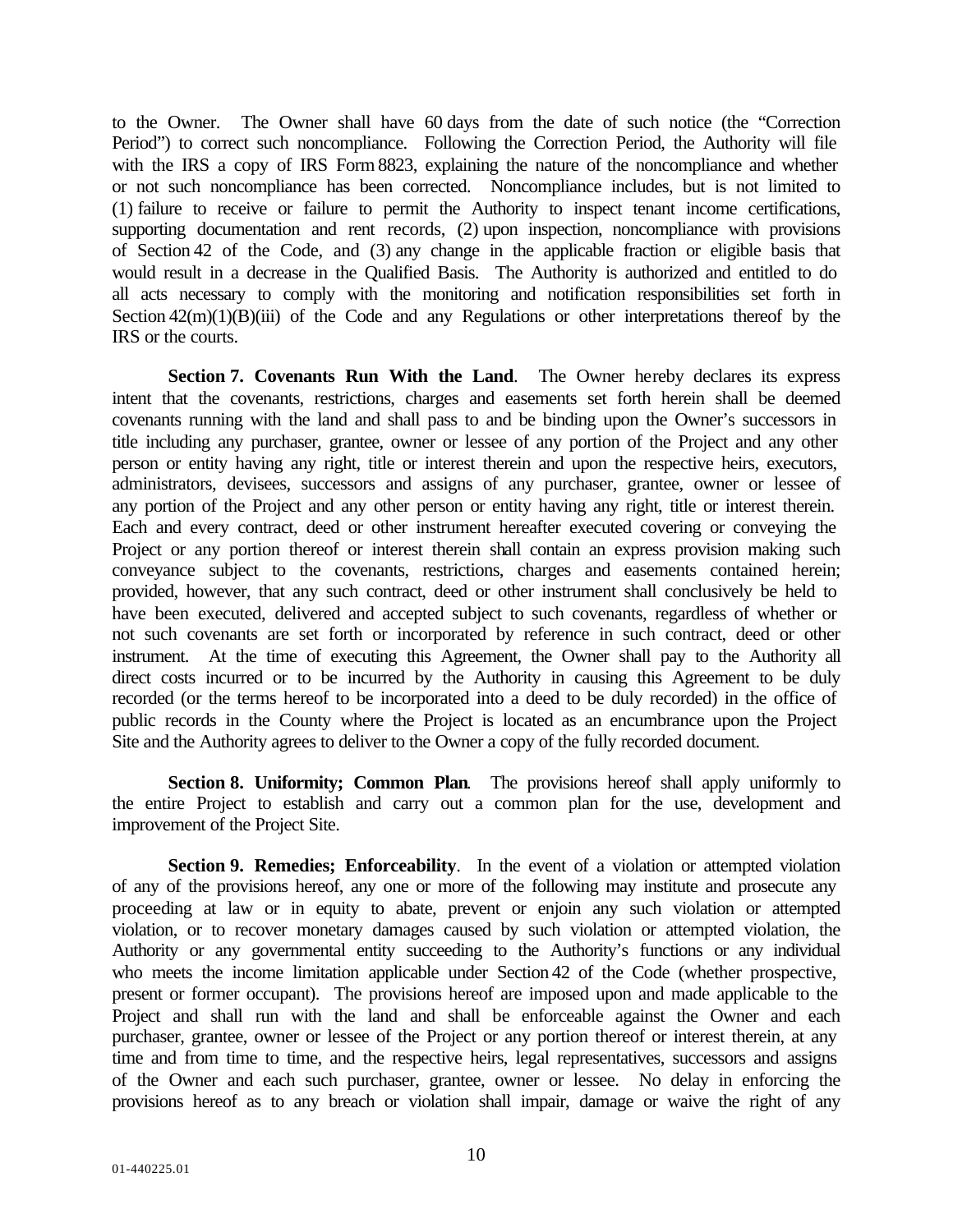party entitled to enforce the same or obtain relief against or recover for the continuation or repetition of such breach or violation of any similar breach or violation thereof at any later time or times. In addition, if any violation of this Agreement has not been corrected on a timely basis, the Authority may impose quarterly reporting responsibilities pertaining to such matters as the Authority deems reasonable upon the Owner. Failure by an Owner to comply with any such reporting responsibilities shall constitute a violation of this Agreement.

**Section 10. Amendment; Termination**. The provisions hereof shall not be amended, revised or terminated (except as provided in Section 5 of this Agreement) prior to the stated term hereof except by an instrument in writing duly executed by the Authority and the Owner (or its successors in title) and duly recorded. The Authority's consent to any such amendment, revision or termination, other than a termination pursuant to Section 5 of this Agreement, shall be given only if (a) there shall be attached to the document evidencing such amendment, revision or termination an opinion of Owner's counsel satisfactory to the Authority that such amendment, revision or termination will not result in noncompliance of the Project or the Owner with Section 42 of the Code or (b) evidence satisfactory to the Authority has been filed with said Authority demonstrating that there has occurred an involuntary noncompliance caused by fire, seizure, requisition, change in federal law, action of a federal agency which prevents the Authority from enforcing this Agreement or condemnation or similar event. Notwithstanding the foregoing, this Agreement shall not terminate by reason of the aforementioned foreclosure, transfer of title by deed in lieu of foreclosure or other similar event or if the Owner or any Related Person or any person with whom the Owner has had family or business ties obtains ownership interest in the Project for federal tax purposes during the period in which the restrictions of this Agreement are or would be in effect.

**Section 11. No Conflict With Other Documents**. The Owner warrants that it has not executed and will not execute any other agreement with provisions contradictory to, or in opposition to, the provisions hereof and that, in any event, the requirements of this Agreement are paramount and controlling as to the rights and obligations herein set forth and supersede any other requirements in conflict herein.

**Section 12. Fees, Release and Indemnification**. The Owner agrees to pay the Authority as an application fee a nonrefundable fee, the greater of 1% of the annual credit requested or \$500. The Owner agrees to pay the Authority as a reservation/commitment fee the greater of 2% of the annual credit amount received or \$500. In addition, the Owner agrees to pay the Authority an allocation fee of 2% of the annual credit allocated and an annual fee equal to the greater of 2% of the annual credit allocated or \$500. Any extraordinary legal fees incurred by the Authority with respect to the Project will be paid by the Owner. The Owner hereby agrees to pay, indemnify and hold the Authority harmless from any and all costs, expenses and fees, including all reasonable attorneys' fees which may be incurred by the Authority in enforcing or attempting to enforce this Agreement, including, but not limited to (i) in the event that the various reports are not submitted as required hereunder and the Authority conducts an on-site inspection of the Owner's book and records and (ii) following any default on the part of the Owner hereunder or its successors, whether the same shall be enforced by suit or otherwise, together with all costs, fees and expenses which may be incurred in connection with any amendment to this Agreement or otherwise by the Authority at the request of the Owner (including, but not limited to, the reasonable fees and expenses of the Authority's counsel in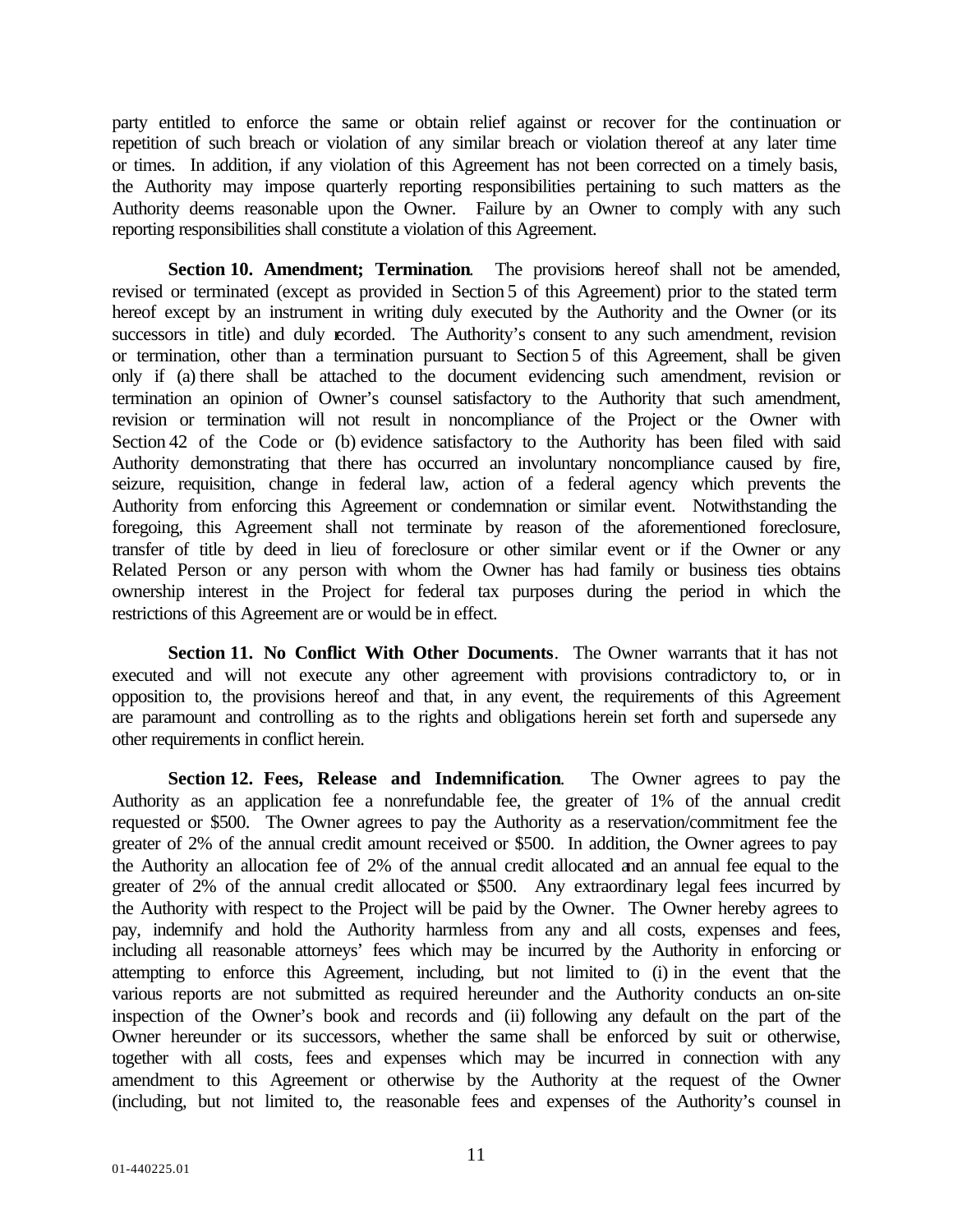connection with any opinion to be rendered hereunder). The Owner agrees to release the Authority from any claim, loss, demand or judgment as a result of the allocation of tax credit dollars to the Project or the recapture of same by the IRS and to indemnify the Authority for any claim, loss, demand or judgment against the Authority as the result of an allocation of tax credit dollars to the Project or the recapture of same by the IRS.

**Section 13. Severability**. The invalidity of any clause, part or provision of this Agreement shall not affect the validity of the remaining portions thereof.

**Section 14. Notices**. All notices to be given pursuant to this Agreement shall be in writing and shall be deemed given when mailed by certified or registered mail, return receipt requested, to the parties hereto at the addresses set forth below or to such other place as a party may from time to time designate in writing:

Owner: to the name and address set forth on the Summary Page hereof Authority: Nebraska Investment Finance Authority Suite 200 1230 O Street Lincoln, NE 68508 Attention: Executive Director

**Section 15. Governing Law**. This Agreement shall be governed by the laws of the State of Nebraska.

**Section 16. Termination.** Notwithstanding any other provisions hereof, this Agreement and the restrictions and other provisions hereunder shall terminate on the termination of the Qualified Project Period without any further action being taken by any party hereto.

**Section 17. Counterparts**. This Agreement may be signed in any number of counterparts with the same effect as if the signatures thereto and hereto were upon the same instrument.

**Section 18. Subordination**. Owner has borrowed funds from Lender, and such amounts are secured by the Project. In order to ensure the viability of the Project's low-income housing tax credit dollars, Lender hereby agrees to subordinate its rights prior to foreclosure to the provisions of this Agreement throughout the term of this Agreement, as set forth in Section 5, and to the Vacancy Decontrol Rule following foreclosure.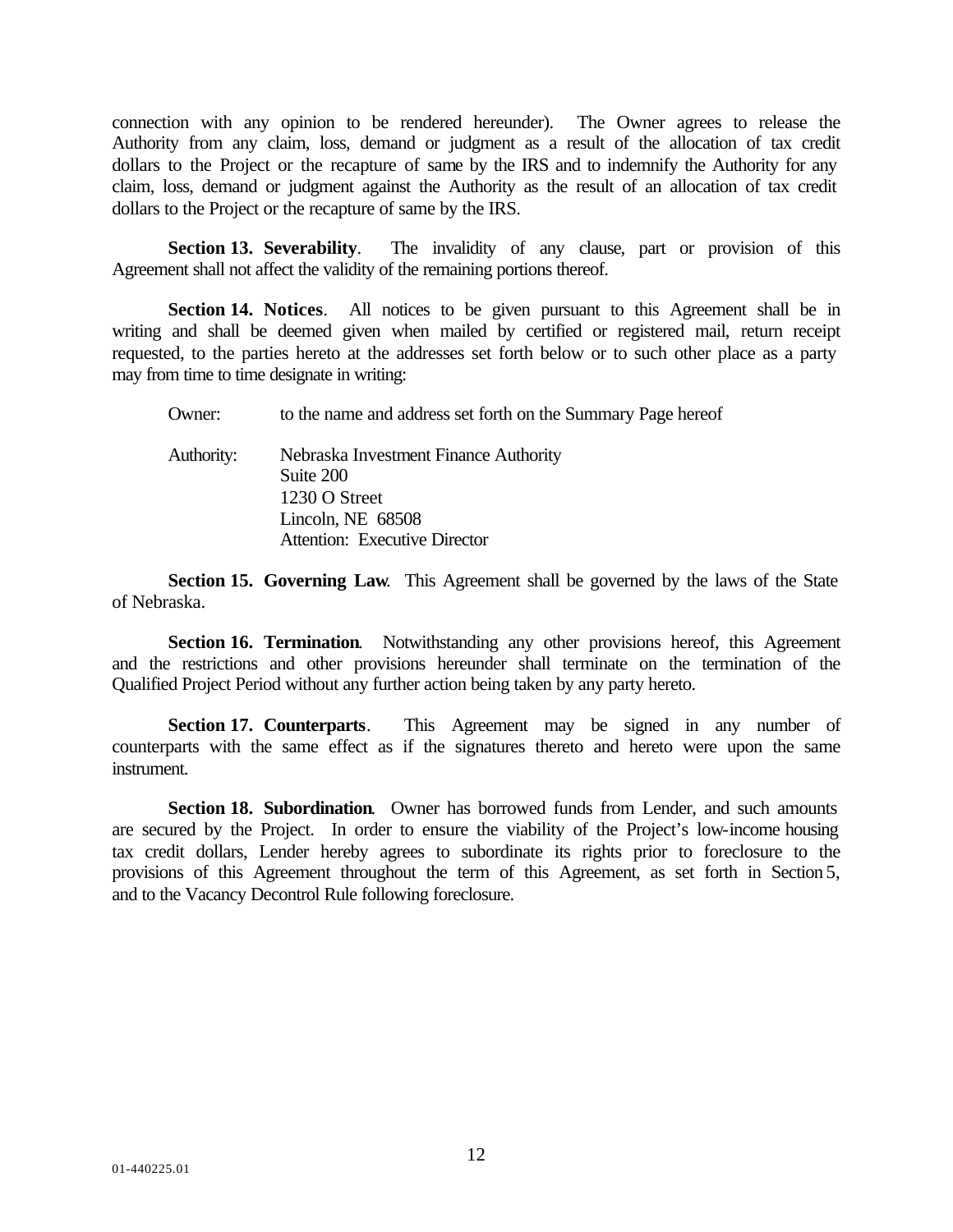## **THIS AGREEMENT CONTAINS AN ARBITRATION PROVISION WHICH MAY BE ENFORCED BY THE PARTIES.**

IN WITNESS WHEREOF, the parties have caused this Agreement to be signed and sealed by their respective duly authorized representatives as of the day and year first written above.

> , as Owner

> By Title

Attest:

By

**Secretary** 

## NEBRASKA INVESTMENT FINANCE **AUTHORITY**

By

Authorized Officer

LENDER

By

Authorized Officer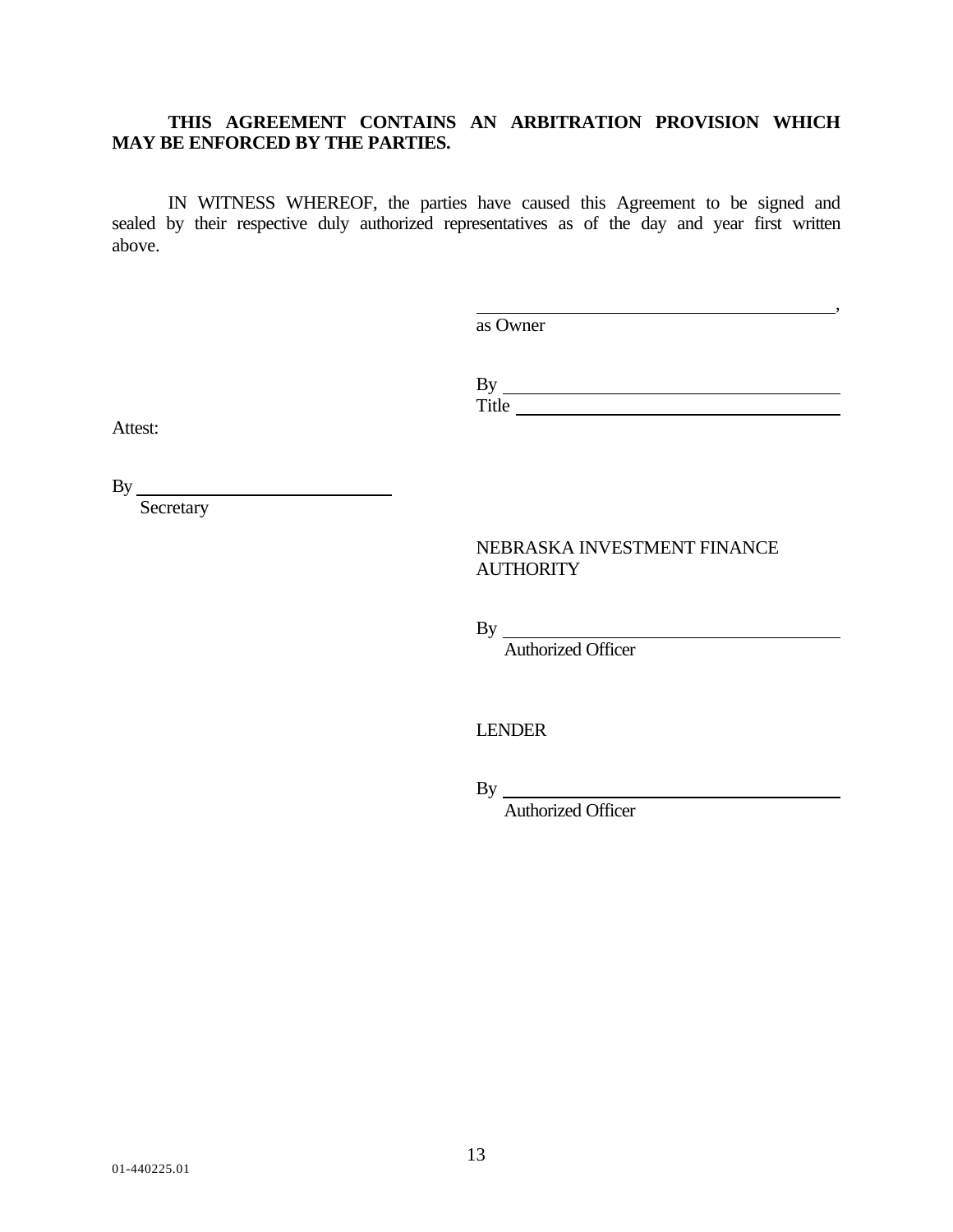| STATE OF NEBRASKA      |                                                                                   |
|------------------------|-----------------------------------------------------------------------------------|
| <b>COUNTY OF</b>       | $)$ SS.                                                                           |
| Owner.                 | The foregoing instrument was acknowledged before me this _ day of _______________ |
| My Commission expires: | Notary Public                                                                     |
| STATE OF NEBRASKA      |                                                                                   |
| <b>COUNTY OF</b>       | $)$ ss.                                                                           |
|                        | 200 by an Authorized Officer of the Nebraska Investment Finance Authority.        |
| My Commission expires: | Notary Public                                                                     |
| STATE OF NEBRASKA      | $)$ ss.                                                                           |
| <b>COUNTY OF</b>       |                                                                                   |
|                        | The foregoing instrument was acknowledged before me this _ day of ______________  |
|                        | Notary Public                                                                     |

My Commission expires: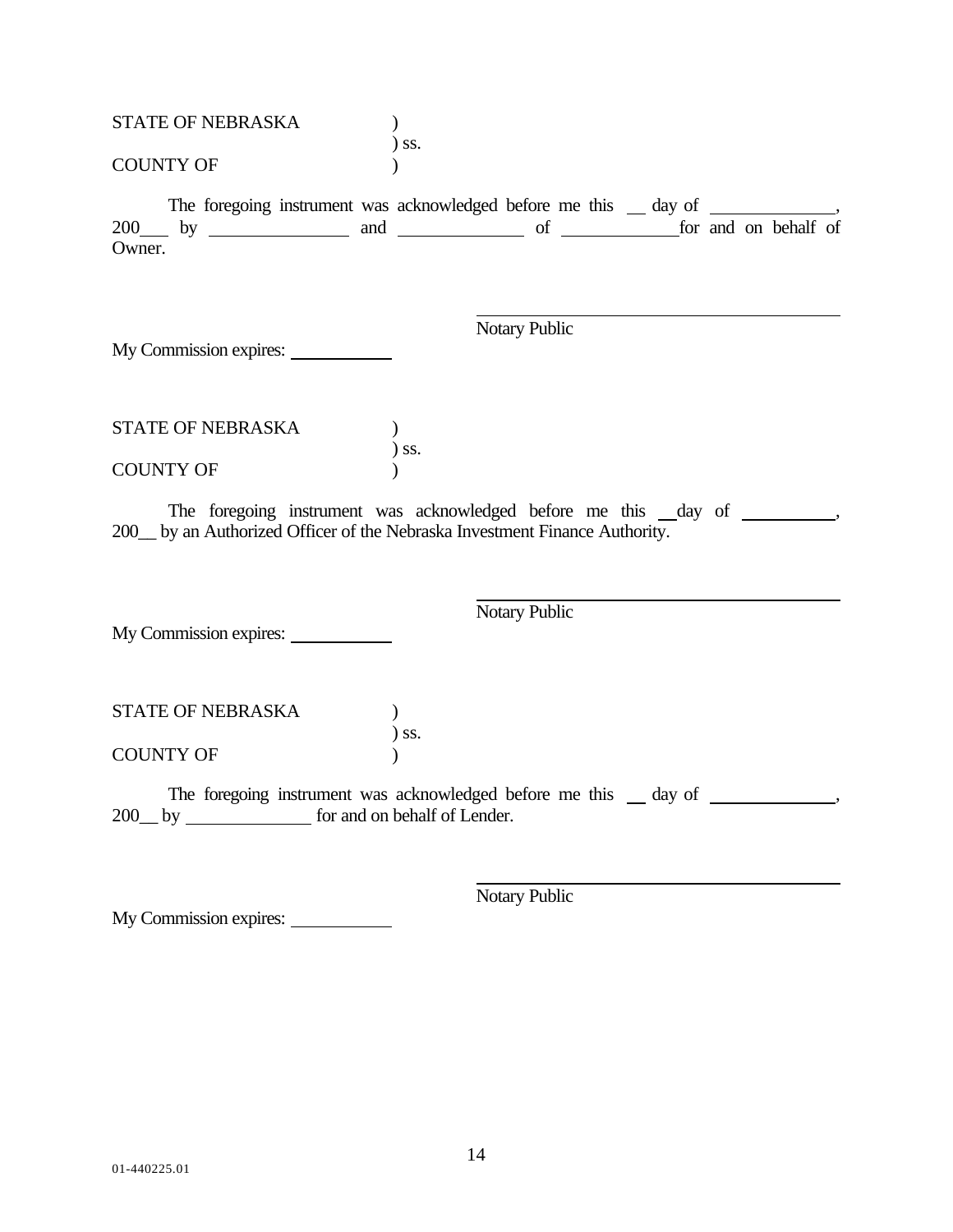## **EXHIBIT A**

## **DESCRIPTION OF PROJECT SITE**

(including exact legal description)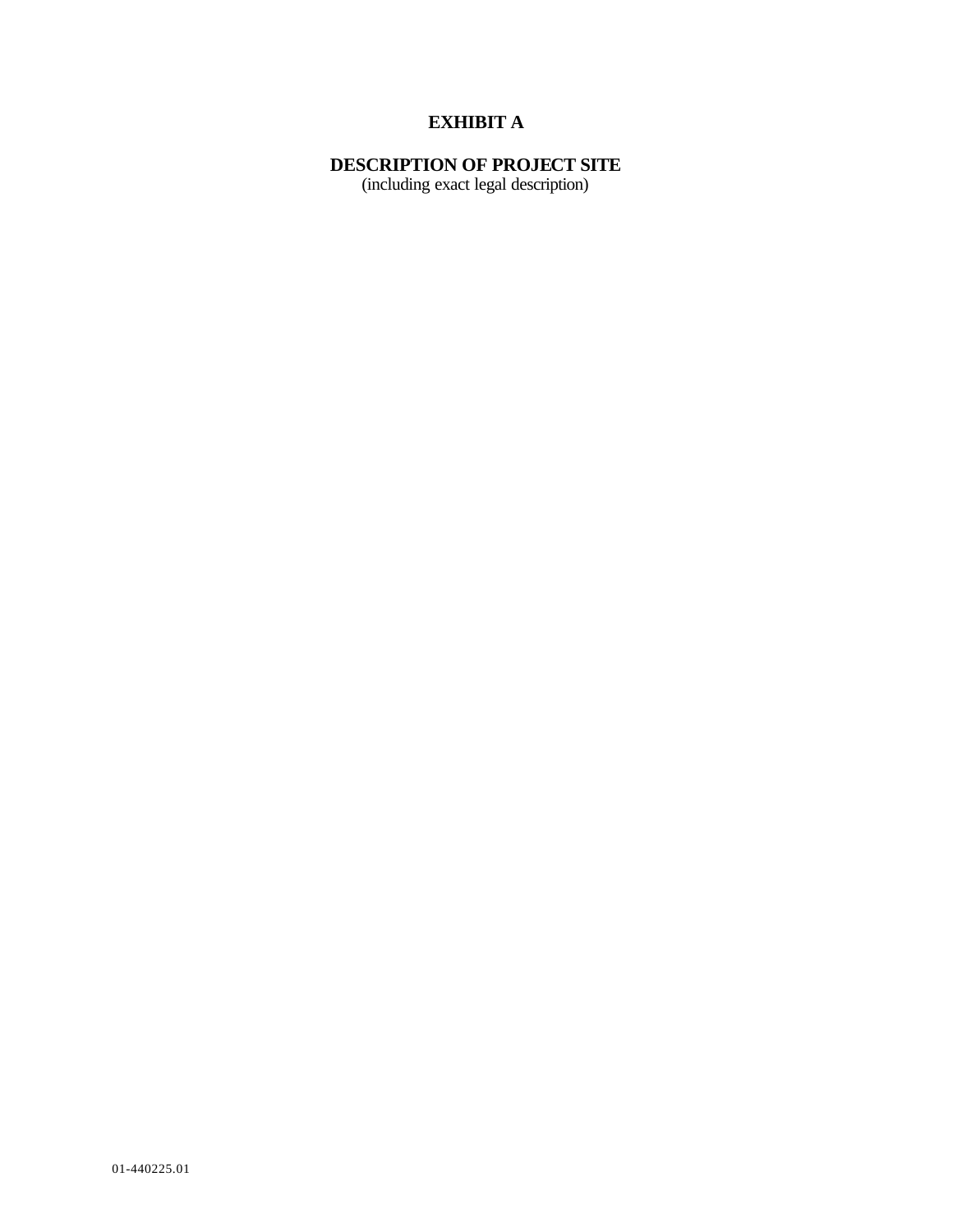# **EXHIBIT B**

# **QUALIFIED TENANT FORMS**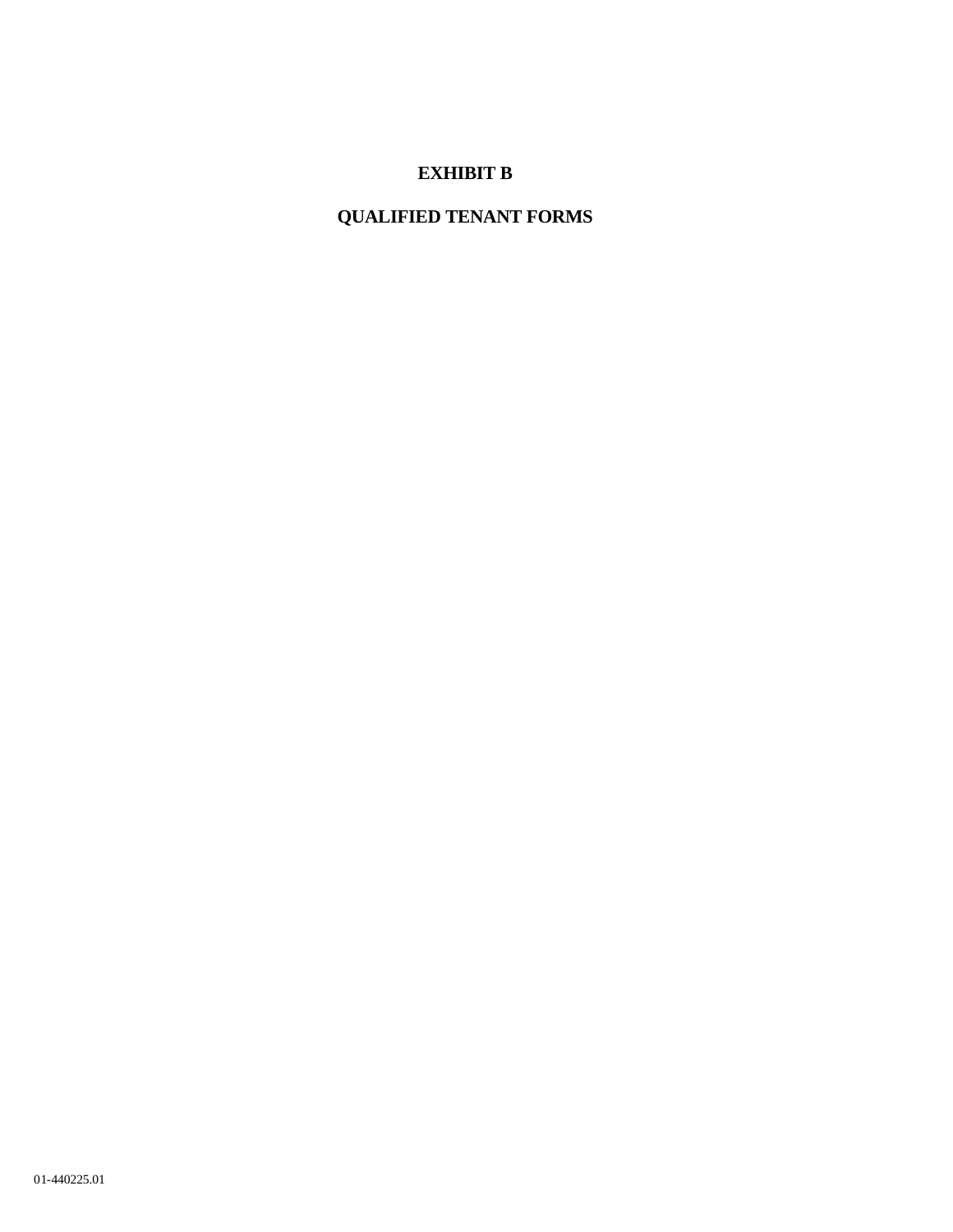### **TENANT INCOME CERTIFICATION**

| $\Box$ Recertification<br>$\Box$ Initial Certification                                                                                              |                                                                                                   |                                                                                                                                                                                                                                     | $\Box$ Other  |                                                    |                                | Effective Date:<br>Move-in Date:<br>(MM/DD/YYYY) |  |                     |                                                                      |                     |                            |
|-----------------------------------------------------------------------------------------------------------------------------------------------------|---------------------------------------------------------------------------------------------------|-------------------------------------------------------------------------------------------------------------------------------------------------------------------------------------------------------------------------------------|---------------|----------------------------------------------------|--------------------------------|--------------------------------------------------|--|---------------------|----------------------------------------------------------------------|---------------------|----------------------------|
|                                                                                                                                                     |                                                                                                   |                                                                                                                                                                                                                                     |               |                                                    | PART I. DEVELOPMENT DATA       |                                                  |  |                     |                                                                      |                     |                            |
|                                                                                                                                                     |                                                                                                   | Property Name: Name:                                                                                                                                                                                                                |               |                                                    |                                |                                                  |  |                     |                                                                      |                     | $\overline{\text{BIN}\#:}$ |
|                                                                                                                                                     |                                                                                                   | Address: <u>Address</u> and the contract of the contract of the contract of the contract of the contract of the contract of the contract of the contract of the contract of the contract of the contract of the contract of the con |               |                                                    |                                |                                                  |  |                     |                                                                      |                     | # Bedrooms:                |
|                                                                                                                                                     |                                                                                                   |                                                                                                                                                                                                                                     |               |                                                    | PART II. HOUSEHOLD COMPOSITION |                                                  |  |                     |                                                                      |                     |                            |
| Hshld                                                                                                                                               |                                                                                                   |                                                                                                                                                                                                                                     |               | First Name & Middle                                |                                | Relationship to Head of                          |  | Date of Birth       |                                                                      | F/T Student         | Social Security            |
| Mbr#                                                                                                                                                |                                                                                                   | Last Name                                                                                                                                                                                                                           |               | Initial                                            |                                | Household                                        |  | (MN/DD/YYYY)        |                                                                      | $(Y \text{ or } N)$ | or Alien Reg. No.          |
| 1                                                                                                                                                   |                                                                                                   |                                                                                                                                                                                                                                     |               |                                                    |                                | <b>HEAD</b>                                      |  |                     |                                                                      |                     |                            |
| 2                                                                                                                                                   |                                                                                                   |                                                                                                                                                                                                                                     |               |                                                    |                                |                                                  |  |                     |                                                                      |                     |                            |
| 3                                                                                                                                                   |                                                                                                   |                                                                                                                                                                                                                                     |               |                                                    |                                |                                                  |  |                     |                                                                      |                     |                            |
| 4                                                                                                                                                   |                                                                                                   |                                                                                                                                                                                                                                     |               |                                                    |                                |                                                  |  |                     |                                                                      |                     |                            |
| 5                                                                                                                                                   |                                                                                                   |                                                                                                                                                                                                                                     |               |                                                    |                                |                                                  |  |                     |                                                                      |                     |                            |
| 6                                                                                                                                                   |                                                                                                   |                                                                                                                                                                                                                                     |               |                                                    |                                |                                                  |  |                     |                                                                      |                     |                            |
| 7                                                                                                                                                   |                                                                                                   |                                                                                                                                                                                                                                     |               |                                                    |                                |                                                  |  |                     |                                                                      |                     |                            |
|                                                                                                                                                     |                                                                                                   |                                                                                                                                                                                                                                     |               | PART III. GROSS ANNUAL INCOME (USE ANNUAL AMOUNTS) |                                |                                                  |  |                     |                                                                      |                     |                            |
|                                                                                                                                                     |                                                                                                   |                                                                                                                                                                                                                                     |               |                                                    |                                |                                                  |  |                     |                                                                      |                     |                            |
| Hshld                                                                                                                                               |                                                                                                   | (A)                                                                                                                                                                                                                                 |               |                                                    | (B)                            |                                                  |  | (C)                 |                                                                      |                     | (D)                        |
|                                                                                                                                                     | Soc. Security/Pensions<br>Public Assistance<br>Mbr#<br><b>Employment or Wages</b><br>Other Income |                                                                                                                                                                                                                                     |               |                                                    |                                |                                                  |  |                     |                                                                      |                     |                            |
|                                                                                                                                                     |                                                                                                   |                                                                                                                                                                                                                                     |               |                                                    |                                |                                                  |  |                     |                                                                      |                     |                            |
|                                                                                                                                                     |                                                                                                   |                                                                                                                                                                                                                                     |               |                                                    |                                |                                                  |  |                     |                                                                      |                     |                            |
|                                                                                                                                                     |                                                                                                   |                                                                                                                                                                                                                                     |               |                                                    |                                |                                                  |  |                     |                                                                      |                     |                            |
|                                                                                                                                                     |                                                                                                   |                                                                                                                                                                                                                                     |               |                                                    |                                |                                                  |  |                     |                                                                      |                     |                            |
|                                                                                                                                                     |                                                                                                   |                                                                                                                                                                                                                                     |               |                                                    |                                |                                                  |  |                     |                                                                      |                     |                            |
| $\mathbb{S}$<br><b>TOTALS</b><br>\$                                                                                                                 |                                                                                                   |                                                                                                                                                                                                                                     |               |                                                    | $\mathbf S$                    |                                                  |  | \$                  |                                                                      |                     |                            |
| Add totals from (A) through (D), above -TOTAL INCOME (E):<br>$\mathsf{\$}$                                                                          |                                                                                                   |                                                                                                                                                                                                                                     |               |                                                    |                                |                                                  |  |                     |                                                                      |                     |                            |
|                                                                                                                                                     |                                                                                                   |                                                                                                                                                                                                                                     |               |                                                    | PART IV. INCOME FROM ASSETS    |                                                  |  |                     |                                                                      |                     |                            |
| Hshld                                                                                                                                               |                                                                                                   |                                                                                                                                                                                                                                     | (F)           |                                                    | (G)                            |                                                  |  | (H)                 |                                                                      |                     | (I)                        |
| Mbr#                                                                                                                                                |                                                                                                   |                                                                                                                                                                                                                                     | Type of Asset |                                                    | C/I                            |                                                  |  | Cash Value of Asset |                                                                      |                     | Annual Income From Asset   |
|                                                                                                                                                     |                                                                                                   |                                                                                                                                                                                                                                     |               |                                                    |                                |                                                  |  |                     |                                                                      |                     |                            |
|                                                                                                                                                     |                                                                                                   |                                                                                                                                                                                                                                     |               |                                                    |                                |                                                  |  |                     |                                                                      |                     |                            |
|                                                                                                                                                     |                                                                                                   |                                                                                                                                                                                                                                     |               |                                                    |                                |                                                  |  |                     |                                                                      |                     |                            |
|                                                                                                                                                     |                                                                                                   |                                                                                                                                                                                                                                     |               |                                                    |                                |                                                  |  |                     |                                                                      |                     |                            |
|                                                                                                                                                     |                                                                                                   |                                                                                                                                                                                                                                     |               |                                                    |                                |                                                  |  |                     |                                                                      |                     |                            |
|                                                                                                                                                     |                                                                                                   |                                                                                                                                                                                                                                     |               |                                                    | TOTALS:                        | \$                                               |  |                     |                                                                      | \$                  |                            |
|                                                                                                                                                     |                                                                                                   |                                                                                                                                                                                                                                     |               |                                                    |                                |                                                  |  |                     |                                                                      |                     |                            |
| Enter Column (H) Total<br>Passbook Rate<br>If over \$5000<br>$2.00\% =$                                                                             |                                                                                                   |                                                                                                                                                                                                                                     |               |                                                    |                                |                                                  |  |                     |                                                                      |                     |                            |
| (J) Imputed Income<br>\$<br>$\mathbf{X}$<br>\$<br>TOTAL INCOME FROM ASSETS (K)<br>Enter the greater of the total of column I or J (imputed income). |                                                                                                   |                                                                                                                                                                                                                                     |               |                                                    |                                |                                                  |  |                     |                                                                      |                     |                            |
|                                                                                                                                                     |                                                                                                   |                                                                                                                                                                                                                                     |               |                                                    |                                |                                                  |  |                     |                                                                      | \$                  |                            |
|                                                                                                                                                     |                                                                                                   |                                                                                                                                                                                                                                     |               |                                                    |                                |                                                  |  |                     |                                                                      |                     |                            |
|                                                                                                                                                     |                                                                                                   |                                                                                                                                                                                                                                     |               |                                                    |                                |                                                  |  |                     | (L) Total Annual Household Income From All Sources $[Add (E) + (K)]$ | \$                  |                            |
|                                                                                                                                                     |                                                                                                   |                                                                                                                                                                                                                                     |               |                                                    |                                |                                                  |  |                     |                                                                      |                     |                            |

### **HOUSEHOLD CERTIFICATION & SIGNATURES**

The information on this form will be used to determine maximum income eligibility. I/we have provided for each person(s) set forth in Part II acceptable verification of current anticipated annual income. I/we agree to notify the landlord immediately upon any member of the household moving out of the unit or any new member moving in. I/we agree to notify the landlord immediately upon any member becoming a full-time student.

Under penalties or perjury, I/we certify that the information presented in this Certification is true and accurate to the best of my/our knowledge and belief. The undersigned further understands that providing false representations herein constitutes an act of fraud. False, misleading or incomplete information may result in the termination of the lease agreement.

Signature (*Date)* Signature (*Date)*

Signature (*Date)* Signature (*Date)*

01-440225.01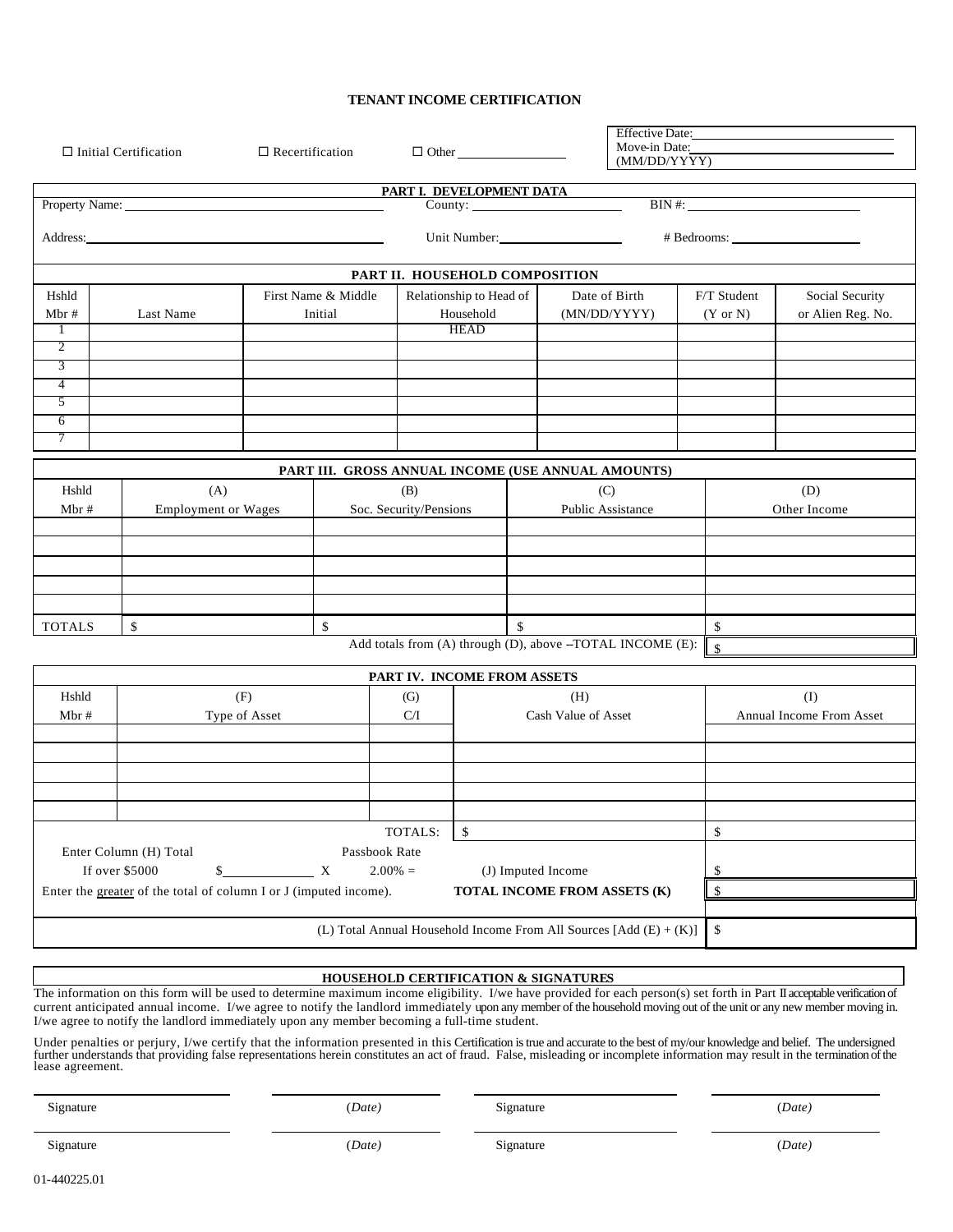|                                                                       |                                                                                                                                                                                                                                                                                                                          | PART V. DETERMINATION OF INCOME ELIGIBILITY                                                                             |                                                                                                                                             |                                                                                    |  |
|-----------------------------------------------------------------------|--------------------------------------------------------------------------------------------------------------------------------------------------------------------------------------------------------------------------------------------------------------------------------------------------------------------------|-------------------------------------------------------------------------------------------------------------------------|---------------------------------------------------------------------------------------------------------------------------------------------|------------------------------------------------------------------------------------|--|
| TOTAL ANNUAL HOUSEHOLD INCOME                                         | FROM ALL SOURCES:<br>\$<br>From (L) on previous page<br>1                                                                                                                                                                                                                                                                |                                                                                                                         | <b>Household Meets</b><br><b>Income Restriction</b><br>\$<br>at:                                                                            | <b>RECERTIFICATION ONLY:</b><br>Current Income Limit x 140%:                       |  |
| Current Income Limit per Family Size:<br>Household Income at Move-in: |                                                                                                                                                                                                                                                                                                                          | $\Box$ 60%                                                                                                              | $\Box$ 50%<br>$\Box$ 40%<br>$\Box$ 30%<br>$\Box \underline{\hspace{1cm}} \%$                                                                | Household Income exceeds 140% at<br>recertification:<br>$\Box$ Yes<br>$\square$ No |  |
|                                                                       |                                                                                                                                                                                                                                                                                                                          | PART VI. RENT                                                                                                           |                                                                                                                                             |                                                                                    |  |
|                                                                       | Tenant paid Rent \$<br>Utility Allowance \\$                                                                                                                                                                                                                                                                             |                                                                                                                         | Rent Assistance:<br>Other Nonoptional Charges:                                                                                              | $\frac{\text{S}}{\text{S}}$<br>$\frac{1}{2}$                                       |  |
|                                                                       | <b>GROSS RENT FOR UNIT:</b><br>Unit Meets Rent Restriction at:<br>(Tenant paid rent plus Utility Allowance &<br>50%<br>40%<br>30%<br>60%<br>other nonoptional charges)<br>-\$                                                                                                                                            |                                                                                                                         |                                                                                                                                             |                                                                                    |  |
| Maximum Rent Limit for This Unit:                                     |                                                                                                                                                                                                                                                                                                                          |                                                                                                                         |                                                                                                                                             |                                                                                    |  |
|                                                                       |                                                                                                                                                                                                                                                                                                                          | PART VII. STUDENT STATUS                                                                                                |                                                                                                                                             |                                                                                    |  |
| $\square$ Yes                                                         | *Student Explanation:<br>1 AFDC/TANF assistance<br>ARE ALL OCCUPANTS FULL-TIME STUDENTS?<br>If yes, enter student explanation.*<br>(Also attach documentation.)<br>JTPA Program or equivalent<br>$\square$ No<br>2<br>Single parent/dependent child<br>3<br>Married/Joint tax return<br>$\overline{4}$<br>Enter<br>$1-4$ |                                                                                                                         |                                                                                                                                             |                                                                                    |  |
|                                                                       |                                                                                                                                                                                                                                                                                                                          | PART VIII. PROGRAM TYPE                                                                                                 |                                                                                                                                             |                                                                                    |  |
|                                                                       |                                                                                                                                                                                                                                                                                                                          | Under each program marked, indicate the household's income status as established by this certification/recertification. | Mark the program(s) listed below (a. thru e.) for which this household's unit will be counted toward the property's occupancy requirements. |                                                                                    |  |
| a. Tax Credit □                                                       | b. HOME $\Box$                                                                                                                                                                                                                                                                                                           | c. Tax Exempt $\ \Box$                                                                                                  | d. AHDP $\Box$                                                                                                                              | e.<br>$\Box$<br>(Name of Program)                                                  |  |
| See Part V above.                                                     | <b>Income Status</b><br>$< 50\%$ AMGI<br>□<br>$\leq$ 60% AMGI<br>□<br>$< 80\%$ AMGI<br>□<br>$OI^*$<br>□                                                                                                                                                                                                                  | <b>Income Status</b><br>50% AMGI<br>□<br>60% AMGI<br>□<br>80% AMGI<br>□<br>$OI^{\ast\ast}$<br>□                         | <b>Income Status</b><br>50% AMGI<br>□<br>$\Box$<br>80% AMGI<br>$OI^{\ast\ast}$<br>□                                                         | <b>Income Status</b><br>□<br>□<br>$\mathrm{OI}^{**}$<br>$\Box$                     |  |
|                                                                       |                                                                                                                                                                                                                                                                                                                          |                                                                                                                         | **Upon recertification, household was determined over-income (OI) according to eligibility requirements of the program(s) marked above.     |                                                                                    |  |
|                                                                       |                                                                                                                                                                                                                                                                                                                          | SIGNATURE OF OWNER/REPRESENTATIVE                                                                                       |                                                                                                                                             |                                                                                    |  |

Based on the representations herein and upon the proofs and documentation required to be submitted, the individual(s) named in Part II of this Tenant Income Certification is/are eligible under the provisions of Section 42 of the Internal Revenue Code, as amended, and the Land Use Restriction Agreement (if applicable), to live in a unit in this Project.

SIGNATURE OF OWNER/REPRESENTATIVE DATE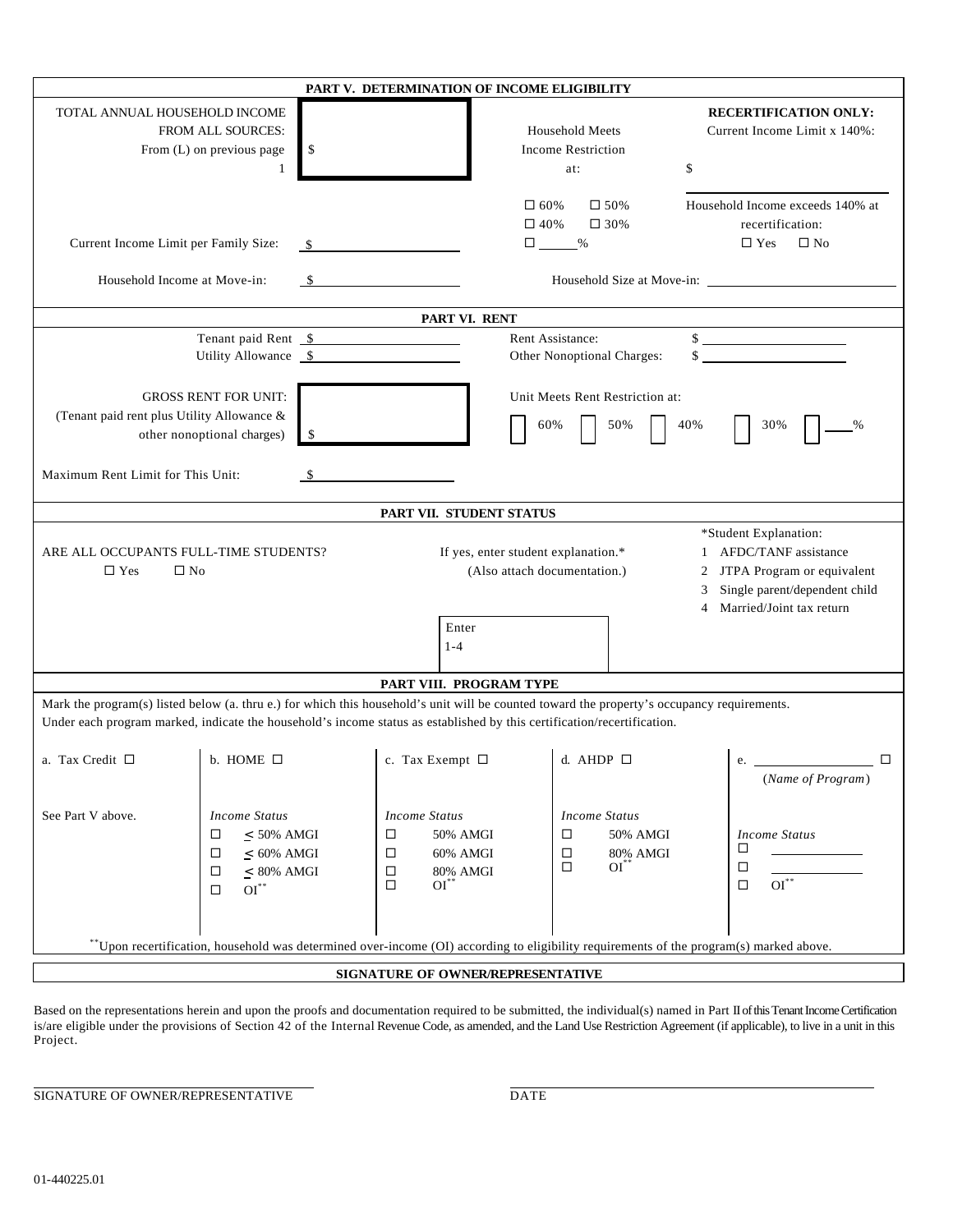### **INSTRUCTIONS FOR COMPLETING TENANT INCOME CERTIFICATION**

*The Tenant Income Certification form is to be completed by the owner or an authorized representative*.

#### **PartI – Development Data**

Check the appropriate box for Initial Certification (move-in), Recertification (annual recertification) or Other. If Other, designate the purpose of the recertification (i.e., a unit transfer, a change in household composition or other state-required recertification).

| Move-in Date          | Enter the date the tenant has or will take occupancy of the unit.                                                                                                                                                                              |
|-----------------------|------------------------------------------------------------------------------------------------------------------------------------------------------------------------------------------------------------------------------------------------|
| <b>Effective Date</b> | Enter the effective date of the certification. For move-in, this should be the<br>move-in date. For annual recertification, this effective date should be no later<br>than one year from the effective date of the previous (re)certification. |
| <b>Property Name</b>  | Enter the name of the development.                                                                                                                                                                                                             |
| County                | Enter the county (or equivalent) in which the building is located.                                                                                                                                                                             |
| BIN#                  | Enter the Building Identification Number (BIN) assigned to the building (from<br>IRS Form 8609).                                                                                                                                               |
| Address               | Enter the address of the building.                                                                                                                                                                                                             |
| Unit Number           | Enter the unit number.                                                                                                                                                                                                                         |
| # Bedrooms            | Enter the number of bedrooms in the unit.                                                                                                                                                                                                      |

#### Part II – Household Composition

List all occupants of the unit. State each household member's relationship to the head of household by using one of the following coded definitions:

|  | H - Head of Household |  | S - Spouse                       |
|--|-----------------------|--|----------------------------------|
|  | A - Adult co-tenant   |  | O - Other family member          |
|  | $C -$ Child           |  | $F -$ Foster child(ren)/adult(s) |
|  | L - Live-in caretaker |  | $N =$ None of the above          |

Enter the date of birth, student status and social security number or alien registration number for each occupant.

*If there are more than 7 occupants, use an additional sheet of paper to list the remaining household members and attach it to the certification*.

#### **Part III – Annual Income**

#### **See HUD Handbook 4350.3 for complete instructions on verifying and calculating income, including acceptable forms of verification.**

From the third-party verification forms obtained from each income source, enter the gross amount anticipated to be received for the twelve months from the effective date of the (re)certification. Complete a separate line for each income-earning member. List the respective household member number from Part II.

| Column $(A)$ | Enter the annual amount of wages, salaries, tips, commissions, bonuses and other income from<br>employment; distributed profits and/or net income from a business. |
|--------------|--------------------------------------------------------------------------------------------------------------------------------------------------------------------|
| Column(B)    | Enter the annual amount of Social Security, Supplemental Security Income, pensions, military<br>retirement, etc.                                                   |
| Column(C)    | Enter the annual amount of income received from public assistance ( <i>i.e.</i> , TANF, general assistance,<br>disability, etc.).                                  |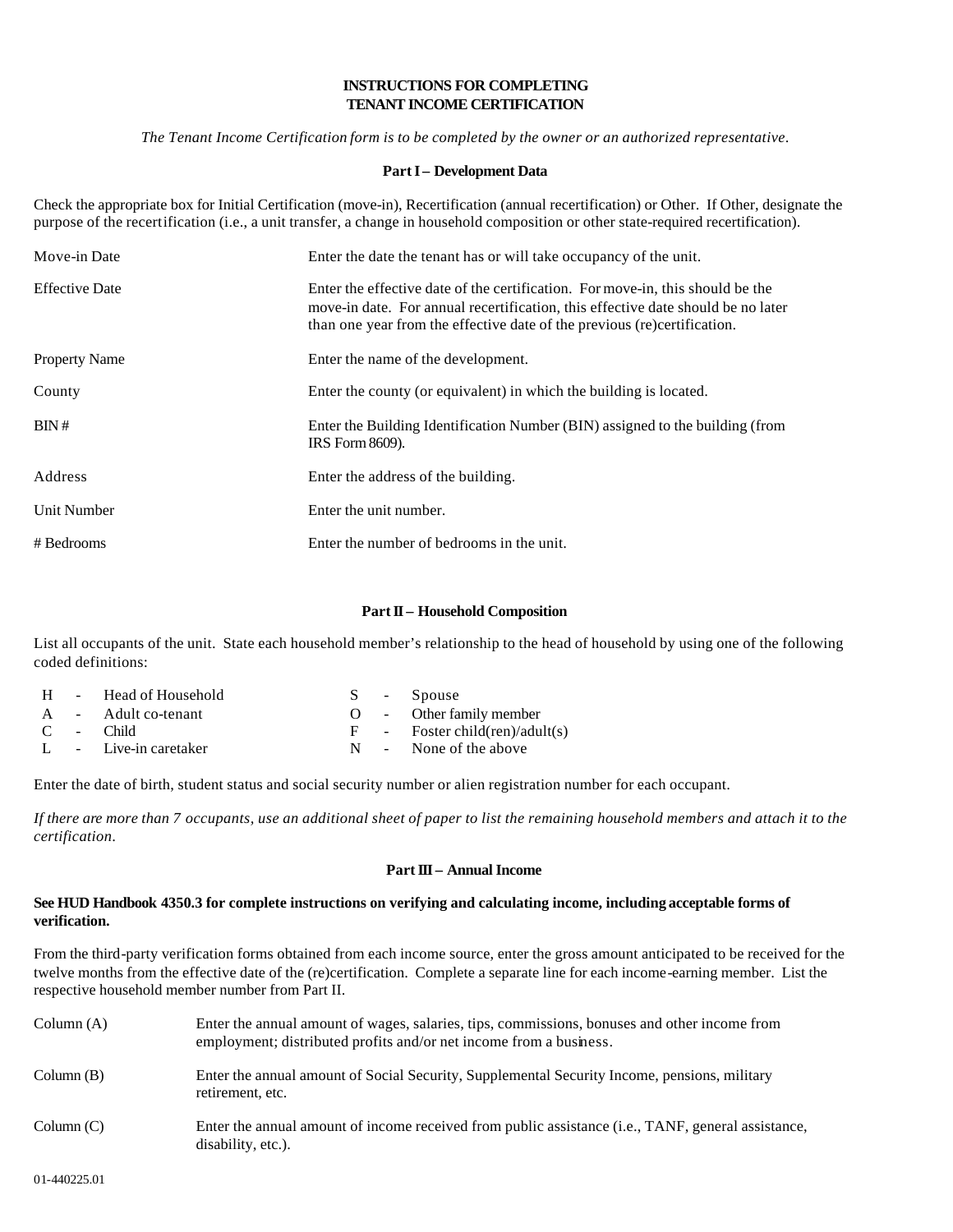| Column(D) | Enter the annual amount of alimony, child support, unemployment benefits or any other income<br>regularly received by the household. |
|-----------|--------------------------------------------------------------------------------------------------------------------------------------|
| Row(E)    | Add the totals from columns (A) through (D), above. Enter this amount.                                                               |

#### **PartIV – Income From Assets**

#### **See HUD Handbook 4350.3 for complete instructions on verifying and calculating income from assets, including acceptable forms of verification.**

From the third-party verification forms obtained form each asset source, list the gross amount anticipated to be received during the twelve months from the effective date of the certification. List the respective household member number from Part II, and complete a separate line for each member.

| Column(F)     | List the type of asset (i.e., checking account, savings account, etc.).                                                                                                                                                                   |
|---------------|-------------------------------------------------------------------------------------------------------------------------------------------------------------------------------------------------------------------------------------------|
| Column(G)     | Enter "C" (for current, if the family currently owns or holds the asset) or "I" (for imputed, if the<br>family has disposed of the asset for less than fair market value within two years of the effective date<br>of (re)certification). |
| Column(H)     | Enter the cash value of the respective asset.                                                                                                                                                                                             |
| Column(I)     | Enter the anticipated annual income from the asset (i.e., savings account balance multiplied by the<br>annual interest rate).                                                                                                             |
| <b>TOTALS</b> | Add the total of Columns (H) and (I), respectively.                                                                                                                                                                                       |

If the total in Column (H) is greater than \$5,000, you must do an imputed calculation of asset income. Enter the Total Cash Value, multiply by 2% and enter the amount in Column (J), Imputed Income.

| Row(K) | Enter the greater of the total in Column $(I)$ or $(J)$ .                             |  |
|--------|---------------------------------------------------------------------------------------|--|
| Row(L) | Total Annual Household Income From all Sources. Add (E) and (K), and enter the total. |  |

### **HOUSEHOLD CERTIFICATION AND SIGNATURES**

After all verifications of income and or assets have been received and calculated, each household member age 18 or older must sign and date the Tenant Income Certification. For move-in, it is recommended that the Tenant Income Certification be signed no earlier than 5 days prior to the effective date of the certification.

#### **Part V – Determination of Income Eligibility**

| <b>Total Annual Household Income</b><br>from all Sources | Enter the number from item $(L)$ .                                                                                                                                                                                                                                                                                                 |
|----------------------------------------------------------|------------------------------------------------------------------------------------------------------------------------------------------------------------------------------------------------------------------------------------------------------------------------------------------------------------------------------------|
| Current Income Limit per Family<br><b>Size</b>           | Enter the Current Move-in Income Limit for the household size.                                                                                                                                                                                                                                                                     |
| Household income at move-in<br>Household size at move-in | For recertifications only. Enter the household income from the move-in<br>certification. On the adjacent line, enter the number of household members from the<br>move-in certification.                                                                                                                                            |
| Household Meets Income<br>Restriction                    | Check the appropriate box for the income restriction that the household meets<br>$according to what is required by the set- aside(s) for the project.$                                                                                                                                                                             |
| Current Income Limit x 140%                              | For recertifications only. Multiply the Current Maximum Move-in Income Limit by<br>140% and enter the total. Below, indicate whether the household income exceeds<br>that total. If the Gross Annual Income at recertification is greater than 140% of the<br>current income limit, then the available unit rule must be followed. |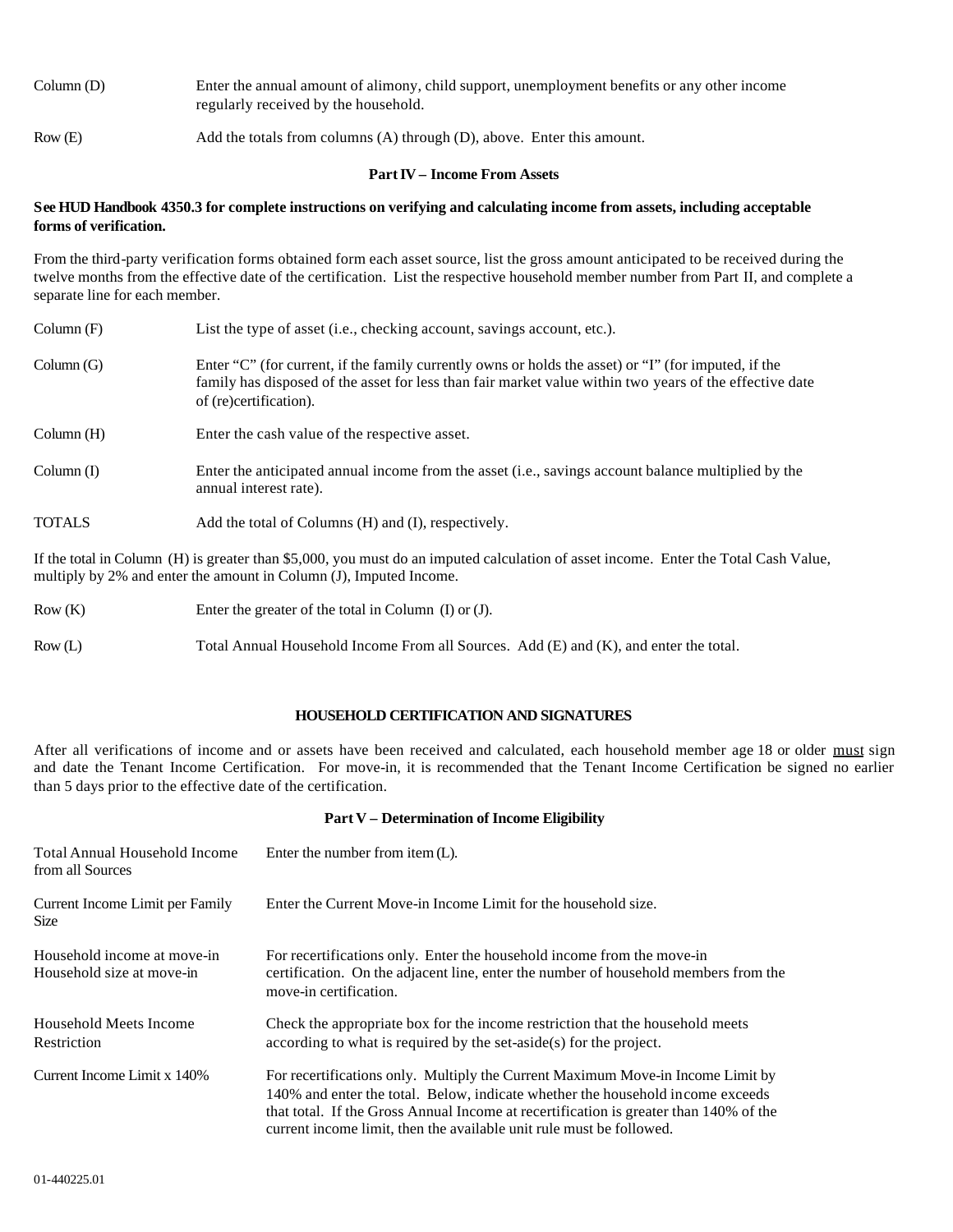#### **Part VI – Rent**

| <b>Tenant Paid Rent</b>          | Enter the amount the tenant pays toward rent (not including rent assistance payments<br>such as Section 8).                                               |
|----------------------------------|-----------------------------------------------------------------------------------------------------------------------------------------------------------|
| <b>Rent Assistance</b>           | Enter the amount of rent assistance, if any.                                                                                                              |
| <b>Utility Allowance</b>         | Enter the utility allowance. If the owner pays all utilities, enter zero.                                                                                 |
| Other nonoptional charges        | Enter the amount of <u>nonoptional</u> charges, such as mandatory garage rent, storage<br>lockers, charges for services provided by the development, etc. |
| Gross Rent for Unit              | Enter the total of Tenant Paid Rent plus Utility Allowance and other nonoptional<br>charges.                                                              |
| Maximum Rent Limit for this unit | Enter the maximum allowable gross rent for the unit.                                                                                                      |
| Unit Meets Rent Restriction at   | Check the appropriate rent restriction that the unit meets according to what is<br>required by the set-aside(s) for the project.                          |
|                                  | <b>Part VII – Student Status</b>                                                                                                                          |

If all household members are full-time<sup>∗</sup> students, check "yes." If at least one household member is not a full-time student, check "no."

If "yes" is checked, the appropriate exemption must be listed in the box to the right. If none of the exemptions apply, the household is not tax credit eligible.

∗ *Full time is determined by the school the student attends*.

#### **Part VIII – Program Type**

Mark the program(s) for which this household's unit will be counted toward the property's occupancy requirements. Under each program marked, indicate the household's income status as established by this certification/recertification. If the property does not participate in the HOME, Tax-Exempt Bond, Affordable Housing Disposition or other housing program, leave those sections blank.

| Tax Credit  | See Part V above.                                                                                                                                                                                                               |
|-------------|---------------------------------------------------------------------------------------------------------------------------------------------------------------------------------------------------------------------------------|
| <b>HOME</b> | If the property participates in the HOME program and the unit this household will occupy will count towards the<br>HOME program set-asides, mark the appropriate box indicating the household's designation.                    |
| Tax Exempt  | If the property participates in the Tax Exempt Bond program, mark the appropriate box indicating the household's<br>designation.                                                                                                |
| <b>ADHP</b> | If the property participates in the Affordable Housing Disposition Program (AHDP), and this household's unit will<br>count towards the set-aside requirements, mark the appropriate box indicating the household's designation. |
| Other       | If the property participates in any other affordable housing program, complete the information as appropriate.                                                                                                                  |

#### **SIGNATURE OF OWNER/REPRESENTATIVE**

It is the responsibility of the owner or the owner's representative to sign and date this document immediately following execution by the resident(s).

The responsibility of documenting and determining eligibility (including completing and signing the Tenant Income Certification form) and ensuring such documentation is kept in the tenant file is extremely important and should be conducted by someone well-trained in tax credit compliance.

*These instructions should not be considered a complete guide on tax credit compliance. The responsibility for compliance with federal program regulations lies with the owner of the building(s) for which the credit is allowable*.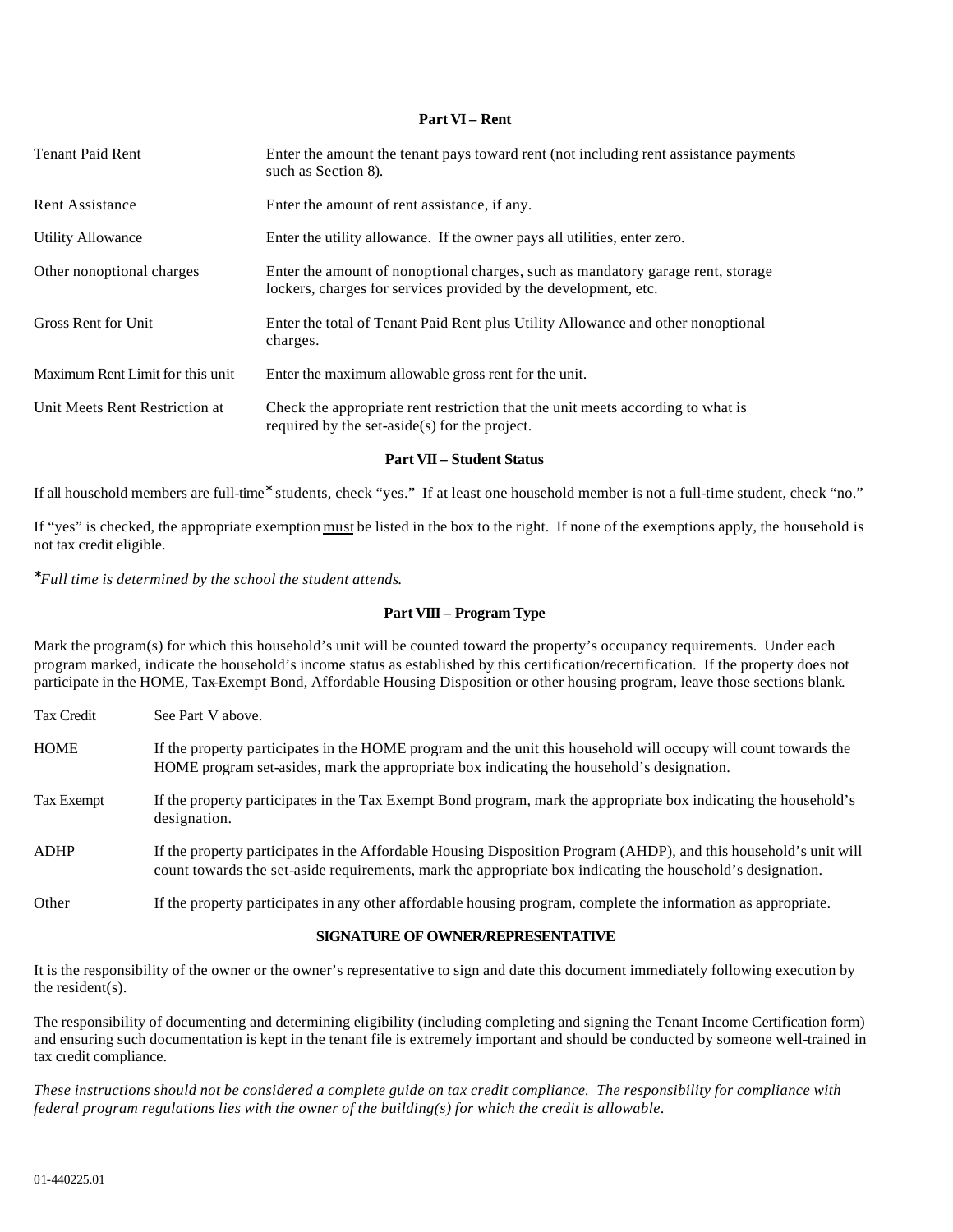#### **EMPLOYMENT VERIFICATION**

| THIS SECTION TO BE COMPLETED BY MANAGEMENT AND EXECUTED BY TENANT |                                                                                                                                                                                                                                                                                  |                                                                                                                                                                                                                                      |                      |  |
|-------------------------------------------------------------------|----------------------------------------------------------------------------------------------------------------------------------------------------------------------------------------------------------------------------------------------------------------------------------|--------------------------------------------------------------------------------------------------------------------------------------------------------------------------------------------------------------------------------------|----------------------|--|
| TO:                                                               | (Name & address of employer)                                                                                                                                                                                                                                                     | Date: <u>New York: New York: New York: New York: New York: New York: New York: New York: New York: New York: New York: New York: New York: New York: New York: New York: New York: New York: New York: New York: New York: New Y</u> |                      |  |
|                                                                   |                                                                                                                                                                                                                                                                                  |                                                                                                                                                                                                                                      |                      |  |
|                                                                   |                                                                                                                                                                                                                                                                                  |                                                                                                                                                                                                                                      |                      |  |
|                                                                   | RE: <u>Applicant/Tenant Name</u>                                                                                                                                                                                                                                                 |                                                                                                                                                                                                                                      |                      |  |
|                                                                   |                                                                                                                                                                                                                                                                                  | Social Security Number                                                                                                                                                                                                               | Unit # (if assigned) |  |
|                                                                   | I hereby authorize release of my employment information.                                                                                                                                                                                                                         |                                                                                                                                                                                                                                      |                      |  |
|                                                                   | Signature of Applicant/Tenant                                                                                                                                                                                                                                                    |                                                                                                                                                                                                                                      | Date                 |  |
|                                                                   | The individual named directly above is an applicant/tenant of a housing program that requires verification of income. The information provided will<br>remain confidential to satisfaction of that stated purpose only. Your prompt response is crucial and greatly appreciated. |                                                                                                                                                                                                                                      |                      |  |
|                                                                   | Project/Owner/Management Agent                                                                                                                                                                                                                                                   |                                                                                                                                                                                                                                      |                      |  |
|                                                                   | <b>Return Form To:</b>                                                                                                                                                                                                                                                           |                                                                                                                                                                                                                                      |                      |  |
|                                                                   |                                                                                                                                                                                                                                                                                  |                                                                                                                                                                                                                                      |                      |  |
|                                                                   |                                                                                                                                                                                                                                                                                  | THIS SECTION TO BE COMPLETED BY EMPLOYER                                                                                                                                                                                             |                      |  |
|                                                                   |                                                                                                                                                                                                                                                                                  |                                                                                                                                                                                                                                      |                      |  |
|                                                                   |                                                                                                                                                                                                                                                                                  |                                                                                                                                                                                                                                      |                      |  |
|                                                                   | Current Wages/Salary: \$____________(circle one) hourly weekly bi-weekly semi-monthly monthly yearly other                                                                                                                                                                       |                                                                                                                                                                                                                                      |                      |  |
|                                                                   | Average # of regular hours per week: ______                                                                                                                                                                                                                                      |                                                                                                                                                                                                                                      |                      |  |
|                                                                   |                                                                                                                                                                                                                                                                                  |                                                                                                                                                                                                                                      |                      |  |
|                                                                   |                                                                                                                                                                                                                                                                                  |                                                                                                                                                                                                                                      |                      |  |
|                                                                   | Commissions, bonuses, tips, other: \$________(circle one) hourly weekly bi-weekly semi-monthly monthly yearly other                                                                                                                                                              |                                                                                                                                                                                                                                      |                      |  |
|                                                                   |                                                                                                                                                                                                                                                                                  |                                                                                                                                                                                                                                      |                      |  |
|                                                                   | If the employee's work is seasonal or sporadic, please indicate the layoff period(s):                                                                                                                                                                                            |                                                                                                                                                                                                                                      |                      |  |
|                                                                   | Additional remarks: Note that the state of the state of the state of the state of the state of the state of the state of the state of the state of the state of the state of the state of the state of the state of the state                                                    |                                                                                                                                                                                                                                      |                      |  |
|                                                                   |                                                                                                                                                                                                                                                                                  |                                                                                                                                                                                                                                      |                      |  |
|                                                                   | Employer's Signature                                                                                                                                                                                                                                                             | Employer's Printed Name                                                                                                                                                                                                              | Date                 |  |
|                                                                   |                                                                                                                                                                                                                                                                                  |                                                                                                                                                                                                                                      |                      |  |
|                                                                   |                                                                                                                                                                                                                                                                                  | Employer [Company] Name and Address                                                                                                                                                                                                  |                      |  |
|                                                                   | Phone #                                                                                                                                                                                                                                                                          | Fax #                                                                                                                                                                                                                                | E-mail               |  |
|                                                                   |                                                                                                                                                                                                                                                                                  |                                                                                                                                                                                                                                      |                      |  |

**NOTE:** Section 1001 of Title 18 of the U.S. Code makes it a criminal offense to make willful false statements or misrepresentations to any Department or Agency of the United States as to any matter within its jurisdiction.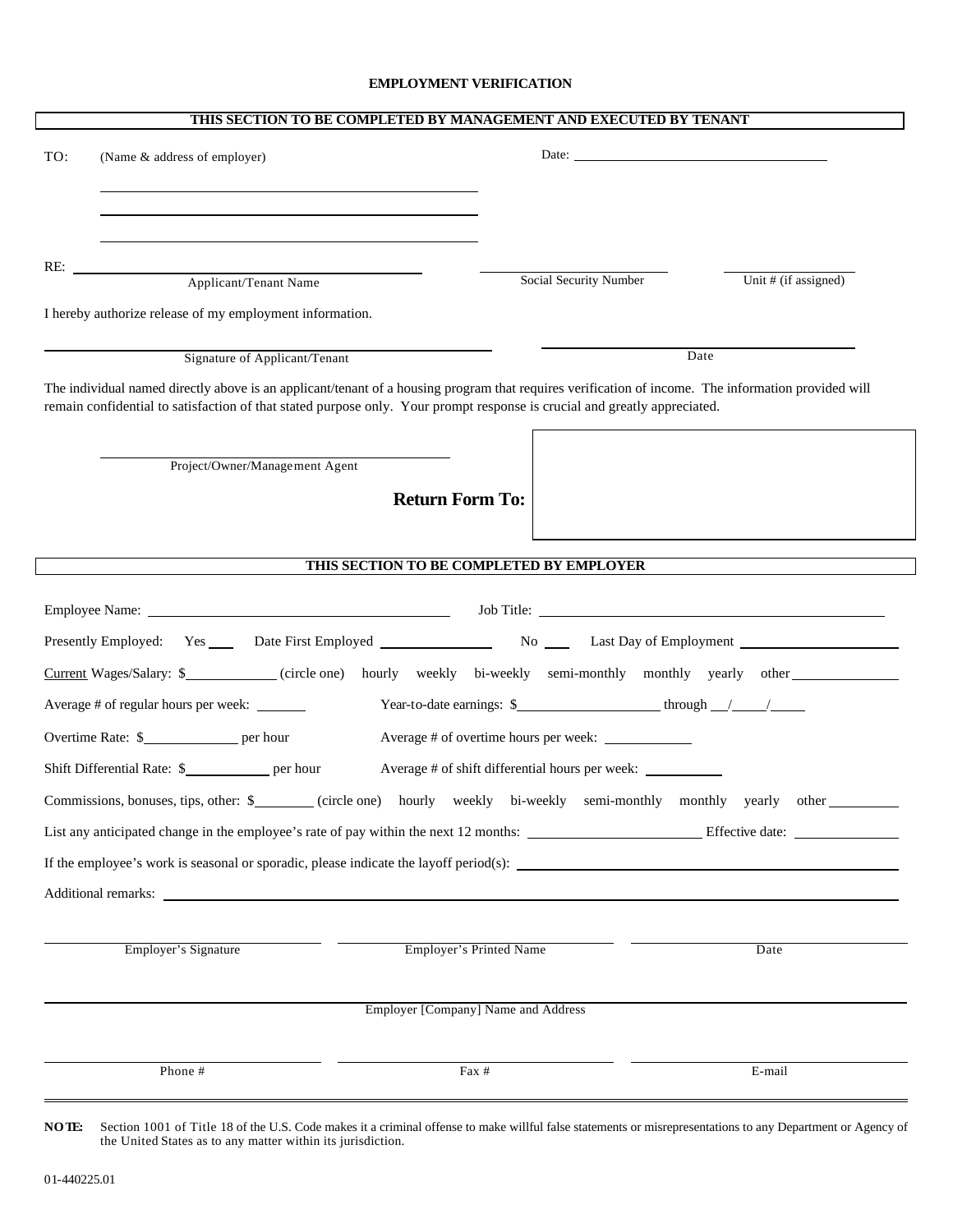### **CERTIFICATION OF ZERO INCOME**

(To be completed by adult household members only, if appropriate.)

| <b>Household Name:</b>   | Unit No.          |  |
|--------------------------|-------------------|--|
| <b>Development Name:</b> | City <sup>.</sup> |  |

- 1. I hereby certify that I do not individually receive income from any of the following sources:
	- a. Wages from employment (including commissions, tips, bonuses, fees, etc.);
	- b. Income from operation of a business;
	- c. Rental income from real or personal property;
	- d. Interest or dividends from assets;
	- e. Social Security payments, annuities, insurance policies, retirement funds, pensions or death benefits;
	- f. Unemployment or disability payments;
	- g. Public assistance payments;
	- h. Periodic allowances such as alimony, child support or gifts from persons not living in my household;
	- i. Sales from self-employed resources (Avon, Mary Kay, Shaklee, etc.);
	- j. Any other source not named above.
- 2. I currently have no income of any kind, and there is no imminent change expected in my financial status or employment status during the next 12 months.
- 3. I will be using the following sources of funds to pay for rent and other necessities:

Under penalty of perjury, I certify that the information presented in this certification is true and accurate to the best of my knowledge. The undersigned further understand(s) that providing false representations herein constitutes an act of fraud. False, misleading or incomplete information may result in the termination of a lease agreement.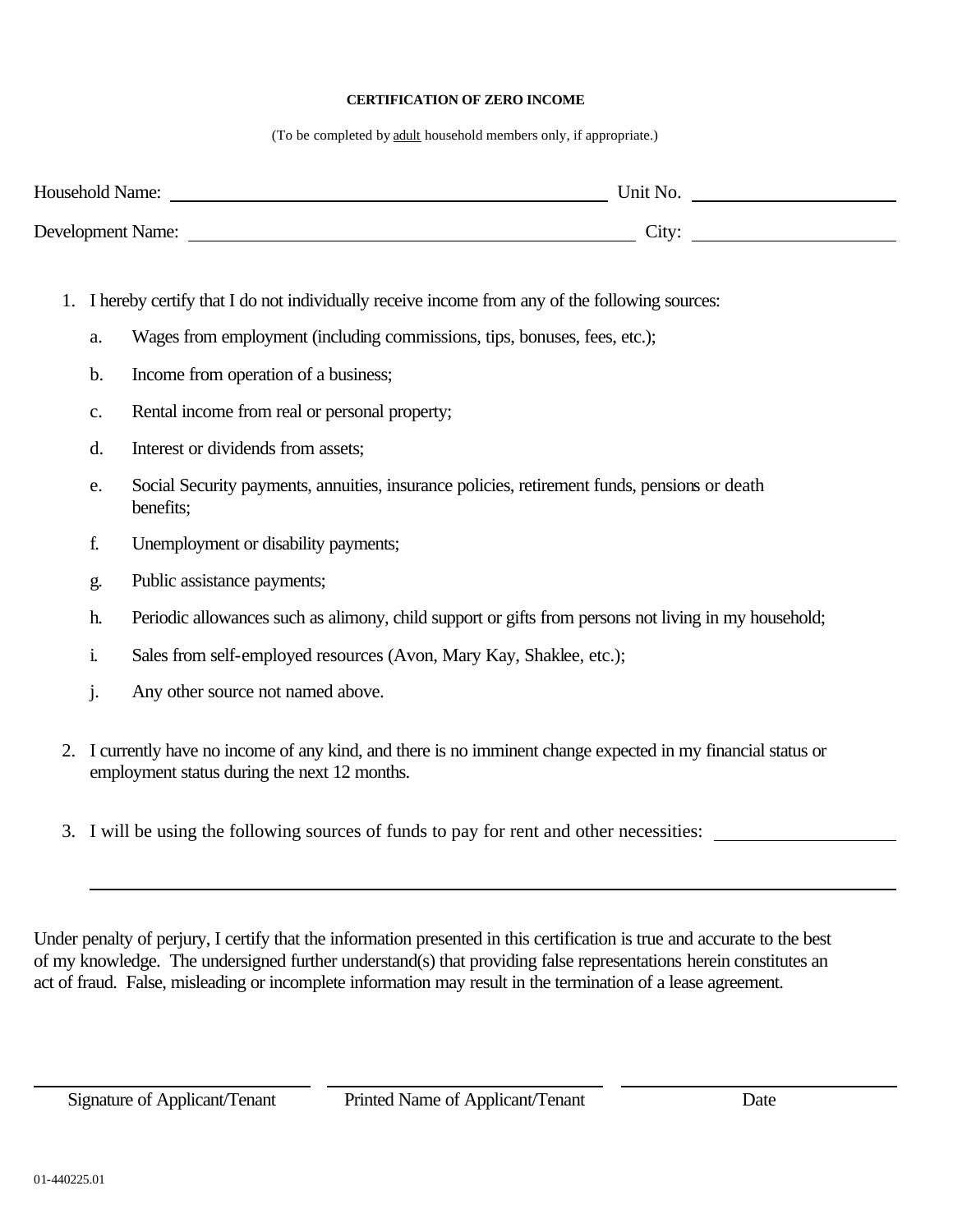### **MILITARY PAY VERIFICATION**

| TO:                | (Name & address of employer)                             |                                                                                                                                                                                                                                      |
|--------------------|----------------------------------------------------------|--------------------------------------------------------------------------------------------------------------------------------------------------------------------------------------------------------------------------------------|
|                    |                                                          |                                                                                                                                                                                                                                      |
|                    |                                                          | SS#:                                                                                                                                                                                                                                 |
|                    |                                                          | The person listed has indicated that he or she is employed by the military. Information provided<br>will remain confidential and will be used solely for the purpose of determining eligibility for occupancy.                       |
| Sincerely,         |                                                          |                                                                                                                                                                                                                                      |
|                    |                                                          |                                                                                                                                                                                                                                      |
|                    | <b>LIHTC Project Manager</b>                             |                                                                                                                                                                                                                                      |
|                    | the purpose of determining my eligibility for occupancy. | I hereby authorize the above-named management agent to make inquiries regarding my employment for                                                                                                                                    |
|                    |                                                          | Date:                                                                                                                                                                                                                                |
|                    |                                                          | THE FOLLOWING TO BE COMPLETED BY APPROPRIATE MILITARY OFFICIAL:                                                                                                                                                                      |
|                    |                                                          |                                                                                                                                                                                                                                      |
|                    |                                                          |                                                                                                                                                                                                                                      |
|                    |                                                          | Probability of Continued Enlistment: __________                                                                                                                                                                                      |
|                    |                                                          | Commuted Rations                                                                                                                                                                                                                     |
| Clothing Allowance |                                                          | Other Special Pay                                                                                                                                                                                                                    |
|                    | Hazardous Duty Pay                                       |                                                                                                                                                                                                                                      |
|                    | <b>Total Annual Entitlement</b>                          |                                                                                                                                                                                                                                      |
|                    |                                                          | Authorized Official Name and Title:                                                                                                                                                                                                  |
|                    | Signature                                                |                                                                                                                                                                                                                                      |
|                    | Military Agency                                          |                                                                                                                                                                                                                                      |
|                    |                                                          | Phone <b>Contract Contract Contract Contract Contract Contract Contract Contract Contract Contract Contract Contract Contract Contract Contract Contract Contract Contract Contract Contract Contract Contract Contract Contract</b> |
|                    |                                                          |                                                                                                                                                                                                                                      |
|                    | State <u>Contract Zip</u>                                |                                                                                                                                                                                                                                      |
|                    |                                                          | Please return form to:                                                                                                                                                                                                               |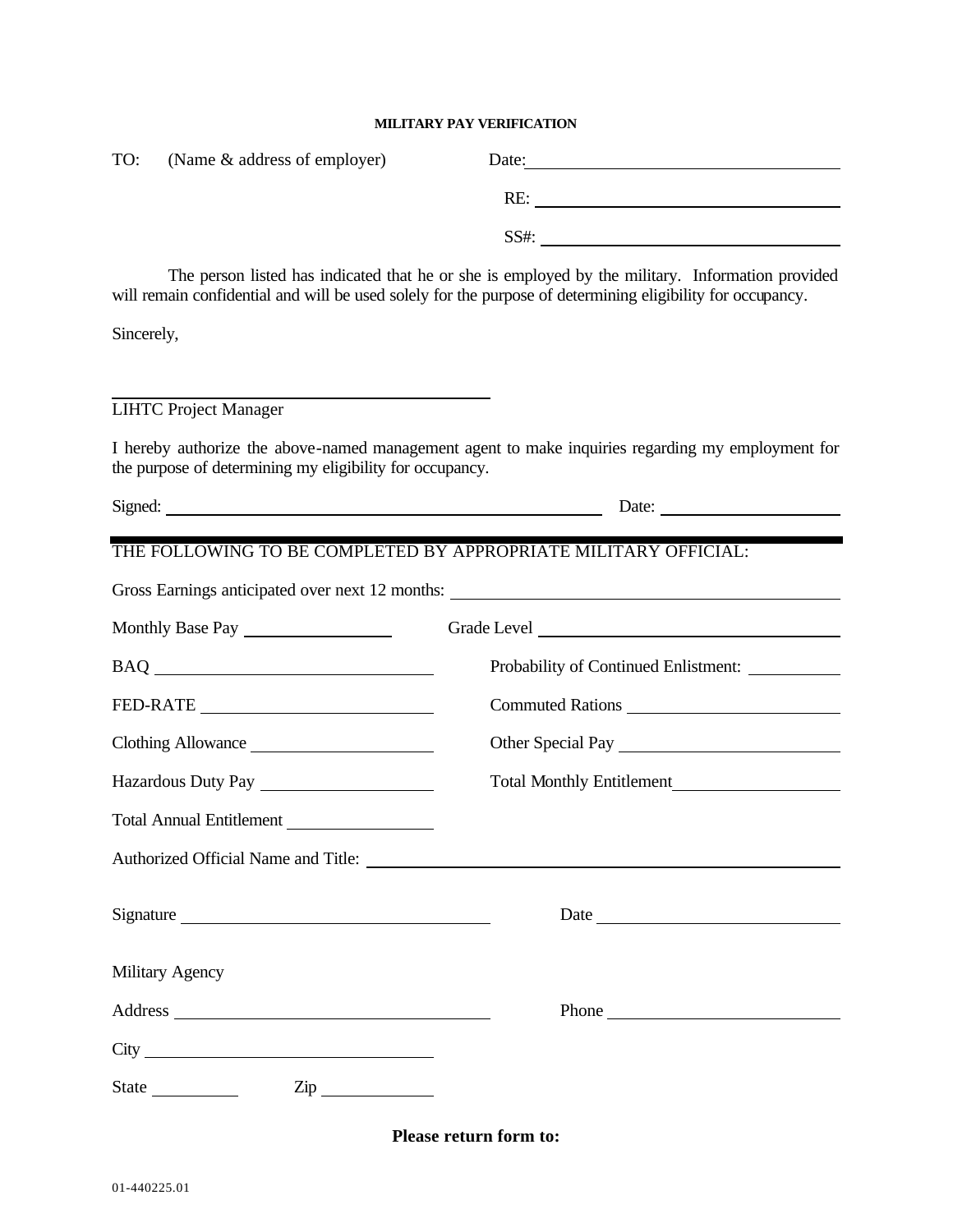## **SOCIAL SECURITY VERIFICATION**

| CLAIMANT NAME                                                                                                                                                                                                                                                                                                                                        | DATE OF BIRTH ________________                                                                                                                                                                                                                                                                                                                                                                                |  |  |
|------------------------------------------------------------------------------------------------------------------------------------------------------------------------------------------------------------------------------------------------------------------------------------------------------------------------------------------------------|---------------------------------------------------------------------------------------------------------------------------------------------------------------------------------------------------------------------------------------------------------------------------------------------------------------------------------------------------------------------------------------------------------------|--|--|
|                                                                                                                                                                                                                                                                                                                                                      | $S.S. CLAIM # \_$                                                                                                                                                                                                                                                                                                                                                                                             |  |  |
|                                                                                                                                                                                                                                                                                                                                                      |                                                                                                                                                                                                                                                                                                                                                                                                               |  |  |
| do hereby authorize the Social Security Administration to<br>$\bf{I}$<br>monthly payment made to me.                                                                                                                                                                                                                                                 | furnish<br>to<br>(Development Name) information regarding the amount of the                                                                                                                                                                                                                                                                                                                                   |  |  |
| Signature:                                                                                                                                                                                                                                                                                                                                           | Date: $\frac{1}{\sqrt{1-\frac{1}{2}}\sqrt{1-\frac{1}{2}}\sqrt{1-\frac{1}{2}}\sqrt{1-\frac{1}{2}}\sqrt{1-\frac{1}{2}}\sqrt{1-\frac{1}{2}}\sqrt{1-\frac{1}{2}}\sqrt{1-\frac{1}{2}}\sqrt{1-\frac{1}{2}}\sqrt{1-\frac{1}{2}}\sqrt{1-\frac{1}{2}}\sqrt{1-\frac{1}{2}}\sqrt{1-\frac{1}{2}}\sqrt{1-\frac{1}{2}}\sqrt{1-\frac{1}{2}}\sqrt{1-\frac{1}{2}}\sqrt{1-\frac{1}{2}}\sqrt{1-\frac{1}{2}}\sqrt{1-\frac{1}{2}}$ |  |  |
| Indicate information needed by checking spaces below:                                                                                                                                                                                                                                                                                                |                                                                                                                                                                                                                                                                                                                                                                                                               |  |  |
| The gross amount of the monthly social security benefit is $\quad \overline{\hspace{1.5cm}}$ .<br>The amount deducted for Medicare is \$<br>The net amount of the social security check each month is \$<br>The above amount became effective _______________.<br>The monthly payment of the supplemental security income payment is $\frac{1}{2}$ . | Month Year<br>Month Year                                                                                                                                                                                                                                                                                                                                                                                      |  |  |
| Other information needed (please specify on reverse side)                                                                                                                                                                                                                                                                                            |                                                                                                                                                                                                                                                                                                                                                                                                               |  |  |
| Complete only if you are unable to verify information requested:<br>Claim Still Pending<br>No record based on identifying information<br>Other (see reverse side of form)<br>SIGNATURE AND TITLE OF AUTHORIZED SOCIAL SECURITY OFFICIAL:                                                                                                             |                                                                                                                                                                                                                                                                                                                                                                                                               |  |  |
| $\begin{tabular}{c} DATE \end{tabular}$                                                                                                                                                                                                                                                                                                              | PHONE NUMBER                                                                                                                                                                                                                                                                                                                                                                                                  |  |  |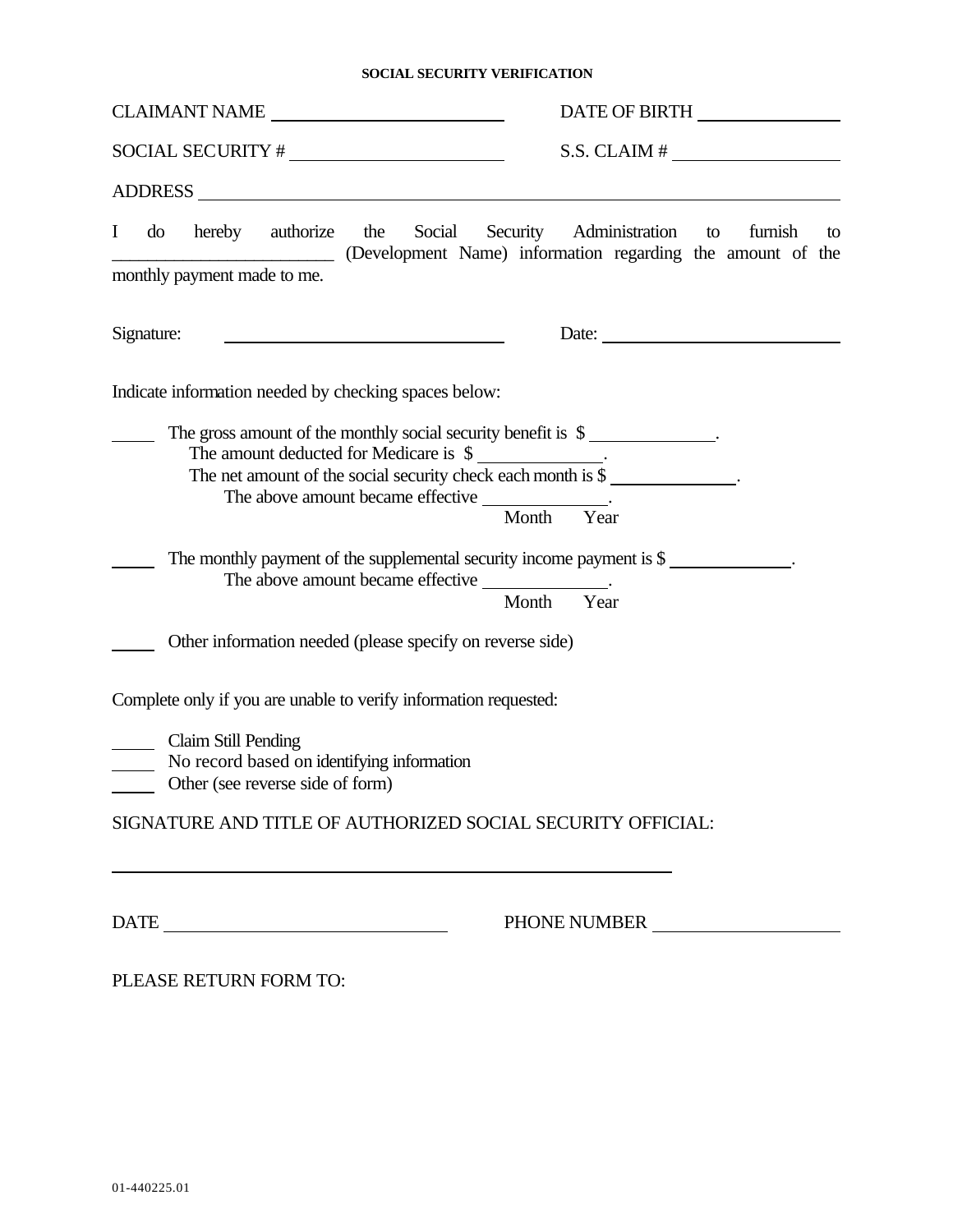## **VERIFICATION OF SOCIAL SERVICES**

|                                                      | ADDRESS: University of the state of the state of the state of the state of the state of the state of the state of the state of the state of the state of the state of the state of the state of the state of the state of the |  |
|------------------------------------------------------|-------------------------------------------------------------------------------------------------------------------------------------------------------------------------------------------------------------------------------|--|
| TO WHOM IT MAY CONCERN:                              |                                                                                                                                                                                                                               |  |
| eligibility for occupancy.                           | The client listed above has indicated that he or she is receiving income from your agency.<br>Information provided will remain confidential and will be used solely for the purpose of determining                            |  |
| Sincerely,                                           |                                                                                                                                                                                                                               |  |
| <b>LIHTC Project Manager</b>                         |                                                                                                                                                                                                                               |  |
| purpose of determining my eligibility for occupancy. | I hereby authorize the above named management agent to make inquiries regarding my income for the                                                                                                                             |  |
| Signed:                                              | Date:                                                                                                                                                                                                                         |  |
|                                                      | Detailed Budget Statement Provided<br><u>Detailed Budget Statement Provided</u>                                                                                                                                               |  |
| $\begin{tabular}{c} AFDC \end{tabular}$              | $GA$ $\overline{\phantom{a}}$                                                                                                                                                                                                 |  |
|                                                      |                                                                                                                                                                                                                               |  |
|                                                      |                                                                                                                                                                                                                               |  |
|                                                      | Other known income                                                                                                                                                                                                            |  |
|                                                      | Payments over the last 6 months <b>SECULP</b> 2022 <b>CONVERGENT</b>                                                                                                                                                          |  |
| Remarks-Please indicate any anticipated changes in:  |                                                                                                                                                                                                                               |  |
|                                                      |                                                                                                                                                                                                                               |  |
|                                                      | (2) The family status of the Client:                                                                                                                                                                                          |  |
|                                                      | Signature of Social Worker Management and Social Worker                                                                                                                                                                       |  |
|                                                      |                                                                                                                                                                                                                               |  |
|                                                      | Phone                                                                                                                                                                                                                         |  |
| PLEASE RETURN TO:                                    |                                                                                                                                                                                                                               |  |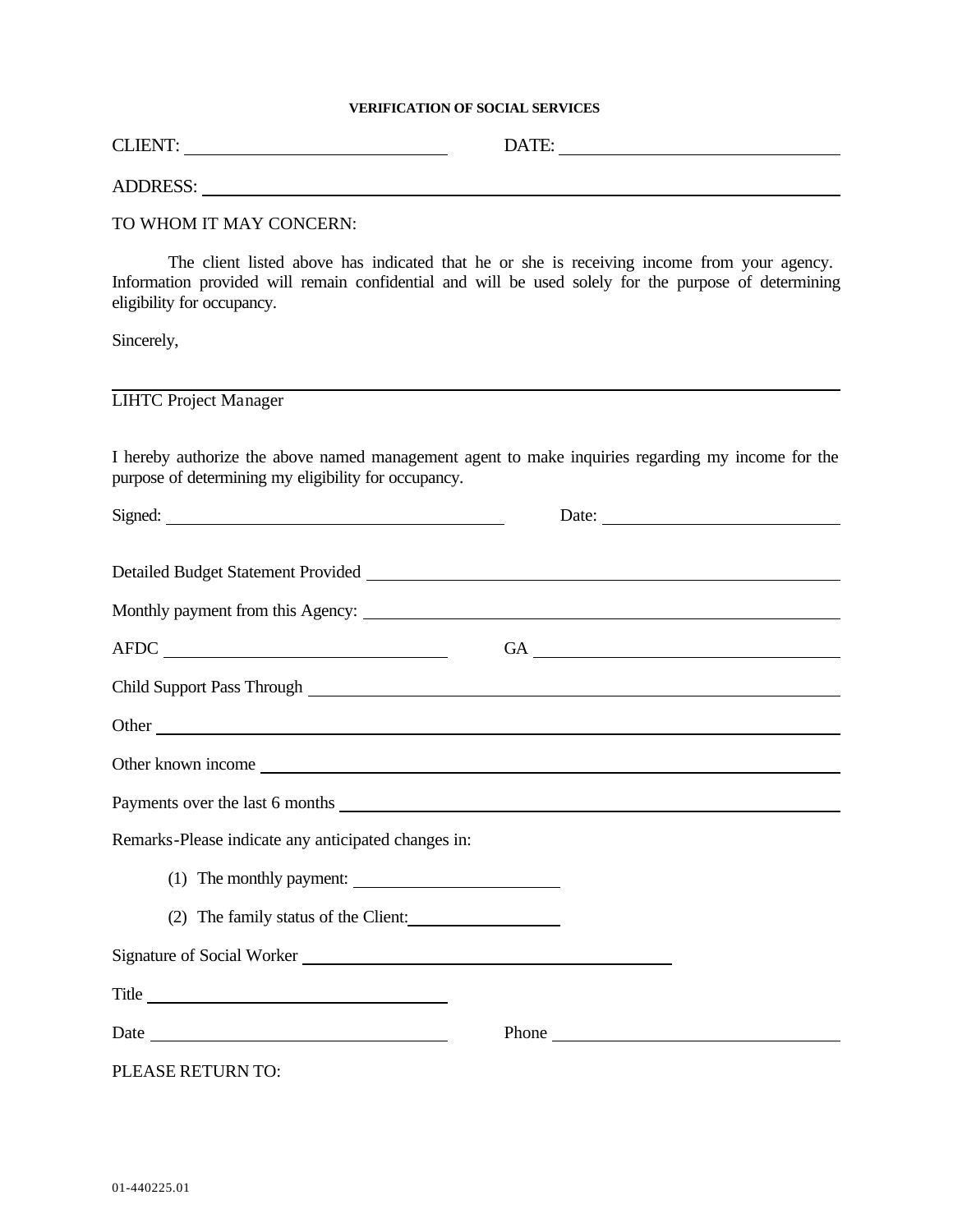### **CHILD SUPPORT AND/OR ALIMONY AUTHORIZATION**

(Completed by Clerk of Court)

| TO:                                                                                      | Date: |
|------------------------------------------------------------------------------------------|-------|
|                                                                                          |       |
|                                                                                          |       |
|                                                                                          |       |
| RE:                                                                                      |       |
|                                                                                          |       |
| The person listed above has indicated that he or she is receiving court ordered support. |       |
| Information provided will remain confidential and will be used solely for the purpose of |       |
| determining eligibility for occupancy.                                                   |       |

Sincerely,

LIHTC Project Manager

I hereby authorize the above-named management agent to make inquiries regarding my child support/alimony for the purpose of determining my eligibility for occupancy.

<u> 1989 - Johann Barn, amerikansk politiker (d. 1989)</u>

Signed: Date: Date: Date: Date:

| This will certify that the above named person receives $\$ |     |  | per | in child                                         |
|------------------------------------------------------------|-----|--|-----|--------------------------------------------------|
| support and \$                                             | per |  |     | in alimony. (A copy of the account ledger may be |
| substituted.)                                              |     |  |     |                                                  |

| Signature of Clerk of Court Official | Jate |
|--------------------------------------|------|
|                                      |      |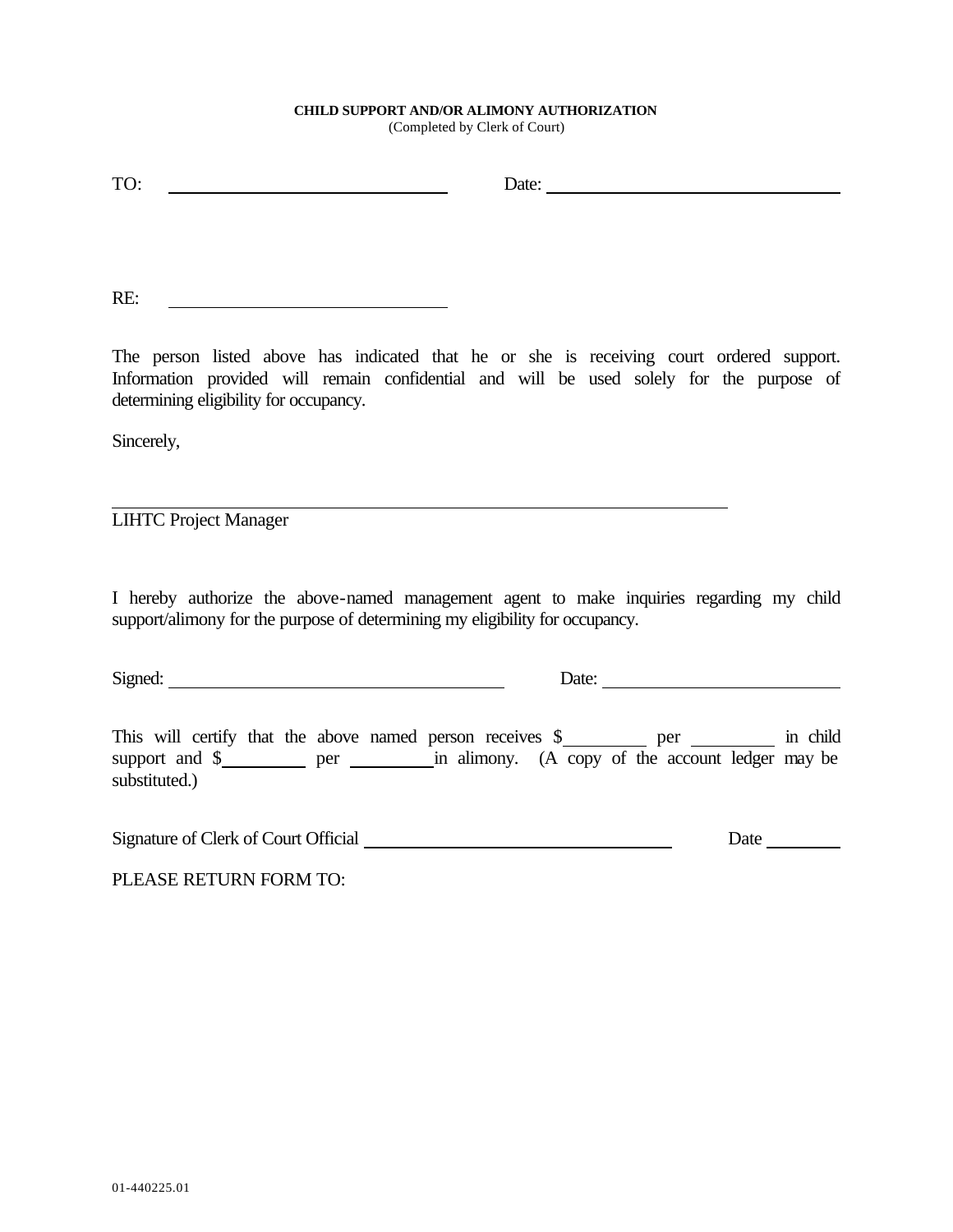## **CHILD SUPPORT AND/OR ALIMONY VERIFICATION**

(Completed by Spouse)

RE: <u> 1990 - John Stone, marian amerikan personal (</u>

The person listed above has indicated that he or she is receiving court ordered support. Information provided will remain confidential and will be used solely for the purpose of determining eligibility for occupancy.

Sincerely,

LIHTC Project Manager

I hereby authorize the above-named management agent to make inquiries regarding my child support/alimony for the purpose of determining my eligibility for occupancy.

<u> 1980 - Johann Barbara, martxa alemaniar a</u>

|                    | Date: $\qquad \qquad$           |
|--------------------|---------------------------------|
| for the support of | This will certify that I pay \$ |
|                    | This will certify that I pay \$ |
|                    |                                 |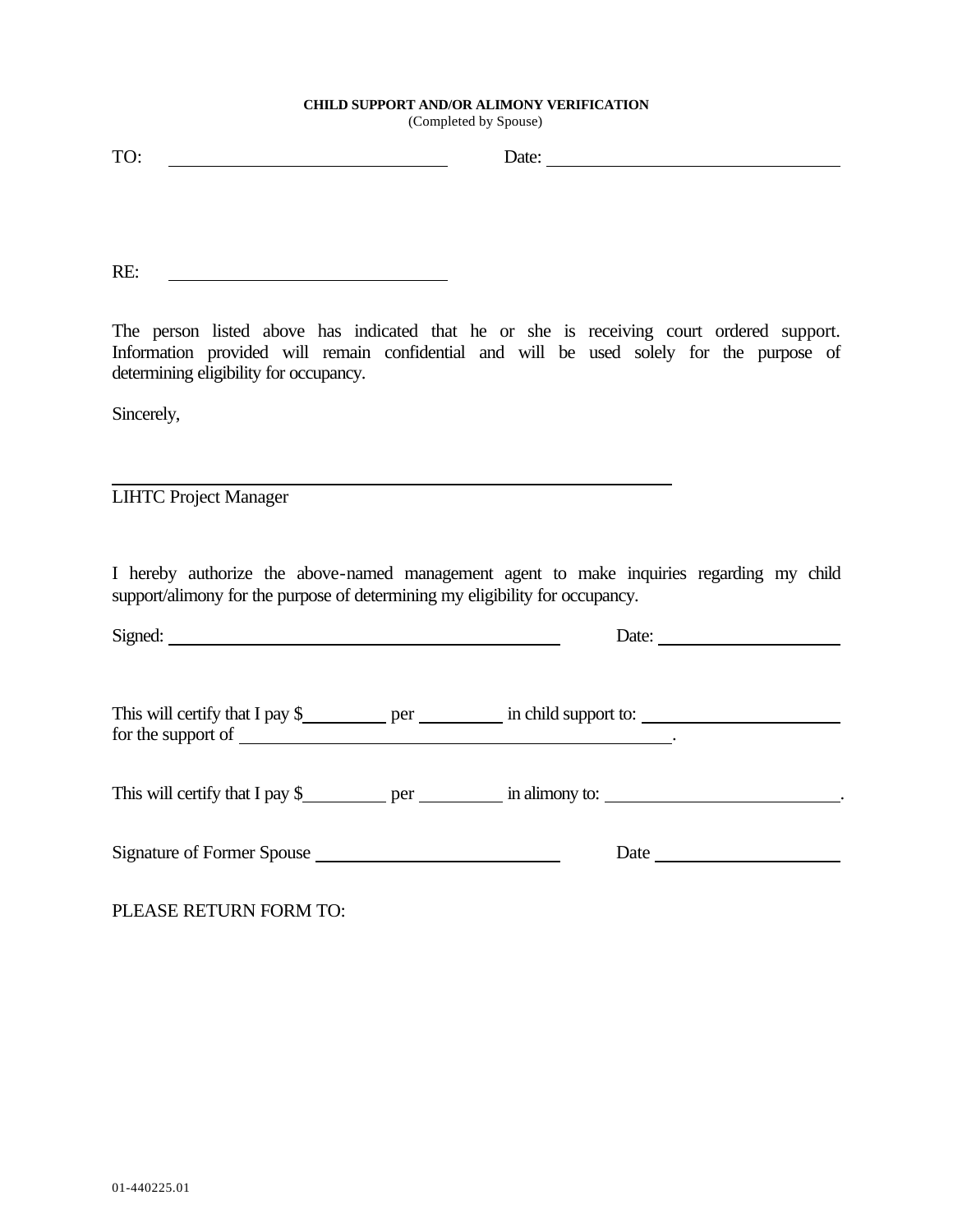## **PENSION OR WORKERS COMPENSATION VERIFICATION**

| TO:                                                                                                                                                                                                                                  |                         |                             |
|--------------------------------------------------------------------------------------------------------------------------------------------------------------------------------------------------------------------------------------|-------------------------|-----------------------------|
| RE:<br>Client or Employee                                                                                                                                                                                                            |                         |                             |
| TO WHOM IT MAY CONCERN:                                                                                                                                                                                                              |                         |                             |
| The client listed above has indicated that he or she is receiving a payment from you. Information<br>provided will remain confidential and will be used solely for the purpose of determining<br>eligibility for occupancy.          |                         |                             |
| Sincerely,                                                                                                                                                                                                                           |                         |                             |
|                                                                                                                                                                                                                                      |                         |                             |
| <b>LIHTC Project Manager</b>                                                                                                                                                                                                         |                         |                             |
| You are hereby authorized to furnish all information requested on this inquiry.                                                                                                                                                      |                         |                             |
| Signed: <u>contract and contract and contract and contract and contract and contract and contract and contract and contract and contract and contract and contract and contract and contract and contract and contract and contr</u> |                         | Date:                       |
|                                                                                                                                                                                                                                      | Payments to Employee \$ |                             |
|                                                                                                                                                                                                                                      |                         |                             |
|                                                                                                                                                                                                                                      | Ending Date, if known   |                             |
| <b>Retirement Pension Number</b>                                                                                                                                                                                                     |                         |                             |
| <b>Current Gross Monthly Retirement Income</b>                                                                                                                                                                                       |                         | \$                          |
| Total Gross Pension Income expected for the next 12 months                                                                                                                                                                           |                         | $\frac{\text{S}}{\text{S}}$ |
| Remarks: (Please indicate any anticipated changes.) _____________________________                                                                                                                                                    |                         |                             |
|                                                                                                                                                                                                                                      |                         |                             |
|                                                                                                                                                                                                                                      |                         |                             |
| Title                                                                                                                                                                                                                                | Phone                   |                             |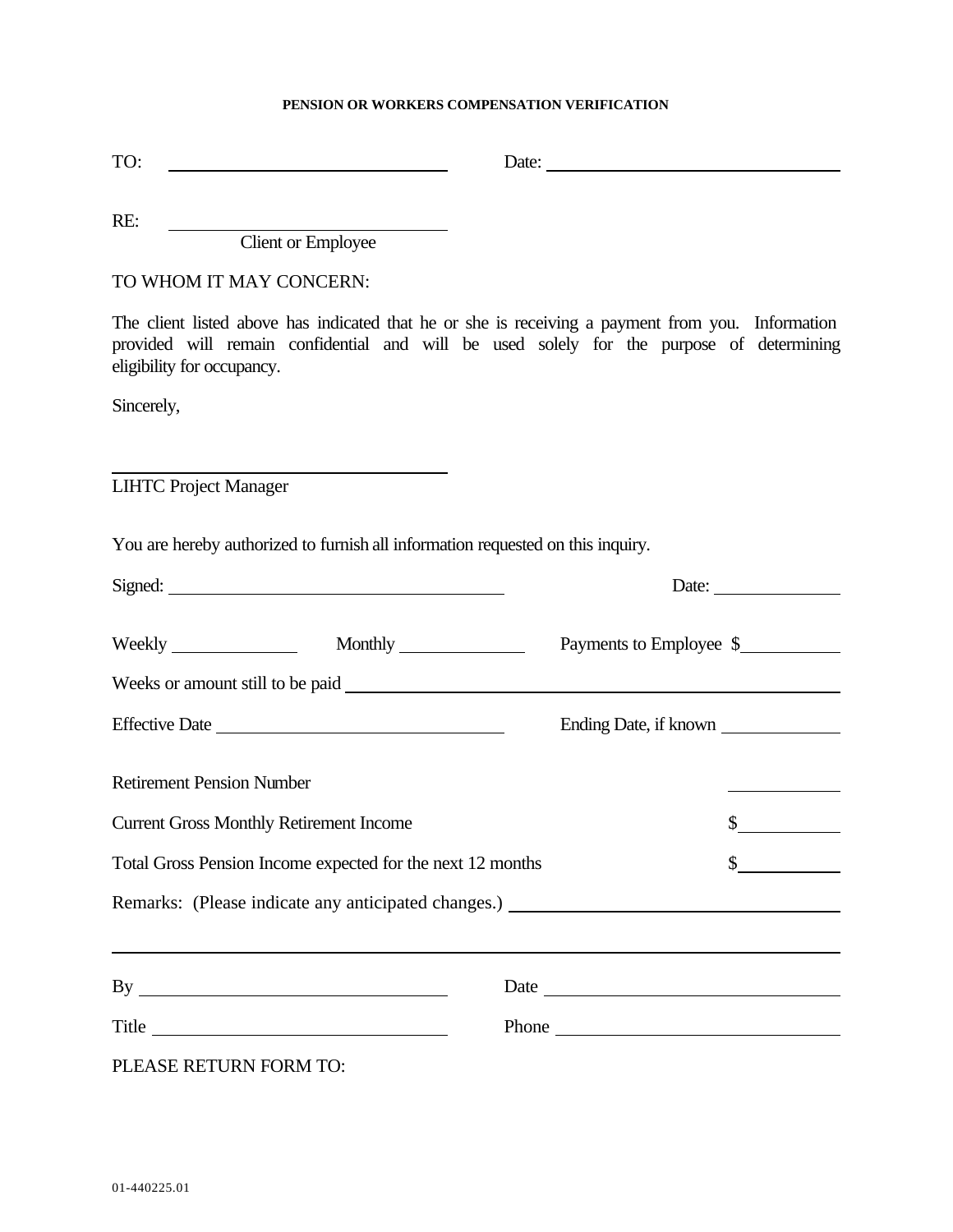### **VERIFICATION OF UNEMPLOYMENT BENEFITS**

| RE:                                                                                                                                                                                                                                                                                                                                                                         | CLIENT:                                                                                                                                                                                                                              |
|-----------------------------------------------------------------------------------------------------------------------------------------------------------------------------------------------------------------------------------------------------------------------------------------------------------------------------------------------------------------------------|--------------------------------------------------------------------------------------------------------------------------------------------------------------------------------------------------------------------------------------|
|                                                                                                                                                                                                                                                                                                                                                                             |                                                                                                                                                                                                                                      |
|                                                                                                                                                                                                                                                                                                                                                                             |                                                                                                                                                                                                                                      |
| eligibility for occupancy.                                                                                                                                                                                                                                                                                                                                                  | The above individual has indicated he/she is receiving benefits from your agency. Information<br>provided will remain confidential and will be used solely for the purpose of determining                                            |
|                                                                                                                                                                                                                                                                                                                                                                             |                                                                                                                                                                                                                                      |
|                                                                                                                                                                                                                                                                                                                                                                             | TITLE <b>Executive Contract Contract Contract Contract Contract Contract Contract Contract Contract Contract Contract Contract Contract Contract Contract Contract Contract Contract Contract Contract Contract Contract Contrac</b> |
| household income for the purpose of determining my eligibility for occupancy.<br>Signed: <u>Signed:</u> Signed: <b>Signed:</b> Signed: <b>Signed:</b> Signed: <b>Signed:</b> Signed: <b>Signed:</b> Signed: <b>Signed:</b> Signed: <b>Signed:</b> Signed: <b>Signed:</b> Signed: <b>Signed:</b> Signed: <b>Signed:</b> Signed: <b>Signed:</b> Signed: <b>Signed:</b> Signed | I hereby authorize the above named management agent to make inquiries regarding my<br>Date:                                                                                                                                          |
|                                                                                                                                                                                                                                                                                                                                                                             |                                                                                                                                                                                                                                      |
| Beginning date of payments                                                                                                                                                                                                                                                                                                                                                  | Ending date, if known                                                                                                                                                                                                                |
| Is this client entitled to an extension of benefits?                                                                                                                                                                                                                                                                                                                        | If yes, for how long?                                                                                                                                                                                                                |
|                                                                                                                                                                                                                                                                                                                                                                             |                                                                                                                                                                                                                                      |
|                                                                                                                                                                                                                                                                                                                                                                             |                                                                                                                                                                                                                                      |
| $By \_\_$                                                                                                                                                                                                                                                                                                                                                                   |                                                                                                                                                                                                                                      |
| Title                                                                                                                                                                                                                                                                                                                                                                       | Phone                                                                                                                                                                                                                                |
|                                                                                                                                                                                                                                                                                                                                                                             |                                                                                                                                                                                                                                      |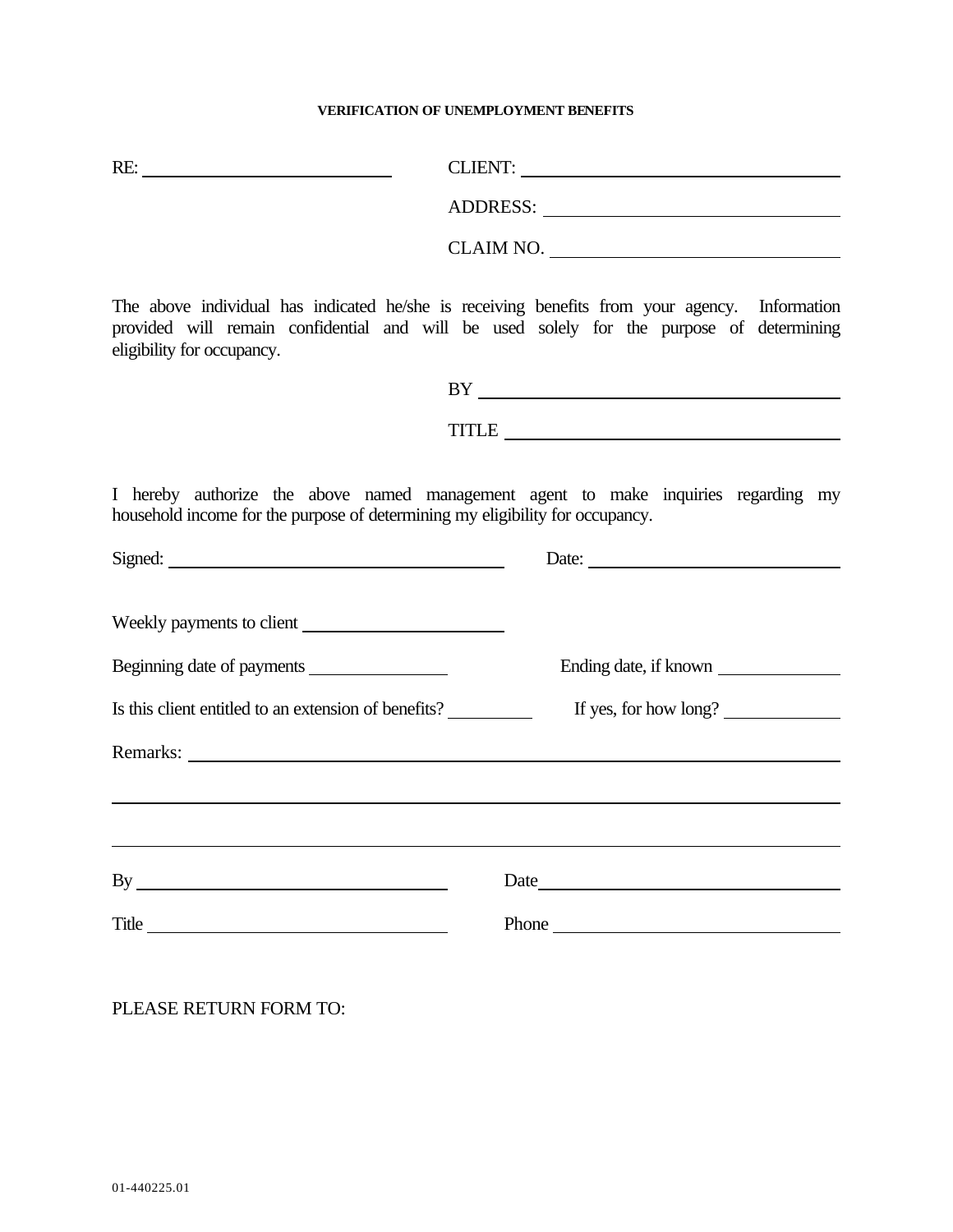## **UNEMPLOYED AFFIDAVIT**

This Affidavit is to be signed by all individuals 18 years of age and over when no income for them is indicated on the accompanying income certification.

Check as applicable:

 I am not presently employed but anticipate becoming employed within the next twelve (12) months.

 $\overline{\phantom{0}}$ 

 I am not presently employed, but I am aware of an employment start date of \_\_\_\_\_\_\_\_\_\_\_\_\_\_\_\_\_\_\_\_\_\_ at \$\_\_\_\_\_\_\_\_\_\_\_ per \_\_\_\_\_\_\_\_\_\_.

Applicant/Resident Signature Date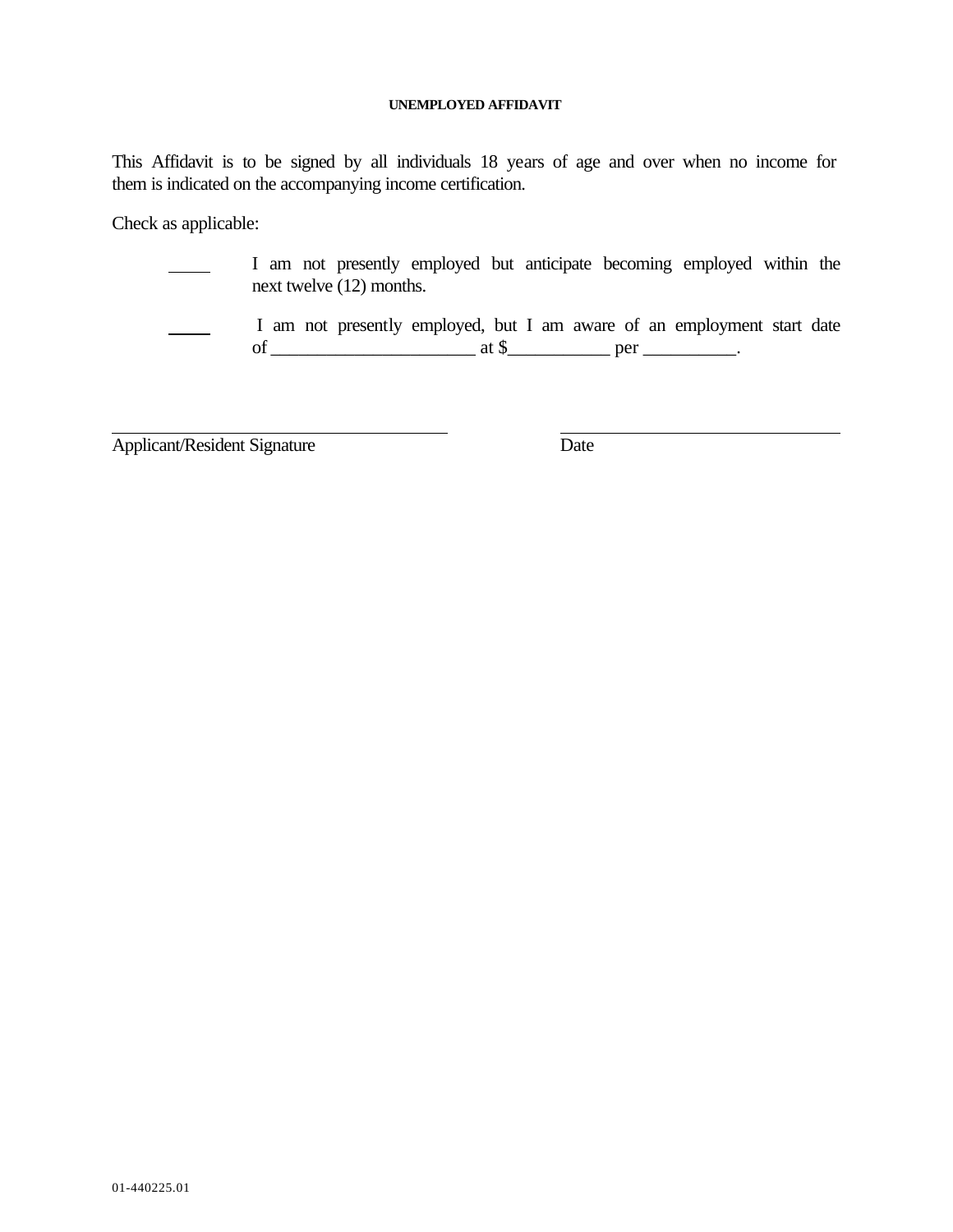## **SELF-EMPLOYED INCOME VERIFICATION**

I hereby attach copies of my individual federal and state income tax returns for the immediate preceding three calendar years for which such income tax returns could have been filed (or, if not filed, were not required to be filed) and certify that the information shown in such income tax returns is true and complete to the best of my knowledge.

Signature Date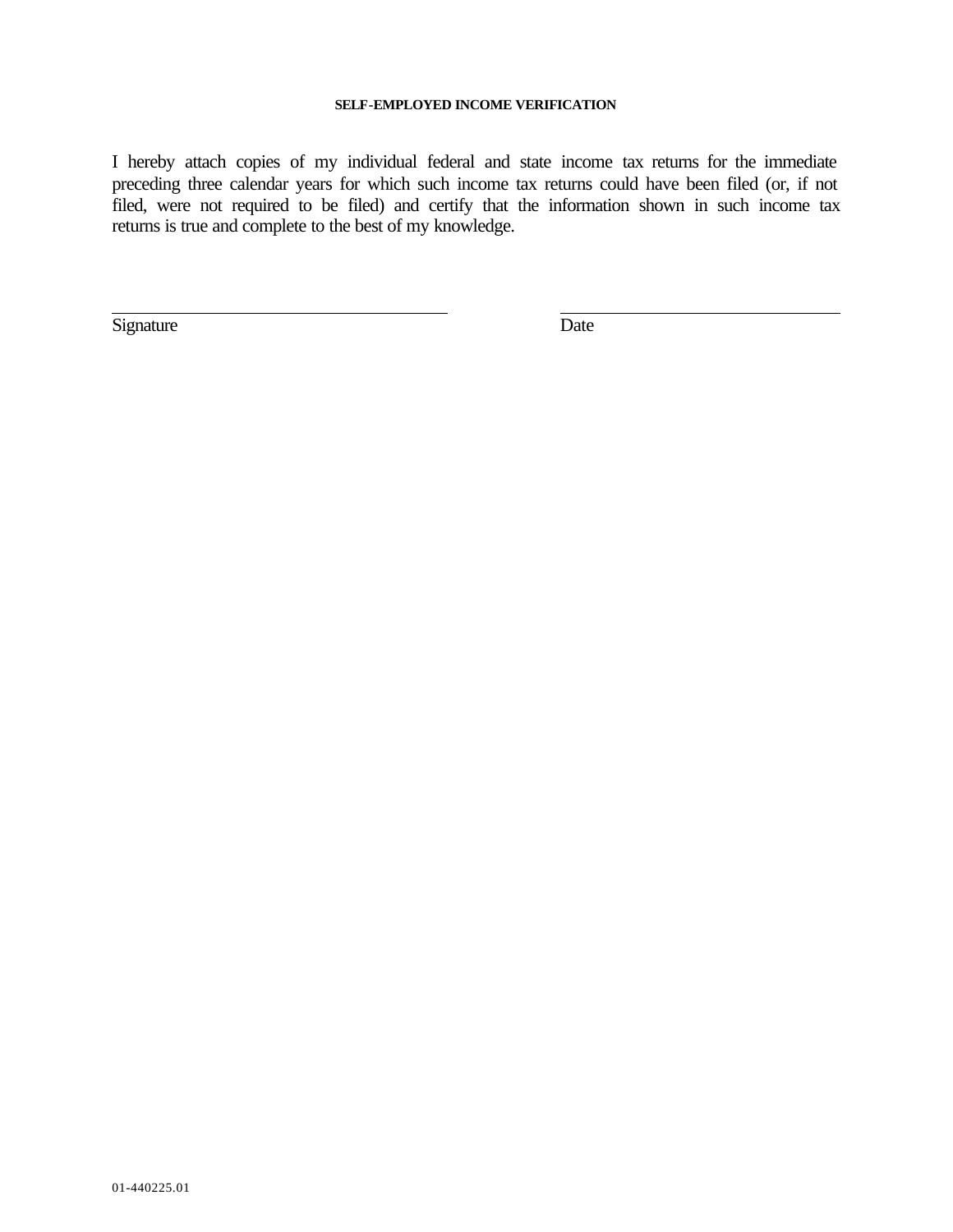## **NEWLY SELF-EMPLOYED INCOME VERIFICATION**

I have just recently become self-employed and have not filed a self-employment tax return as of the date of this affidavit. Based on my past work experience, skill, income history and with adjustments to reflect circumstances anticipated within the next twelve months, I expect to earn  $\frac{1}{2}$  per year. This amount could be supported by written business plan figures and made available for inspection, if so requested. Under penalties of perjury, I certify that the foregoing information is true and correct to the best of my knowledge.

Signature Date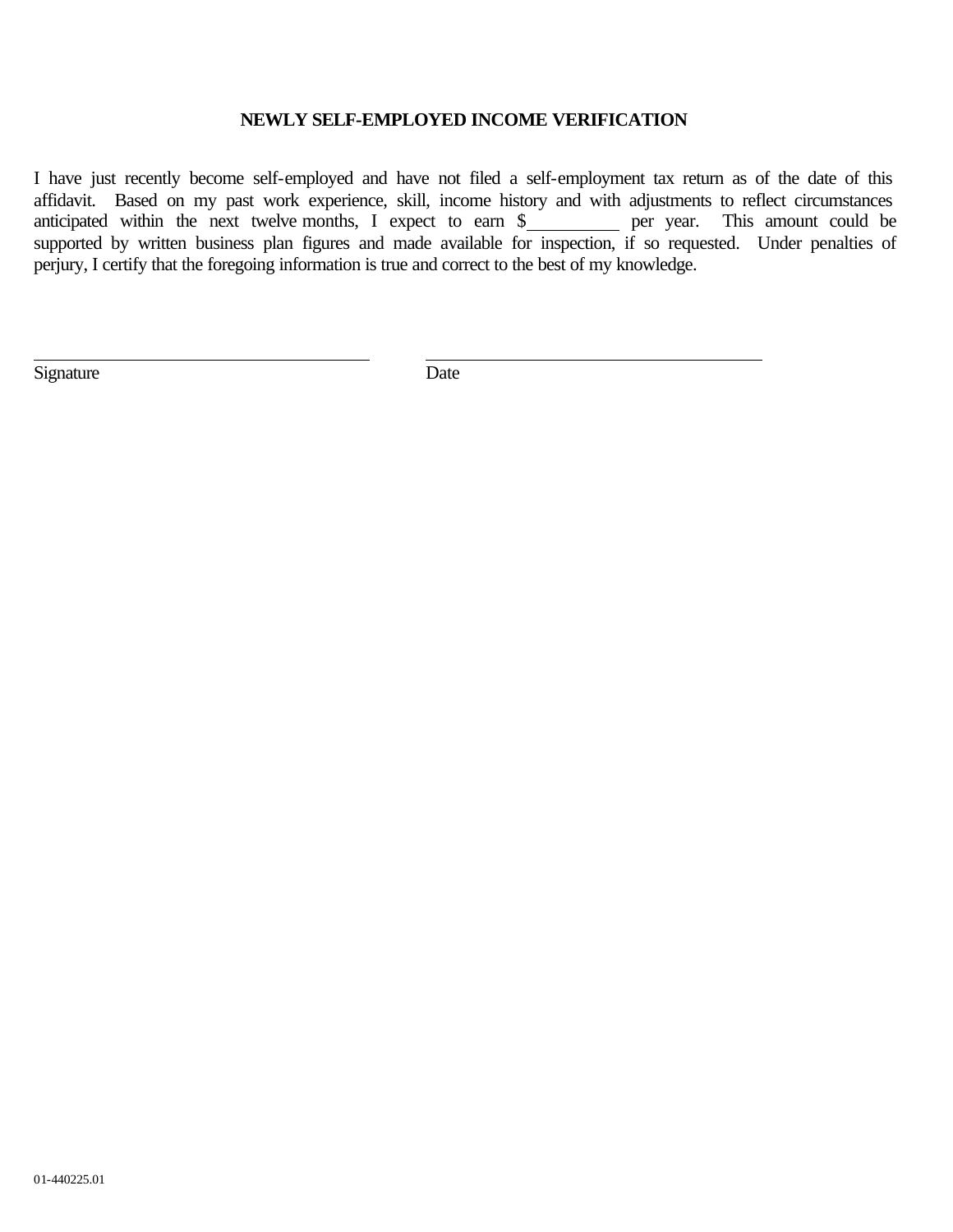#### **UNDER \$5,000 ASSET CERTIFICATON**

For households whose combined net assets do not exceed \$5,000. Complete only one form per household; include assets of children.

| Household Name:   | Unit No.                |  |
|-------------------|-------------------------|--|
| Development Name: | r.<br>$\mathcal{L}$ ity |  |

#### **Complete all that apply for 1 through 4:**

1. My/our assets include:

| (A)<br>Cash<br>Value* | (B)<br>Int.<br>Rate | $(A^*B)$<br>Annual<br><b>Income</b> | <b>Source</b>                                                                     | (A)<br>Cash<br>Value <sup>*</sup> | <b>(B)</b><br>Int.<br>Rate | $(A^*B)$<br>Annual<br><b>Income</b> | <b>Source</b>             |
|-----------------------|---------------------|-------------------------------------|-----------------------------------------------------------------------------------|-----------------------------------|----------------------------|-------------------------------------|---------------------------|
|                       |                     | $\mathbb{S}$                        | Savings Account                                                                   |                                   |                            | $\sim$                              | Checking Account          |
|                       |                     | $\mathbb{S}^-$                      | Cash on Hand                                                                      |                                   |                            | $\mathbb{S}^-$                      | <b>Safety Deposit Box</b> |
| \$                    |                     | $\mathbb{S}$                        | Certificates of Deposit                                                           |                                   |                            | $\mathbb{S}$                        | Money market funds        |
|                       |                     | $\mathbb{S}$                        | Stocks                                                                            |                                   |                            | $\mathbb{S}$                        | <b>Bonds</b>              |
|                       |                     | $\mathbb{S}$                        | <b>IRA</b> Accounts                                                               |                                   |                            | $\mathbb{S}$                        | 401K Accounts             |
|                       |                     | $\mathbb{S}$                        | Keogh Accounts                                                                    |                                   |                            |                                     | <b>Trust Funds</b>        |
|                       |                     | $\mathbb{S}$                        | Equity in real estate                                                             |                                   |                            |                                     | <b>Land Contracts</b>     |
|                       |                     | $\mathbb{S}$                        | Lump Sum Receipts                                                                 |                                   |                            | $\mathsf{\underline{S}}$            | Capital investments       |
|                       |                     | $\mathbb{S}$                        | Life Insurance Policies (excluding Term)                                          |                                   |                            |                                     |                           |
|                       |                     |                                     | Other Retirement/Pension Funds not named above: _________________________________ |                                   |                            |                                     |                           |
| \$                    |                     | $\mathbb{S}$                        |                                                                                   |                                   |                            |                                     |                           |
| \$                    |                     | $\frac{1}{2}$                       |                                                                                   |                                   |                            |                                     |                           |

PLEASE NOTE: Certain funds (e.g., Retirement, Pension, Trust) may or may not be (fully) accessible to you. Include only those amounts which are.

\*Cash value is defined as market value minus the cost of converting the asset to cash, such as broker's fees, settlement costs, outstanding loans, early withdrawal penalties, etc.

\*\*Personal property held as an investment may include, but is not limited to, gem or coin collections, art, antique cars, etc. Do not include necessary personal property such as, but not necessarily limited to, household furniture, daily-use autos, clothing, assets of an active business or special equipment for use by the disabled.

- 2.  $\square$  Within the past two (2) years, I/we have sold or given away assets (including cash, real estate, etc.) for more than \$1,000 below their fair market value (FMV). Those amounts are included above and are equal to a total of  $\frac{1}{2}$  ( $\frac{1}{2}$  the difference between FMV and the amount received, for each asset on which this occurred).
- 3.  $\square$  I/we have <u>not</u> sold or given away assets (including cash, real estate, etc.) for less than fair market value during the past two (2) years.
- 4.  $\Box$  I/we do not have any assets at this time.

### **The net family assets (as defined in 24 C.F.R. 813.102) above do not exceed \$5,000 and the annual income from the net family assets is \$ . This amount is included in total gross annual income.**

Under penalty of perjury, I/we certify that the information presented in this certification is true and accurate to the best of my/our knowledge. The undersigned further understand(s) that providing false representations herein constitutes an act of fraud. False, misleading or incomplete information may result in the termination of a lease agreement.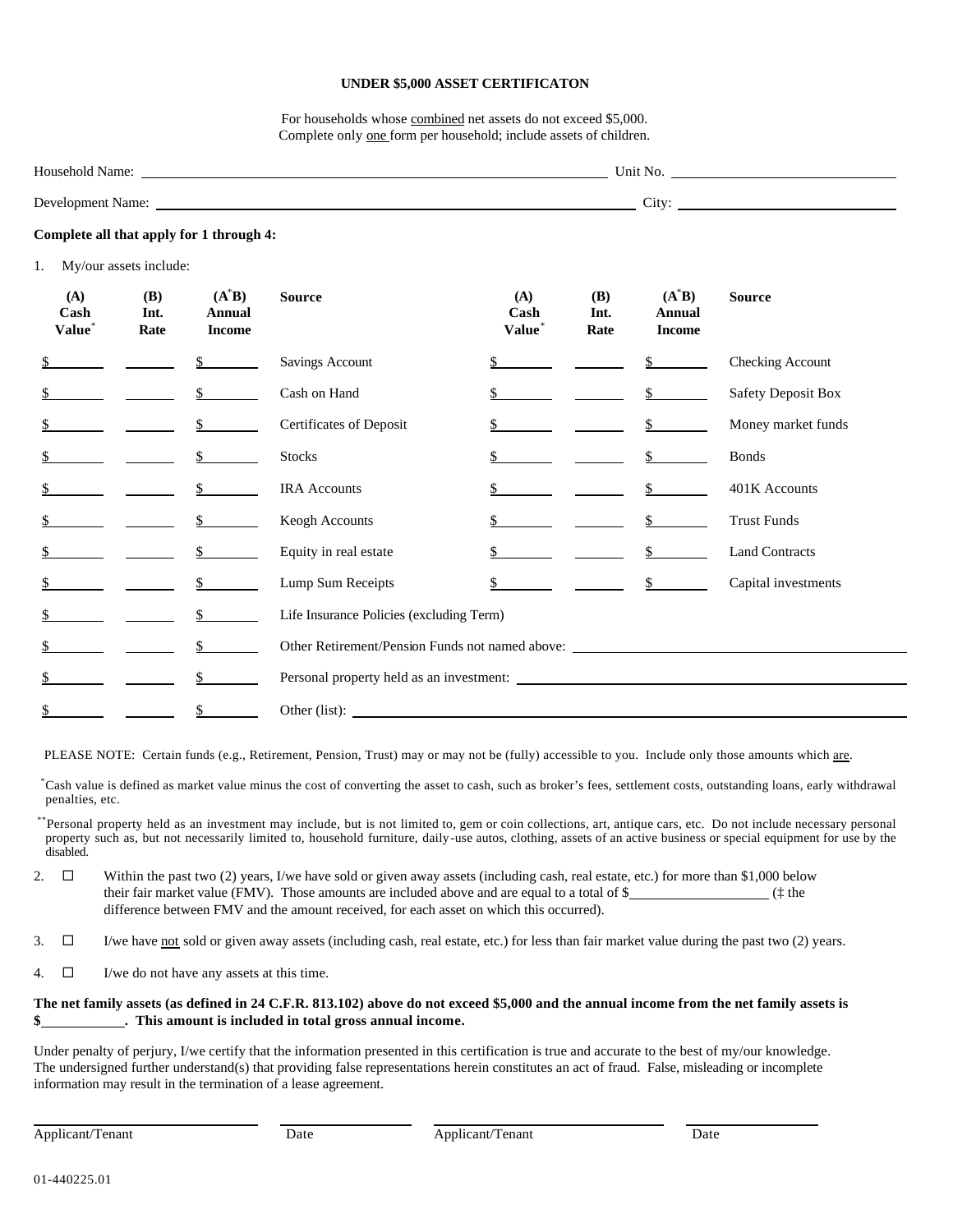## **VERIFICATION OF SECTION 8 HOUSING ASSISTANCE**

| <b>CLIENT:</b>  | DATE: |  |
|-----------------|-------|--|
| <b>ADDRESS:</b> |       |  |

TO WHOM IT MAY CONCERN:

The client listed above has indicated that he or she is receiving Section 8 assistance from your agency. Information provided will remain confidential and will be used solely for the purpose of determining eligibility for occupancy.

Sincerely,

## LIHTC Project Manager

I hereby authorize the above-named management agent to make inquiries regarding my income for the purpose of determining my eligibility for occupancy.

|                                                                           | Date: $\qquad \qquad$                                                                                         |
|---------------------------------------------------------------------------|---------------------------------------------------------------------------------------------------------------|
|                                                                           |                                                                                                               |
| Monthly payment towards rent: Housing Authority \$ _________ Applicant \$ |                                                                                                               |
| Number of persons in household                                            |                                                                                                               |
| of annual income under Section 8 does not exceed \$                       | Housing Authority verifies that the annual income as calculated in a manner consistent with the determination |
| Signature                                                                 |                                                                                                               |
| Title                                                                     |                                                                                                               |
|                                                                           |                                                                                                               |

Please Return to: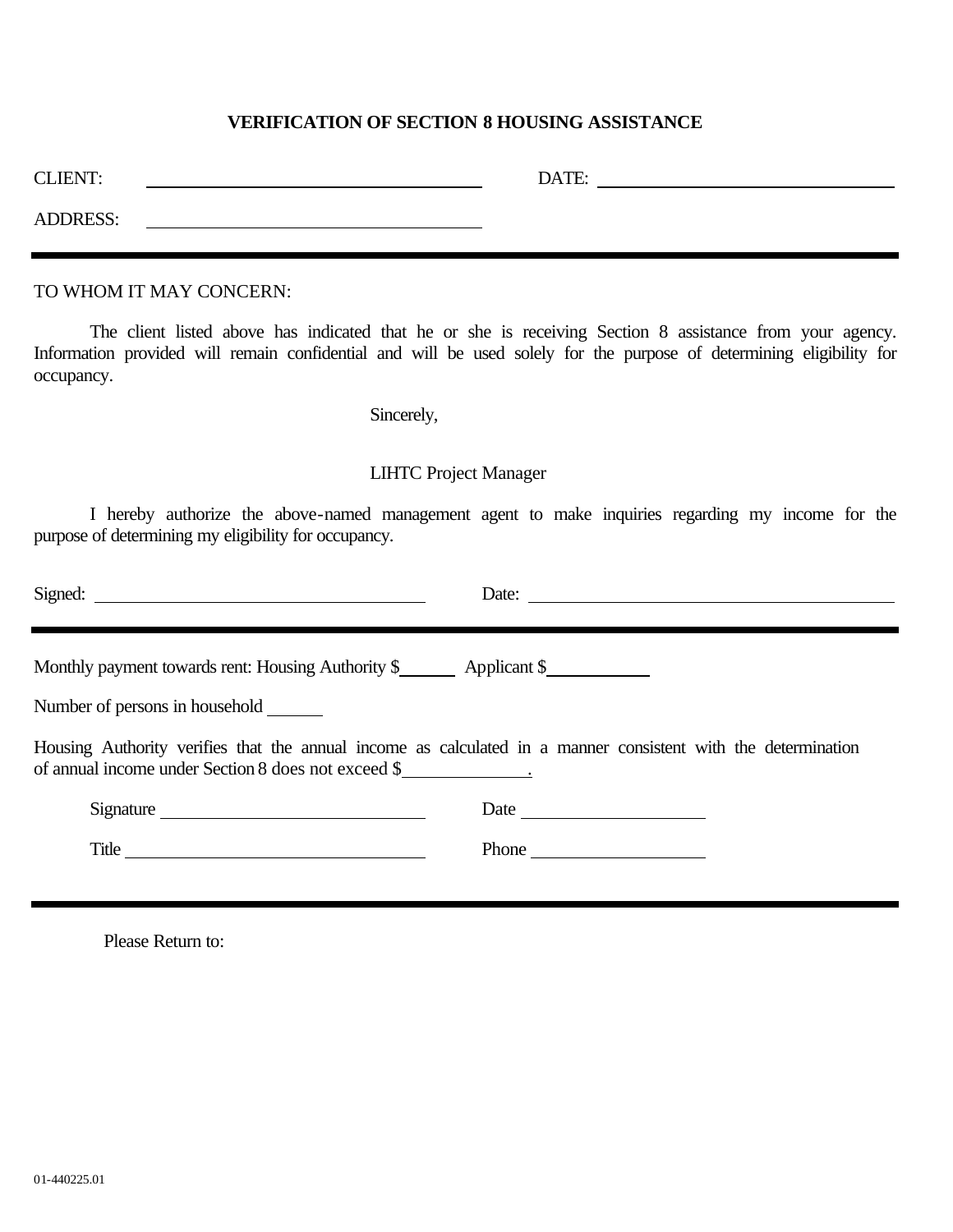## **STUDENT VERIFICATION**

| THIS SECTION TO BE COMPLETED BY MANAGEMENT AND EXECUTED BY STUDENT                                                                                                                        |                                                                                                                               |
|-------------------------------------------------------------------------------------------------------------------------------------------------------------------------------------------|-------------------------------------------------------------------------------------------------------------------------------|
| This Student Verification is being delivered in connection with the undersigned's eligibility for residency in the following apartment:                                                   |                                                                                                                               |
|                                                                                                                                                                                           |                                                                                                                               |
|                                                                                                                                                                                           |                                                                                                                               |
|                                                                                                                                                                                           |                                                                                                                               |
| I hereby grant disclosure of the information requested below from ______________                                                                                                          |                                                                                                                               |
|                                                                                                                                                                                           | Name of Educational Institution                                                                                               |
| Signature                                                                                                                                                                                 | Date                                                                                                                          |
| <b>Printed Name</b>                                                                                                                                                                       | Student ID#                                                                                                                   |
| <b>Return Form to:</b>                                                                                                                                                                    |                                                                                                                               |
| THIS SECTION TO BE COMPLETED BY EDUCATIONAL INSTITUTION                                                                                                                                   |                                                                                                                               |
| The above-named individual has applied for residency or is currently residing in housing that requires verification of student status.<br>Please provide the information requested below: |                                                                                                                               |
| Is the above-named individual a student at this educational institution?                                                                                                                  | <b>YES</b><br><b>NO</b>                                                                                                       |
| If so, part-time or full-time? PART-TIME<br><b>FULL-TIME</b>                                                                                                                              |                                                                                                                               |
| If full-time, the date the student enrolled as such: ___________________________                                                                                                          |                                                                                                                               |
|                                                                                                                                                                                           |                                                                                                                               |
| I hereby certify that the information supplied in this section is true and complete to the best of my knowledge.                                                                          |                                                                                                                               |
| Signature:                                                                                                                                                                                | Date:<br><u> 1989 - Johann Stein, fransk politik en og den som forskellige og den som forskellige og den som forskellige </u> |
| Print your name:<br><u> 1989 - Johann John Stein, markin sanadi a shekara 1989 - An an tsarani a shekara 1989 - An an tsara</u>                                                           |                                                                                                                               |
| Title:                                                                                                                                                                                    |                                                                                                                               |
|                                                                                                                                                                                           |                                                                                                                               |

**NOTE:** Section 1001 of Title 18 of the U.S. Code makes it a criminal offense to make willful false statements or misrepresentations to any Department or Agency of the United States as to any matter within its jurisdiction.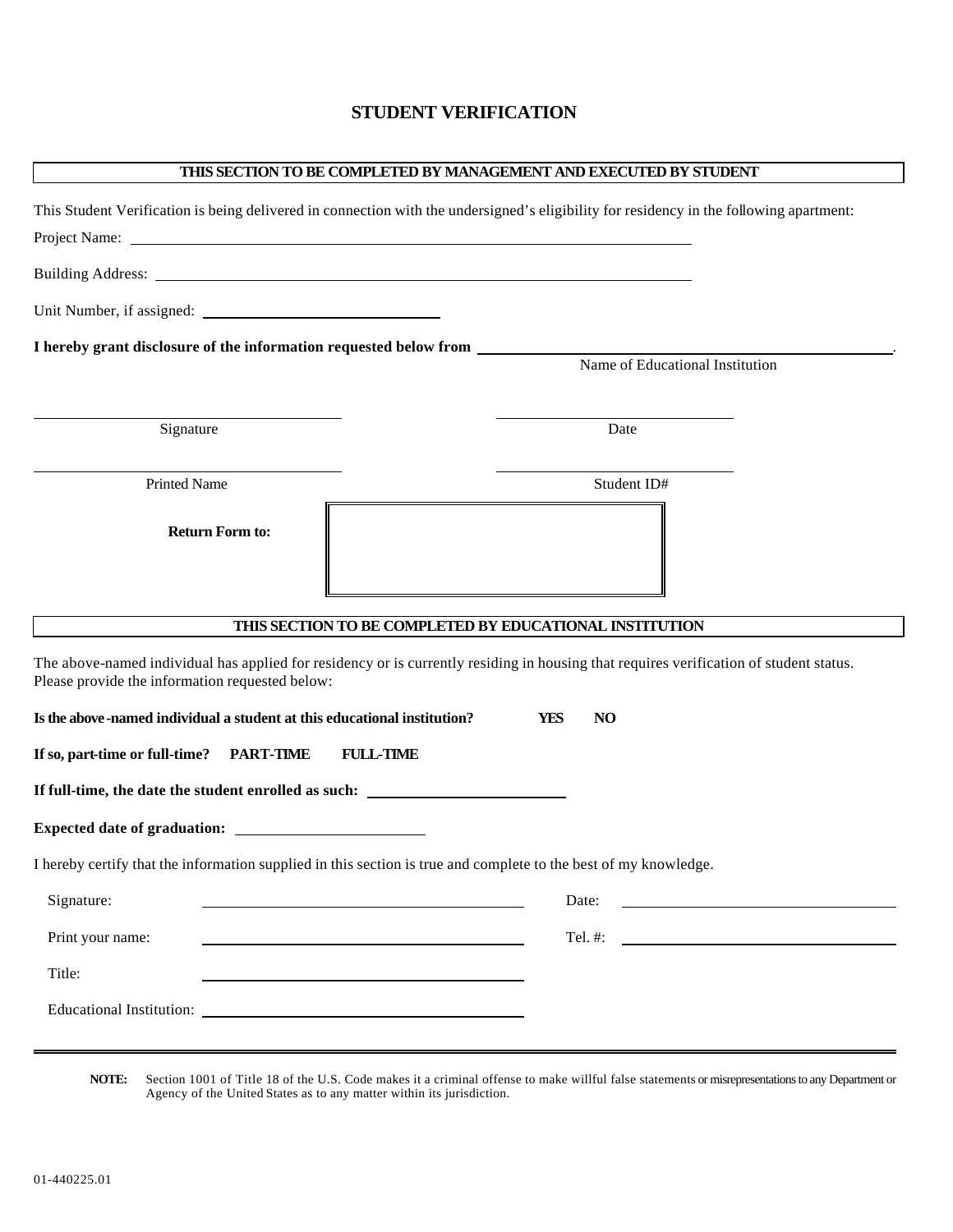# **EXHIBIT C**

# **CERTIFICATION FOR CONTINUING PROGRAM COMPLIANCE**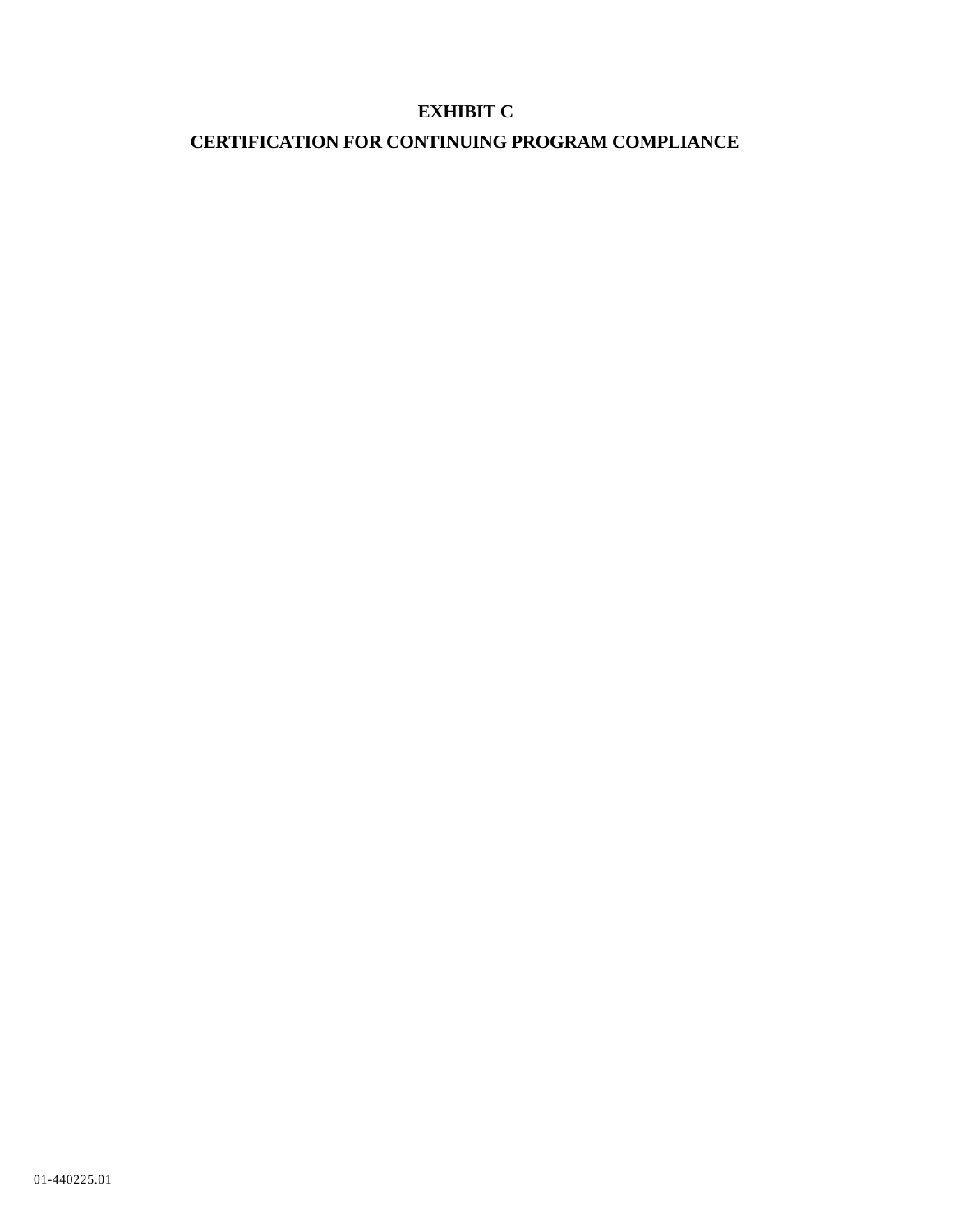### **OWNER'S CERTIFICATE OF CONTINUING PROGRAM COMPLIANCE**

To: Nebraska Investment Finance Authority Suite 200 1230 O Street Lincoln, NE 68508-1402

| <b>Certification</b>                                | From:                                                                                                                                                                                                                                   | To:                 |                        |      |
|-----------------------------------------------------|-----------------------------------------------------------------------------------------------------------------------------------------------------------------------------------------------------------------------------------------|---------------------|------------------------|------|
| Dates:                                              | <b>January 1, 20</b>                                                                                                                                                                                                                    |                     | <b>December 31, 20</b> |      |
| <b>Project Name:</b>                                |                                                                                                                                                                                                                                         | <b>Project No.:</b> |                        |      |
| <b>Project Address:</b>                             |                                                                                                                                                                                                                                         |                     | City:                  | Zip: |
| Tax ID # of                                         |                                                                                                                                                                                                                                         |                     |                        |      |
| <b>Ownership Entity:</b>                            |                                                                                                                                                                                                                                         |                     |                        |      |
|                                                     |                                                                                                                                                                                                                                         |                     |                        |      |
| No buildings have been placed in service.<br>$\Box$ | $\Box$ At least one building has been placed in service, but owner elects to begin credit period in the following year.                                                                                                                 |                     |                        |      |
|                                                     | If either of the above applies, please check the appropriate box, and proceed to page 2 to sign and date this form.                                                                                                                     |                     |                        |      |
|                                                     |                                                                                                                                                                                                                                         |                     |                        |      |
|                                                     |                                                                                                                                                                                                                                         |                     |                        |      |
| certifies that:                                     |                                                                                                                                                                                                                                         |                     |                        |      |
|                                                     |                                                                                                                                                                                                                                         |                     |                        |      |
| 1.                                                  | The Project meets the minimum requirements of: (check one)                                                                                                                                                                              |                     |                        |      |
| □                                                   | 20 - 50 test under Section $42(g)(1)(A)$ of the Code<br>$\Box$ 40 - 60 test under Section 42(g)(1)(B) of the Code                                                                                                                       |                     |                        |      |
| $\Box$                                              | 15 - 40 test for "deep rent-skewed" projects under Sections 42(g)(4) and 142(d)(4)(B) of the Code                                                                                                                                       |                     |                        |      |
|                                                     |                                                                                                                                                                                                                                         |                     |                        |      |
| 2.                                                  | There has been <b>no change in the application fraction</b> (as defined in Section $42(c)(1)(B)$ of the Code) for any                                                                                                                   |                     |                        |      |
| building in the Project:<br>$\Box$                  | <b>NO CHANGE</b><br>$\Box$ CHANGE                                                                                                                                                                                                       |                     |                        |      |
|                                                     | If "Change," list the applicable fraction to be reported to the IRS for each building in the project for the certification year on                                                                                                      |                     |                        |      |
| page 3.                                             |                                                                                                                                                                                                                                         |                     |                        |      |
|                                                     |                                                                                                                                                                                                                                         |                     |                        |      |
| 3.                                                  | The Owner has received an annual Tenant Income Certification from each low-income resident and documentation to support that                                                                                                            |                     |                        |      |
|                                                     | certification, or the Owner has a recertification waiver letter from the IRS in good standing, has received an annual Tenant Income                                                                                                     |                     |                        |      |
| $\Box$<br>YES                                       | Certification from each low-income resident and documentation to support the certification at their initial occupancy.<br><b>NO</b><br>$\Box$                                                                                           |                     |                        |      |
|                                                     |                                                                                                                                                                                                                                         |                     |                        |      |
| 4.                                                  | Each low-income unit in the Project has been rent-restricted under Section $42(g)(2)$ of the Code:                                                                                                                                      |                     |                        |      |
| $\Box$<br><b>YES</b>                                | $\square$ NO                                                                                                                                                                                                                            |                     |                        |      |
| 5.                                                  | All low-income units in the Project are and have been for use by the general public (as defined in Treas. Reg. § 1.42-9) and used on                                                                                                    |                     |                        |      |
|                                                     | a nontransient basis (except for transitional housing for the homeless provided under Section 42(i)(3)(B)(iii) of the Code):                                                                                                            |                     |                        |      |
| <b>YES</b><br>$\Box$                                | $\square$ NO                                                                                                                                                                                                                            | <b>HOMELESS</b>     |                        |      |
|                                                     |                                                                                                                                                                                                                                         |                     |                        |      |
| 6.                                                  | No finding of discrimination under the Fair Housing Act, 42 U.S.C. 3601-3619, has occurred for this Project. A finding<br>of discrimination includes an adverse final decision by the Secretary of Housing and Urban Development (HUD), |                     |                        |      |
|                                                     | 24 C.F.R. 180.680, an adverse final decision by a substantially equivalent state or local fair housing agency, 42 U.S.C.                                                                                                                |                     |                        |      |
|                                                     | 3616a(a)(1), or an adverse judgment from a federal court:                                                                                                                                                                               |                     |                        |      |
| $\Box$ NO FINDING                                   | $\Box$ FINDING                                                                                                                                                                                                                          |                     |                        |      |
|                                                     |                                                                                                                                                                                                                                         |                     |                        |      |
| 7.                                                  | Each building in the Project is and has been suitable for occupancy, taking into account local health, safety and<br>building codes (or other habitability standards), and the state or local government unit responsible for making    |                     |                        |      |

building code inspections did not issue a report of a violation for any building or low-income unit in the project: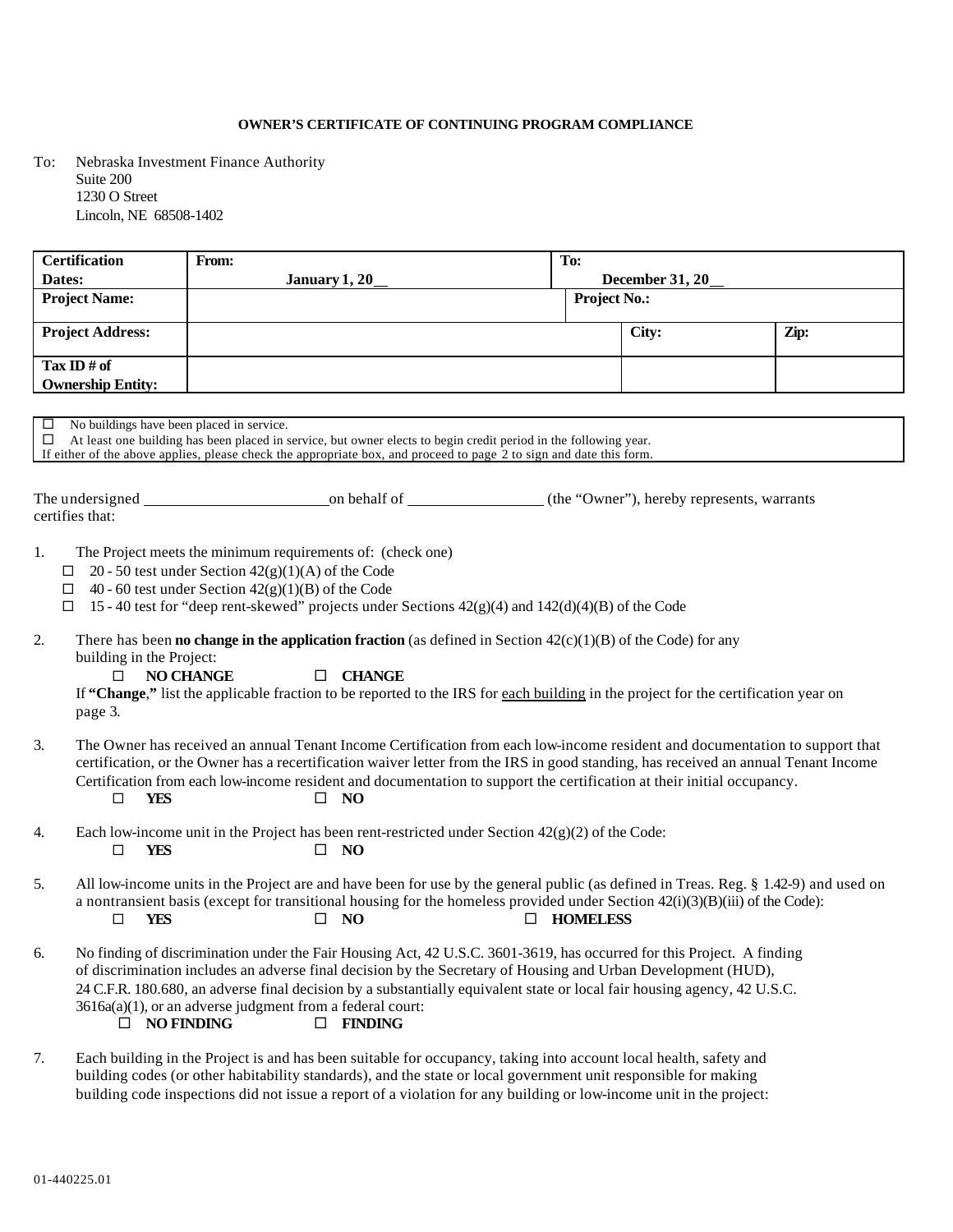|  | $\Box$ YES |  |  | $\square$ NO |
|--|------------|--|--|--------------|
|--|------------|--|--|--------------|

If **"No**,**"** state the nature of violation on page 3 and attach a copy of the violation report as required by 26 C.F.R. 1.42-5 and any documentation of correction.

8. There has been **no change in the eligible basis** (as defined in Section 42(d) of the Code) of any building in the Project since last certification submission:

### ® **NO CHANGE** ® **CHANGE**

If "**Change**," state nature of change (e.g., a common area has become commercial space, a fee is now charged for a tenant facility formerly provided without charge, or the Owner has received federal subsidies with respect to the Project which had not been disclosed to the allocating authority in writing) on page 3.

9. All tenant facilities included in the eligible basis under Section 42(d) of the Code of any building in the project, such as swimming pools, other recreational facilities, parking areas, washer/dryer hookups and appliances were provided on a comparable basis without charge to all tenants in the buildings:

 $\Box$  YES  $\Box$  NO

10. If a low-income unit in the Project has been vacant during the year, reasonable attempts were or are being made to rent that unit or the next available unit of comparable or smaller size to tenants having a qualifying income before any units were or will be rented to tenants not having a qualifying income:

 $\Box$  YES  $\Box$  NO

11. If the income of tenants of a low-income unit in any building increased above the limit allowed in Section  $42(g)(2)(D)(ii)$  of the Code, the next available unit of comparable or smaller size in that building was or will be rented to residents having a qualifying income:

 $\square$  **YES**  $\square$  **NO** 

12. An extended low-income housing commitment as described in Section 42(h)(6) of the Code was in effect, including the requirement under Section 42(h)(6)(B)(iv) of the Code that an owner cannot refuse to lease a unit in the project to an applicant because the applicant holds a voucher or certificate of eligibility under Section 8 of the United States Housing Act of 1937, 42 U.S.C. 1437s. Owner has not refused to lease a unit to an applicant based solely on its status as a holder of a Section 8 voucher and the Project otherwise meets the provisions, including any special provisions, as outlined in the extended low-housing commitment (not applicable to buildings with tax credits from years 1987-1989):

® **YES** ® **NO** ® **N/A**

13. The Owner received its credit allocation from the portion of the state ceiling set-aside for a project involving "qualified non-profit organizations" under Section 42(h)(5) of the Code and its nonprofit entity materially participated in the operation of the development within the meaning of Section 469(h) of the Code.

|  | $\Box$ | YES | $\square$ NO<br>$\Box$ | N/A |
|--|--------|-----|------------------------|-----|
|--|--------|-----|------------------------|-----|

14. There has been no change in the ownership or management of the Project:

® **NO CHANGE** ® **CHANGE**

If "**Change**," complete page 3 detailing the changes in ownership or management of the Project.

### **Note: Failure to complete this form in its entirety will result in noncompliance with program requirements. In addition, any individual other than an owner or general partner/member of the Project is not permitted to sign this form, unless permitted by NIFA.**

The project is otherwise in compliance with the Code, including any Treasury Regulations, Nebraska's Qualified Allocation Plan and all other applicable laws, rules and regulations. This Certification and any attachments are made UNDER PENALTY OF PERJURY.

**(Ownership Entity)**

By:  $\qquad \qquad$ 

Title: Date: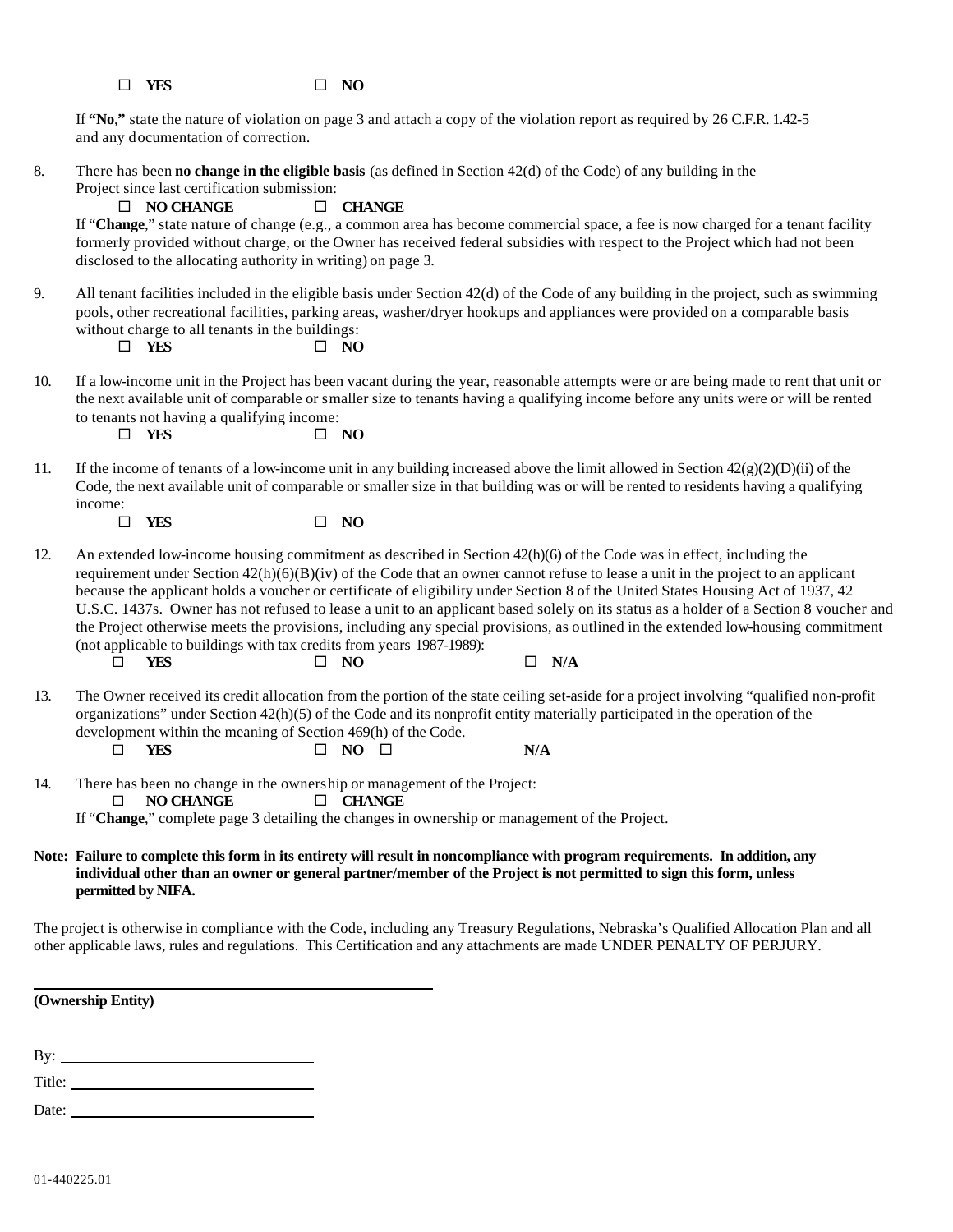### **PLEASE EXPLAIN ANY ITEMS THAT WERE ANSWERED "NO," "CHANGE" OR "FINDING ON QUESTIONS 1-14.**

| Question $\frac{\text{#}}{\text{#}}$ | <b>Explanation</b> |
|--------------------------------------|--------------------|
|                                      |                    |
|                                      |                    |
|                                      |                    |
|                                      |                    |
|                                      |                    |
|                                      |                    |
|                                      |                    |
|                                      |                    |
|                                      |                    |
|                                      |                    |
|                                      |                    |
|                                      |                    |
|                                      |                    |
|                                      |                    |
|                                      |                    |
|                                      |                    |
|                                      |                    |
|                                      |                    |
|                                      |                    |
|                                      |                    |
|                                      |                    |
|                                      |                    |
|                                      |                    |

## **CHANGES IN OWNERSHIP OR MANAGEMENT**

(to be completed **ONLY if** "**CHANGE**" marked for Question 14 above)

### **TRANSFER OF OWNERSHIP**

## **CHANGE IN OWNER CONTACT**

| Date of               |  |
|-----------------------|--|
| Change:               |  |
| Owner                 |  |
| Contact:              |  |
| Owner                 |  |
| Contact               |  |
| Phone:                |  |
| Owner                 |  |
| <b>Contact Fax:</b>   |  |
| Owner                 |  |
| <b>Contact Email:</b> |  |

### **CHANGE IN MANAGEMENT CONTACT**

| Date of               |  |
|-----------------------|--|
| Change:               |  |
| Management            |  |
| Co. Name:             |  |
| Management            |  |
| Address:              |  |
| Management            |  |
| city, state, zip:     |  |
| Management            |  |
| Contact:              |  |
| Management            |  |
| Contact               |  |
| Phone:                |  |
| Management            |  |
| <b>Contact Fax:</b>   |  |
| Management            |  |
| <b>Contact Email:</b> |  |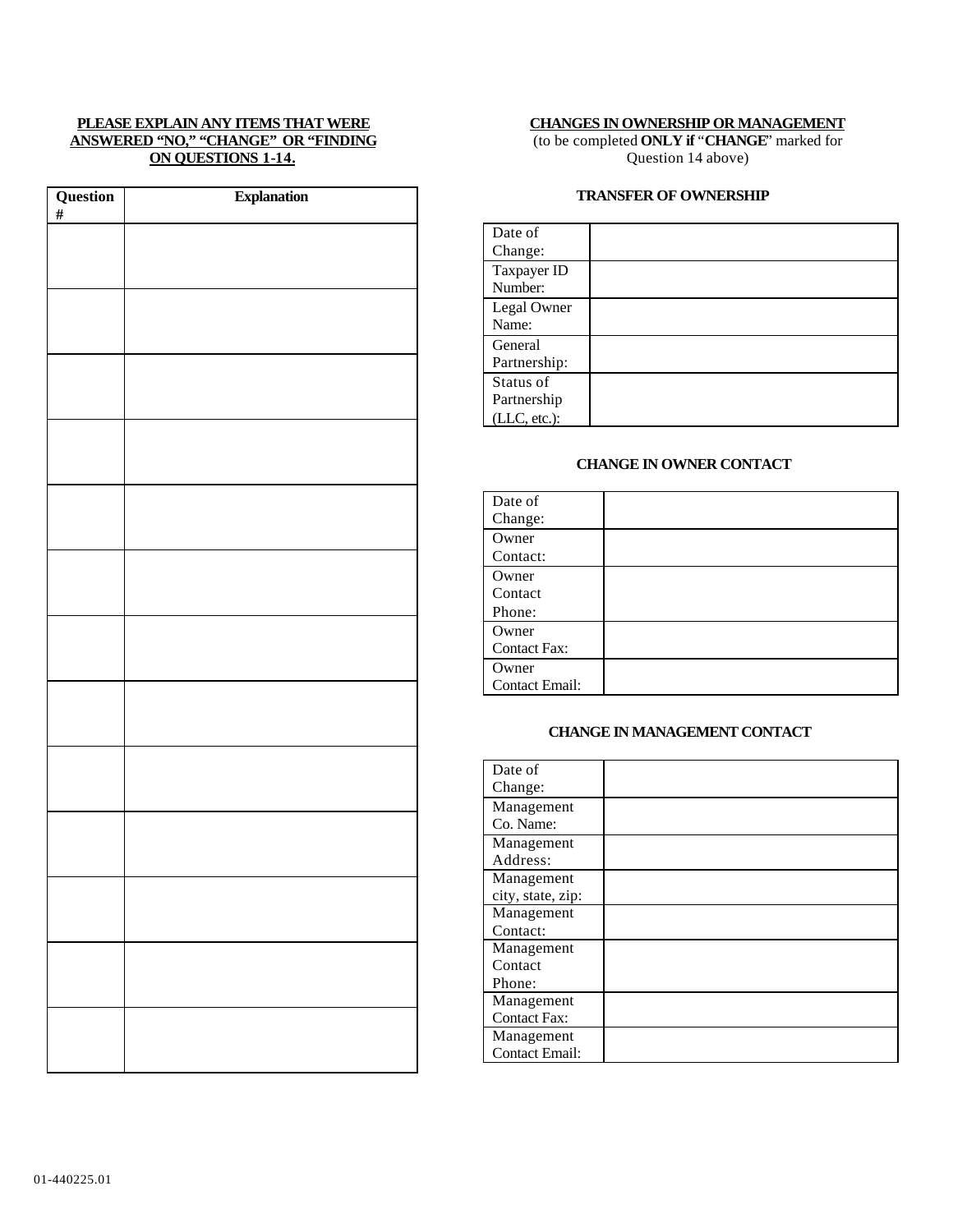# **EXHIBIT D**

**ANNUAL TAX CREDIT SUMMARY REPORT**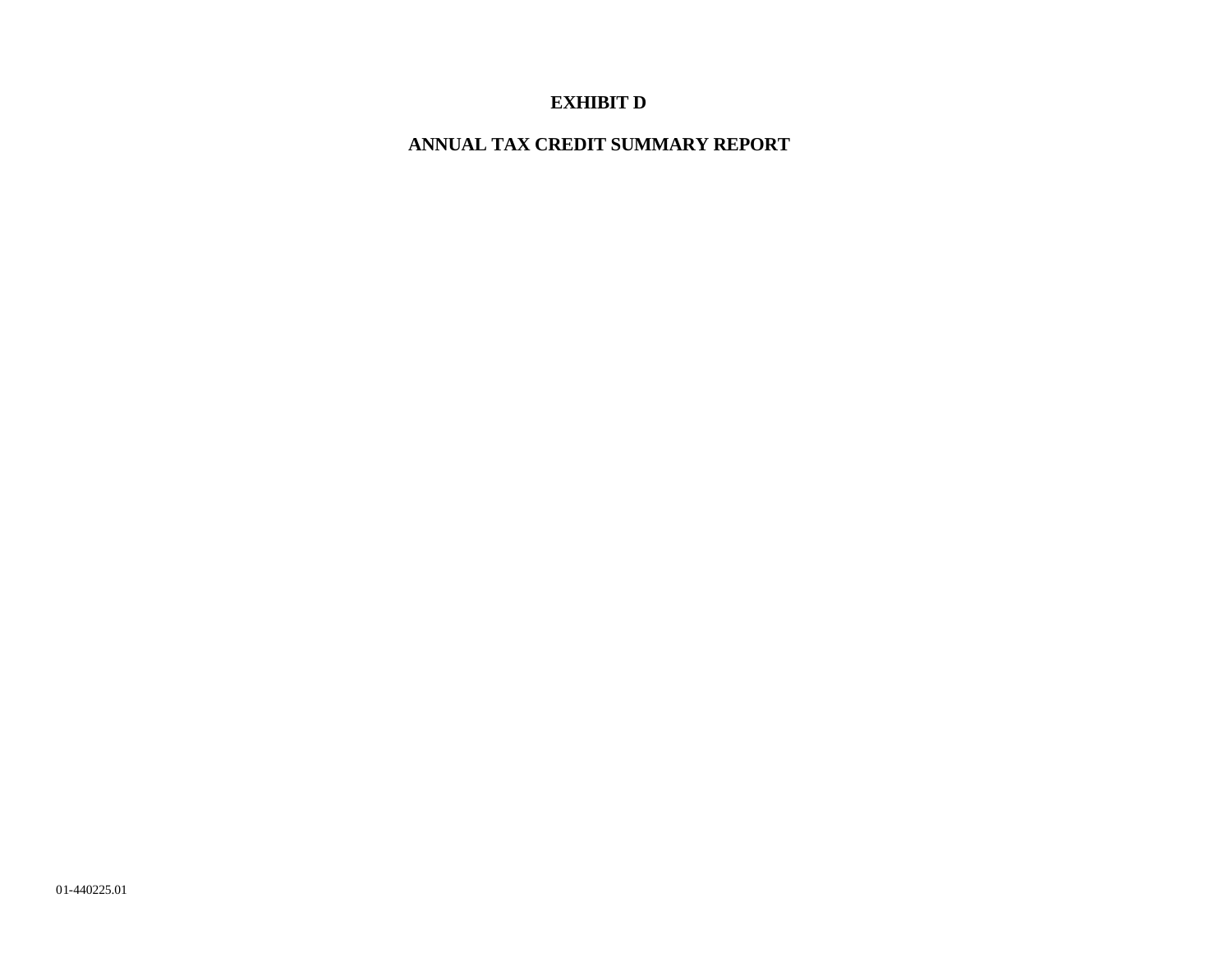# **ANNUAL TAX CREDIT SUMMARY REPORT AS OF DECEMBER 31, \_\_\_\_\_\_\_**

|        |                      | BIN # (Building Identification #) NE- - - Report Date Report Date Date Building Placed in Service / / Allocation Year |                      |                 |                                          |                                                            |                                             |                    |                   |                                                                                      |                                          |                               |                         |                            |                        |                                                               |                |
|--------|----------------------|-----------------------------------------------------------------------------------------------------------------------|----------------------|-----------------|------------------------------------------|------------------------------------------------------------|---------------------------------------------|--------------------|-------------------|--------------------------------------------------------------------------------------|------------------------------------------|-------------------------------|-------------------------|----------------------------|------------------------|---------------------------------------------------------------|----------------|
|        |                      |                                                                                                                       |                      |                 |                                          |                                                            |                                             |                    |                   |                                                                                      |                                          |                               |                         |                            |                        |                                                               |                |
| Unit # | $#$ of<br><b>BRs</b> | Leased to:<br>Head of Household<br><b>Tenant Name</b>                                                                 | Total<br>$#$ in Unit | Move-in<br>Date | Move-in<br><b>Gross Annual</b><br>Income | Max Income<br>limit at<br>move-in for<br>household<br>size | Less<br>than<br>Max?<br>$(Y \text{ or } N)$ | Recert.<br>Date(s) | Recert.<br>Income | Recert. Inc.<br>less than<br>140% of<br>current<br>max limit?<br>$(Y \text{ or } N)$ | Rental<br>Assist.<br>Payment<br>(if any) | Tenant<br>Paid<br>Rent<br>(1) | Utility<br>Allow<br>(2) | Gross<br>Rent<br>$(1)+(2)$ | Max<br>Rent<br>Allowed | <b>Gross</b><br>Rent<br>less<br>than<br>Max?<br>$(Y$ or<br>N) | Move<br>out Da |
|        |                      |                                                                                                                       |                      |                 |                                          |                                                            |                                             |                    |                   |                                                                                      |                                          |                               |                         |                            |                        |                                                               |                |
|        |                      |                                                                                                                       |                      |                 |                                          |                                                            |                                             |                    |                   |                                                                                      |                                          |                               |                         |                            |                        |                                                               |                |
|        |                      |                                                                                                                       |                      |                 |                                          |                                                            |                                             |                    |                   |                                                                                      |                                          |                               |                         |                            |                        |                                                               |                |
|        |                      |                                                                                                                       |                      |                 |                                          |                                                            |                                             |                    |                   |                                                                                      |                                          |                               |                         |                            |                        |                                                               |                |
|        |                      |                                                                                                                       |                      |                 |                                          |                                                            |                                             |                    |                   |                                                                                      |                                          |                               |                         |                            |                        |                                                               |                |
|        |                      |                                                                                                                       |                      |                 |                                          |                                                            |                                             |                    |                   |                                                                                      |                                          |                               |                         |                            |                        |                                                               |                |
|        |                      |                                                                                                                       |                      |                 |                                          |                                                            |                                             |                    |                   |                                                                                      |                                          |                               |                         |                            |                        |                                                               |                |
|        |                      |                                                                                                                       |                      |                 |                                          |                                                            |                                             |                    |                   |                                                                                      |                                          |                               |                         |                            |                        |                                                               |                |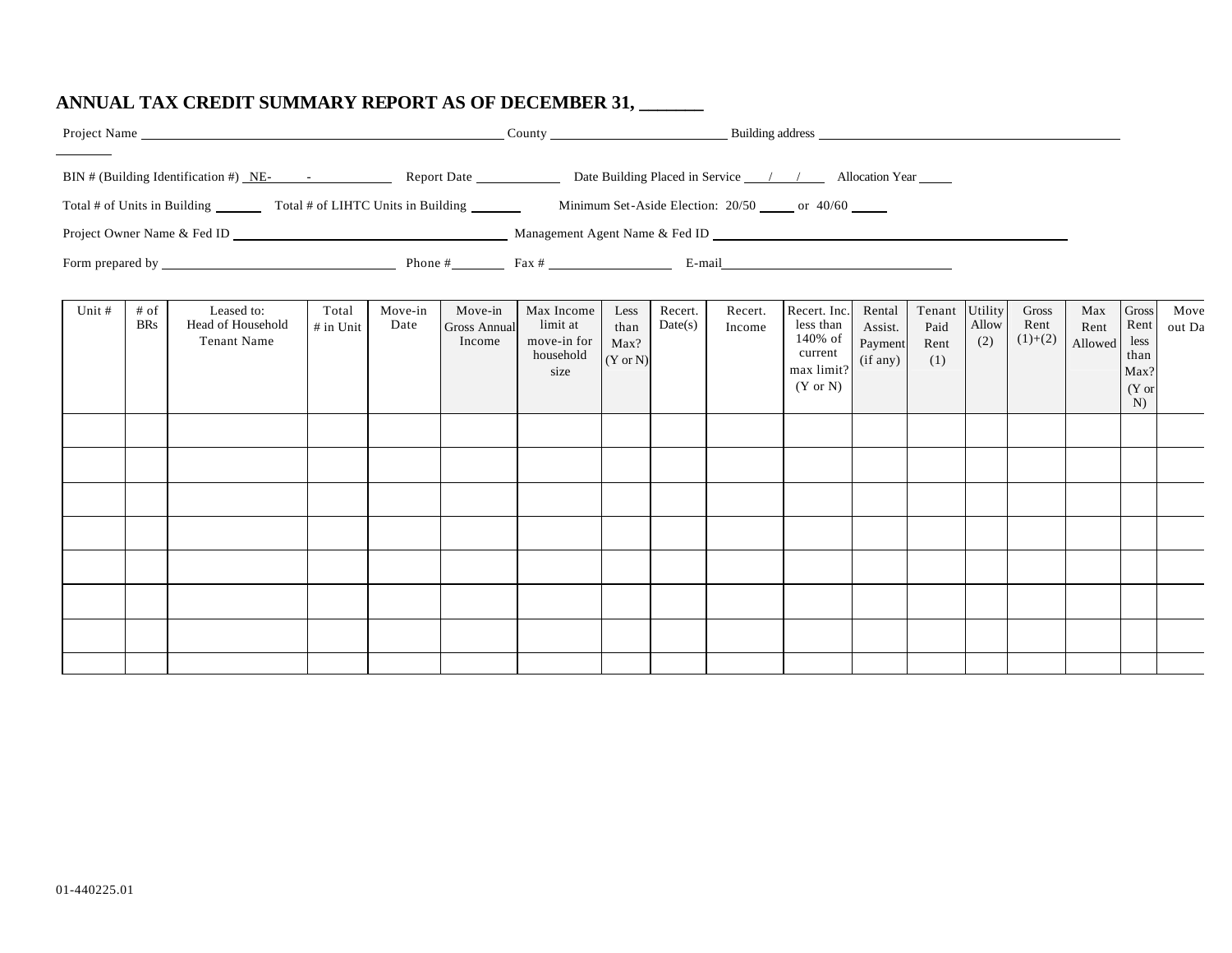## **SUMMARY PAGE**

#### **THE OWNER -**

Legal Name of Owner:

Type of Legal Organization:

State of Organization:

Business Address of Owner:

Contact Person:

Phone Number:

Fax Number:

E-mail address:

#### **THE PROJECT -**

Name of Project:

Project Address and Legal Description: (See Attached Exhibit A)

Total Number of Buildings:

Building Identification Number(s):

Total Number of Units:

Total Number of LIHTC Units:

One unit is occupied by a resident manager: Yes/No

Cost of acquisition, construction and rehabilitation: \$

Qualified Basis: \$

### **TAX CREDIT INFORMATION -**

Allocation of Housing Tax Credit Dollars: \$

Occupancy Date:

Nonprofit Set-Aside: Yes/No

Project Subject to a Right of First Refusal: Yes/No

Income Election Set-aside for IRS purposes

| Applicable Set-Aside Percentage(s): | %             |
|-------------------------------------|---------------|
| Applicable Income Percentage(s):    | $\frac{0}{0}$ |

Targeted Rent Levels

% of the LIHTC units ( units) will have overall rents affordable at or below \_\_\_ % of the applicable area median income.

Required Number of Years From Occupancy Date: \_\_\_\_\_ years

Other conditions of targeting:

Lender or Lenders:

Date: